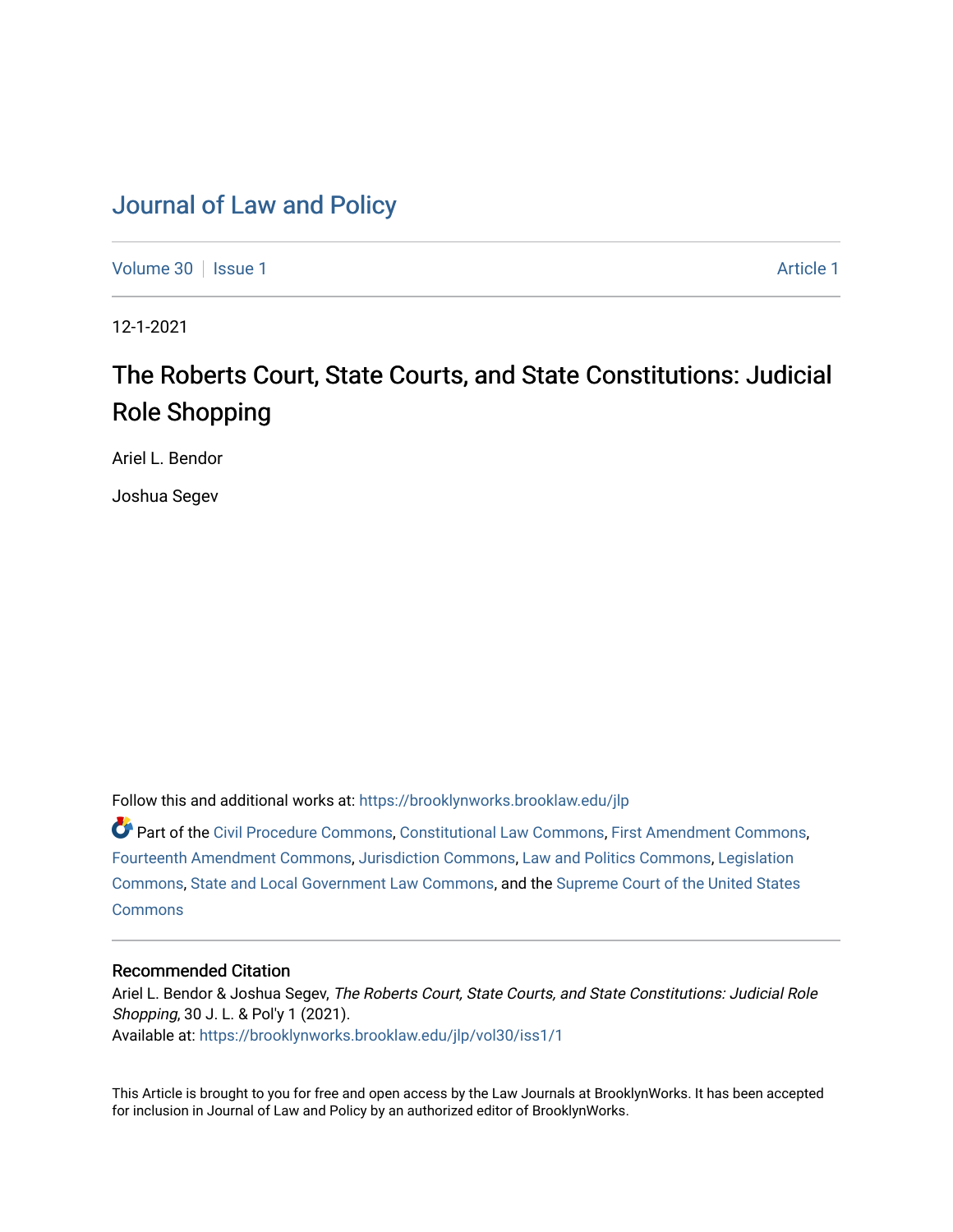## THE ROBERTS COURT, STATE COURTS, AND STATE **CONSTITUTIONS: JUDICIAL ROLE SHOPPING**

Ariel L. Bendor<sup>\*</sup> and Joshua Segev<sup>\*\*</sup>

In this Article we reveal a dual dilemma, both material and institutional, that the Supreme Court in its current composition faces when reviewing liberal state court decisions based on the state constitution. The Article further describes substantive and procedural tactics that the Court adopts to address this dilemma, and illustrates the arguments by analyzing a number of recent Supreme Court decisions. The two dilemmas, the combination of which serve as a "power multiplier," of sorts, have arisen following the last three appointments to the Supreme Court, which resulted in a solid majority of conservative Justices nominated by Republican presidents. One dilemma, material in nature, that the Roberts Court faces, is between the federalist component of the conservative legal worldview, that requires federal courts to defer to state courts' rulings based on state constitutions, and its nonliberal component, based on conservative values. The second dilemma, institutional in nature, stems from the Roberts Court's legitimacy deficit among substantial sections of the American public, mainly supporters of the Democratic Party, which has increased as a result of the three recent appointments. The legitimacy deficit may make it difficult for conservative Justices to fully implement their judicial philosophy. We further argue that the emerging ambivalence of the Roberts Court, which is a consequence of the combination of these two dilemmas, is manifested, in addition to general avoidance doctrines and the

<sup>\*</sup> Frank Church Professor of Legal Research, Faculty of Law, Bar-Ilan University.

<sup>\*\*</sup> Associate Professor, School of Law, Netanya Academic College.

We are grateful to Richard A. Epstein, Olga Frishman, Michal Lebenthal Andreson, Ilya Somin and Oren Tamir for their most helpful comments and suggestions.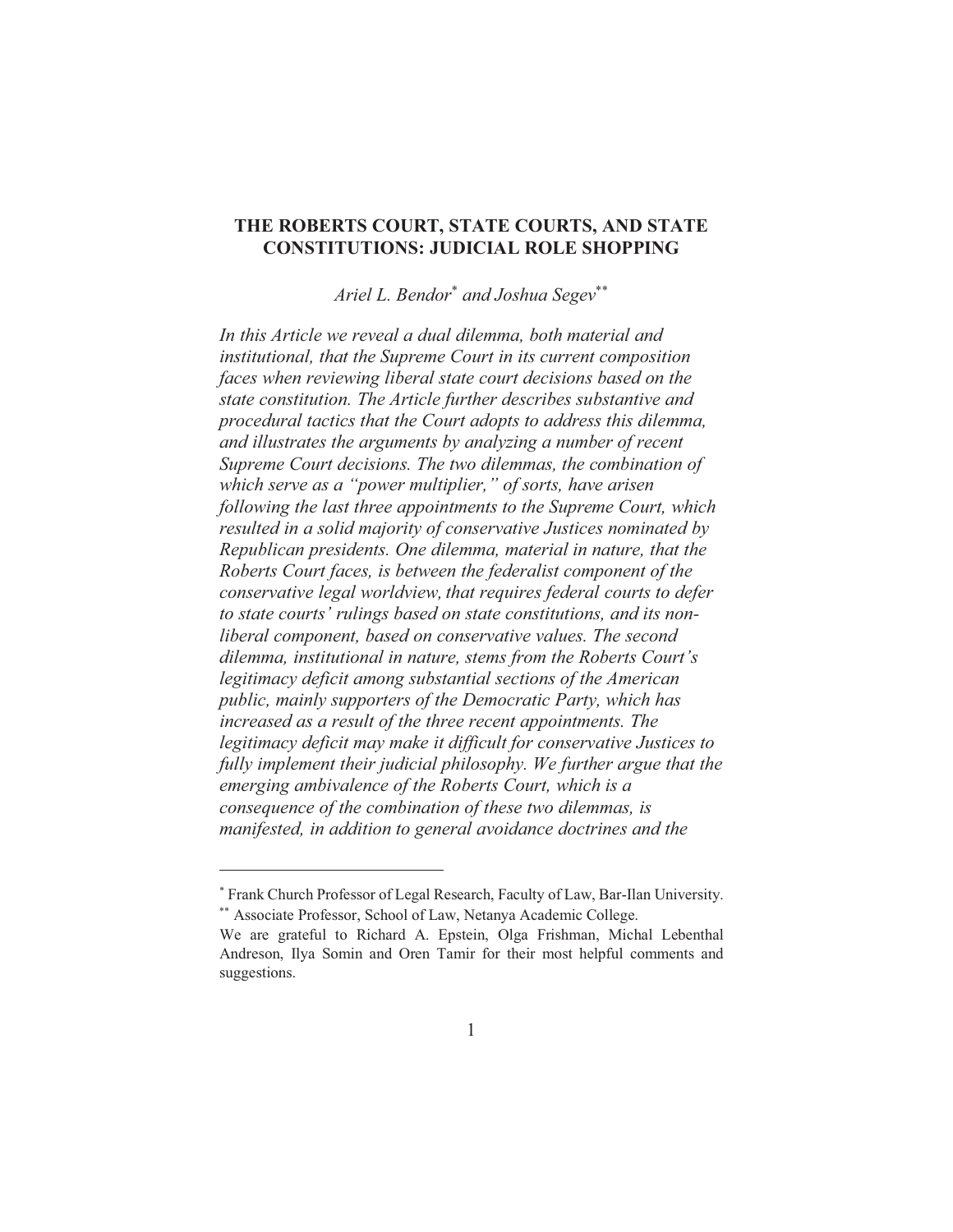specific state ground doctrine, also in two types of judicial tactics, substantive (such as seeking judicial compromise in order to reach a broad common denominator among the Justices) and procedural (such as encouraging other branches to carry out their obligations until the dispute is reasonably resolved), that the Court adopts in coping with liberal state court decisions based on the state constitution. In the last Part of the Article we illustrate our contentions by analyzing three recent Supreme Court decisions: Masterpiece Cakeshop, Ltd. v. Colorado Civil Rights Commission (2018), Espinoza v. Montana Department of Revenue (2020) following Trinity Lutheran Church of Columbia, Inc. v. Comer (2017), and Republican Party of Pennsylvania v. Boockvar (2020).

| I. FEDERALISM AND THE ROLES OF THE FEDERAL AND STATE                                                  |
|-------------------------------------------------------------------------------------------------------|
| A. The Shift in the Roles of the Federal and State Supreme                                            |
| B. The New Judicial Federalism: Between Constitution                                                  |
| II. THE LEGITIMACY DEFICIT OF THE ROBERTS COURT30                                                     |
|                                                                                                       |
| A. The Material Dilemma: Federalism v. Conservative                                                   |
| The Institutional Dilemma: The Supreme Court's<br>B<br>Legitimacy Deficit v. Conservative Positions39 |
| IV. TYPES OF JUDICIAL TACTICS FOR ADDRESSING THE                                                      |
| V. THE ROBERTS COURT'S AMBIVALENCE AND TACTICS IN<br>MASTERPIECE CAKESHOP, ESPINOZA, AND BOOCKVAR  49 |
| Masterpiece Cakeshop, Ltd. v. Colorado Civil Rights<br>$A$ .                                          |
| B. Espinoza v. Montana Department of Revenue and Trinity                                              |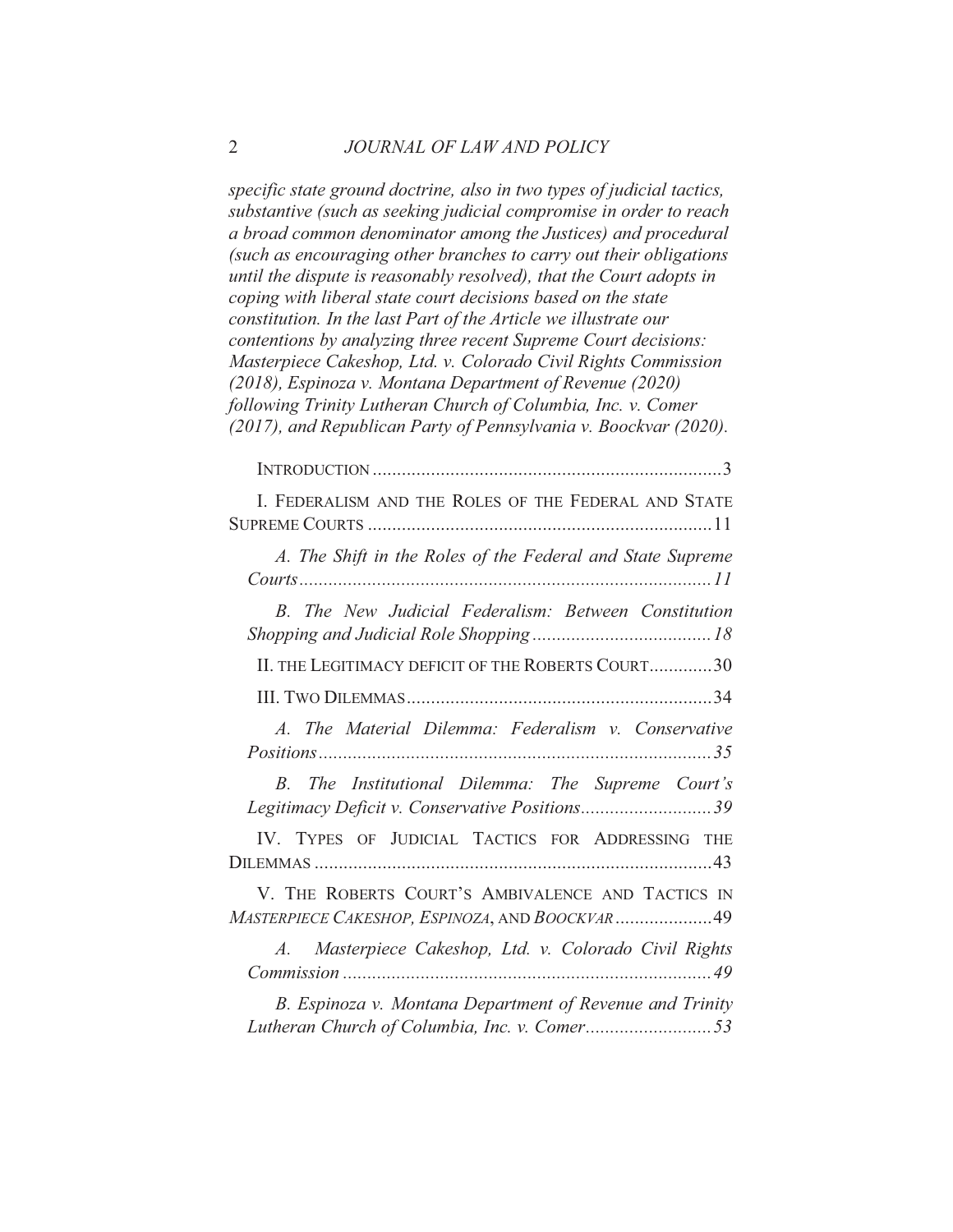#### THE ROBERTS COURT

| C. Republican Party of Pennsylvania v. Boockvar60 |
|---------------------------------------------------|
|                                                   |

#### **INTRODUCTION**

It is common wisdom to assume that the United States Supreme Court became a strictly conservative court during President Donald Trump's tenure.<sup>1</sup> This Article seeks to challenge that assumption, insofar as it relates to Supreme Court cases concerning liberal decisions of state courts based on a state constitution. The Article reveals the emerging dual ambivalence, both material and institutional, of the Supreme Court in its current composition towards such state court decisions, describes substantive and procedural tactics that the Court adopts to address this ambivalence,

<sup>&</sup>lt;sup>1</sup> See, e.g., David Orentlicher, Supreme Court Reform: Desirable – And Constitutionally Required, 92 S. CAL. L. REV. 29, 30 (2018) (asserting that "With Justice Brett Kavanaugh's appointment to the Supreme Court, it seems pretty clear that President Donald Trump and Senate Republicans have been able to solidify a staunchly conservative majority on the Court. In all likelihood, this new majority will stake out firmly conservative positions on a range of critical issues, including voting rights, reproductive rights, and corporate rights. With a second Trump nominee on the bench, the Supreme Court will bring a strong ideological bias to its decision making."); Amelia Thomson-DeVeaux, et al., What the Supreme Court's Unusually Big Jump to the Right Might Look Like, FIVETHIRTYEIGHT (Sept. 22, 2020) https://fivethirtyeight.com/features/what-thesupreme-courts-unusually-big-jump-to-the-right-might-look-like/ (noting that "[w]ith the death of Supreme Court Justice Ruth Bader Ginsburg, President Trump will have his third opportunity to nominate a justice to the country's highest court. This nomination, however, has the highest stakes yet for Trump, the Republican Party, and the conservative legal movement. If successful, it may cement a 6-3 conservative majority on the court that could fundamentally push law in the United States to the right."); Daniel Epps & Ganesh Sitaraman, How to Save the Supreme Court, 129 YALE L.J. 148 (2019) (arguing that the result of the nominations by President Trump is a Supreme Court whose justices—on both sides—are likely to vote along party lines more consistently than ever before in American history); NEAL DEVINS & LAURENCE BAUM, THE COMPANY THEY KEEP 4 (2019) (arguing that "the Court never had clear ideological blocs that coincided with party lines" before now).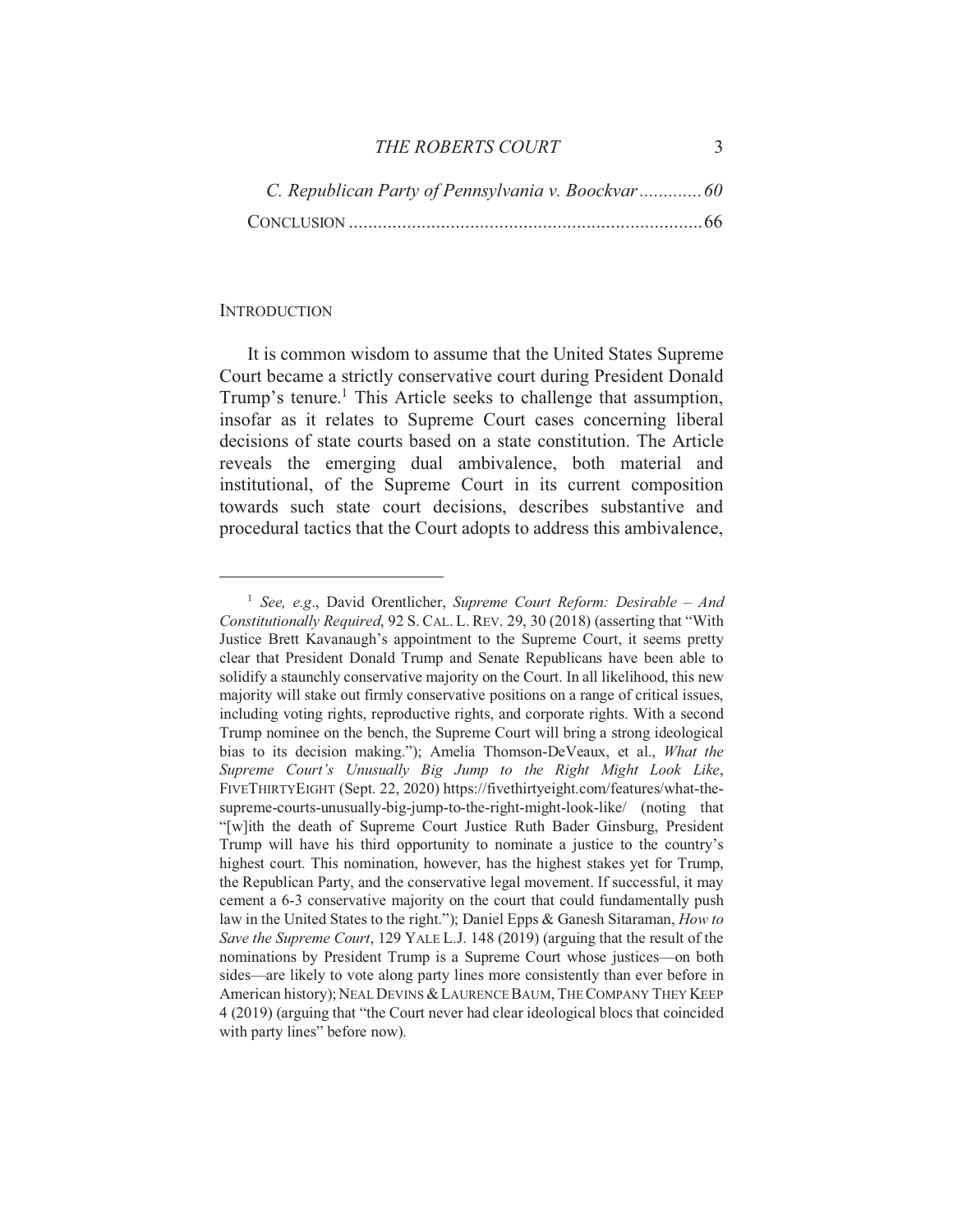and illustrates the arguments by analyzing a number of recent Supreme Court decisions.

The balance in the composition of the Supreme Court as well as the Court's legitimacy among substantial sections of the American public, mainly supporters of the Democratic Party, has been challenged with the three recent appointments by President Trump. All three nominations were approved by a narrow majority<sup>2</sup> and on questionable political grounds.<sup>3</sup> Justice Neil Gorsuch—nominated as the replacement for Justice Antonin Scalia, who passed away nearly a year earlier, after the Senate Majority Leader Mitch McConnell refused to allow an election-year vote on Democrat President Barack Obama's nominee, Judge Merrick Garland<sup>4</sup>—was approved by using the "nuclear option" to overcome Congressional gridlock.<sup>5</sup> Justice Brett Kavanaugh replaced Justice Anthony

<sup>&</sup>lt;sup>2</sup> See Orentlicher, *supra* note 1, at 29 (pointing out that "[w] hile the U.S. Senate approved the appointment of Justice Anthony Kennedy by a 97-0 vote, his successor, Justice Brett Kavanaugh, squeaked by on a vote of 50-48. Similarly, the Senate approved Justice Antonin Scalia by a vote of 98-0, while the vote on his successor, Justice Neil Gorsuch, was 54-45. Likewise, the Senate confirmed Justice Ruth Ginsburg by a vote of 96-3, while her successor, Amy Coney Barrett was confirmed to the Supreme Court by a vote of 52-48. Supreme Court Nominations (1789-Present), U.S. SENATE, https://www.senate.gov/pagelayout/ reference/nominations/Nominations.htm) (last visited Dec. 1, 2021).

<sup>&</sup>lt;sup>3</sup> For details of serious allegations concerning nominations and confirmation proceedings in the Senate of Justices Gorsuch and Kavanaugh, see Tara Leigh Grove, The Supreme Court's Legitimacy Dilemma, 132 HARV. L. REV. 2240, 2242 (2019).

<sup>&</sup>lt;sup>4</sup> See, e.g., Barack Obama, My Statement on the Passing of Justice Ruth Bader Ginsburg, BARACK OBAMA (Sept. 19, 2020), https://obama.medium.com/ my-statement-on-the-passing-of-justice-ruth-bader-ginsburg-5a925b627457;

Adam Liptak & Sheryl Gay Stolberg, Shadow of Merrick Garland Hangs Over Next Supreme Court Fight, N.Y. TIMES (Sept. 19, 2020), the https://www.nytimes.com/2020/09/19/us/ginsburg-vacancy-garland.html;

Nicholas Goldberg, Amy Coney Barret's Confirmation was Shockingly Hypocritical, L.A. TIMES (Oct. 26, 2020), https://www.latimes.com/opinion/ story/2020-10-26/confirmation-amy-coney-barrett-silver-lining.

<sup>&</sup>lt;sup>5</sup> See, e.g., Ashley Killough & Ted Barrett, Senate GOP Triggers Nuclear Option to **Break** Democratic Filibuster  $\overline{on}$ Gorsuch, CNN. https://edition.cnn.com/2017/04/06/politics/senate-nuclear-option-neilgorsuch/index.html (last updated Apr. 7, 2017); Matt Flegenheimer, Senate

Republicans Deploy "Nuclear Option" to Clear Path for Gorsuch, N.Y. TIMES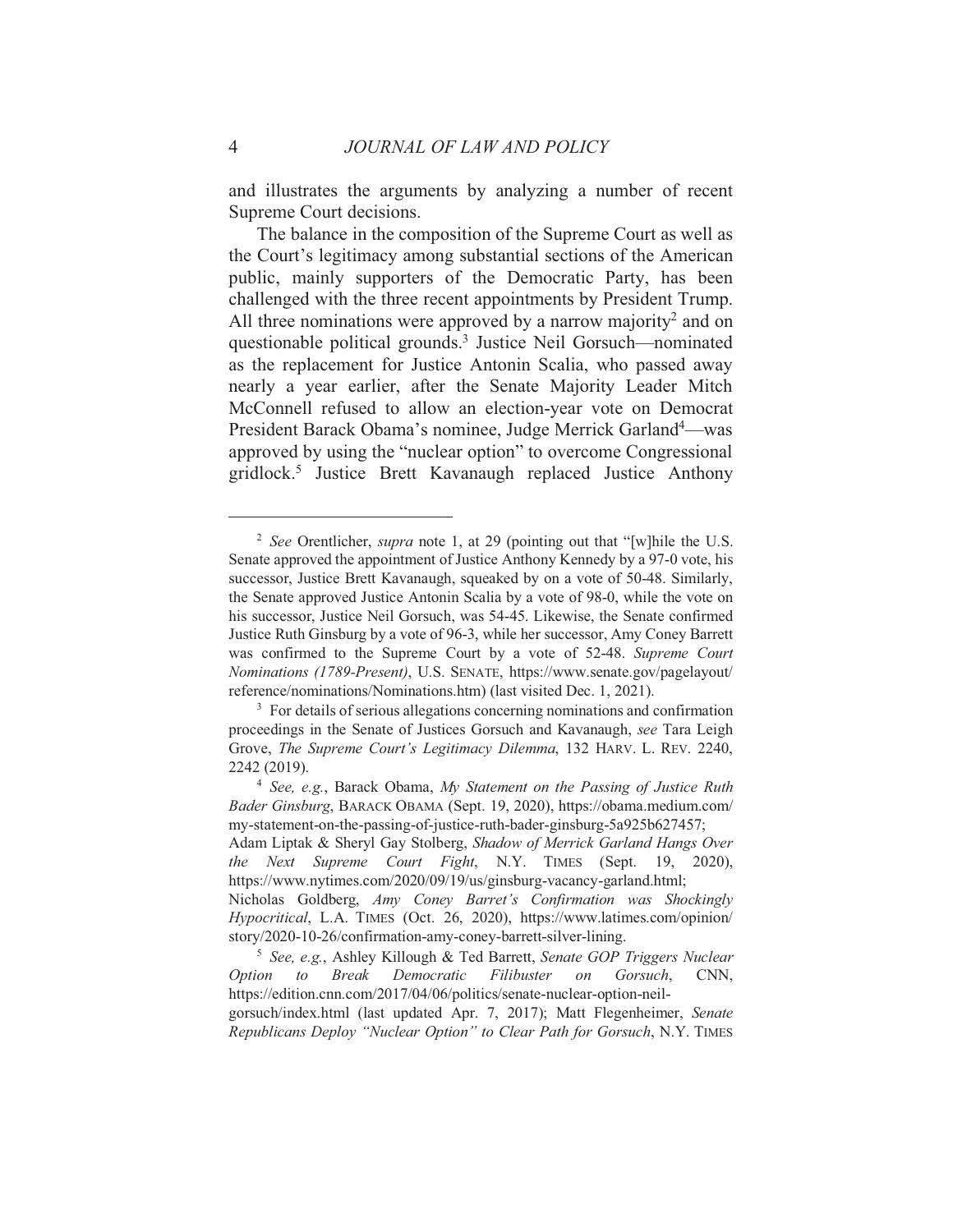Kennedy, who despite being nominated by Republican President Ronald Reagan could not be clearly labeled as conservative or liberal.<sup>6</sup> Kavanaugh was confirmed after it was claimed he was involved in several cases of sexual misconduct in his youth.<sup>7</sup> The nomination of Justice Amy Coney Barrett to replace late Justice Ruth Bader Ginsburg, nominated by Democratic President Bill Clinton, created a solid conservative majority in the Supreme Court.<sup>8</sup> Justice Barrett's appointment was confirmed only a week before the 2020 presidential election. The appointment was brought to the Senate for confirmation at this time regardless of the precedent of avoiding confirmation procedures set with President Obama's

<sup>7</sup> See, e.g., Christine Hauser, The Women Who Have Accused Brett Kavanaugh, N.Y. TIMES (Sep. 26, 2018), https://www.nytimes.com/2018/09/26/ us/politics/brett-kavanaugh-accusers-women.html; Editorial Board, The FBI Investigation of Brett Kavanaugh Turns Out to be More of a Sham Than it Seemed, WASH. POST (Sept. 17, 2019), https://www.washingtonpost.com/opinions/the-fbiinvestigation-into-brett-kavanaugh-turns-out-to-be-more-of-a-sham-than-it-

seemed/2019/09/16/9fa9e6a6-d8c4-11e9-bfb1-849887369476 story.html. For the political fight involved in the appointment of Justice Kavanaugh see, e.g., CARL HULSE, CONFIRMATION BIAS: INSIDE WASHINGTON'S WAR OVER THE SUPREME COURT, FROM SCALIA'S DEATH TO JUSTICE KAVANAUGH (2020); MOLLIE HEMINGWAY & CARRIE SEVERINO, JUSTICE ON TRIAL: THE KAVANAUGH CONFIRMATION AND THE FUTURE OF THE SUPREME COURT (2019).

<sup>8</sup> See Donald Alexander Downs, Supreme Court Nominations at the Bar of Political Conflict: The Strange and Uncertain Career of the Liberal Consensus in Law, 46 L. & Soc. INQUIRY 540, 542 (2021) ("[President] Trump's successful nomination of Judge Amy Coney Barrett just a month before the 2020 election by a strict party vote in the Senate raised the heat because Barrett replaced the late liberal icon Ruth Bader Ginsburg, thereby tilting the Court even further to the right at the same time that the polity remained divided").

<sup>(</sup>Apr. 6, 2017), https://www.nytimes.com/2017/04/06/us/politics/neil-gorsuchsupreme-court-senate.html.

 $6$  See, e.g., Neal Devins, The Majoritarian Rehnquist Court?, 67 L. & CONTEMP. PROBS. 63, 77 (2004) (noting that "Justices O'Connor's and Kennedy's refusal to both sign onto the social-conservative agenda and ... to oppose the granting of certiorari on most 'social issues' cases''); RICHARD H. FALLON, JR., LAW AND LEGITIMACY IN THE SUPREME COURT 162 (2018) [hereinafter FALLON, LAW AND LEGITIMACY] (arguing that Kennedy swings from what liberals deride as conservative judicial activism in one case to what conservatives castigate as liberal judicial activism in another).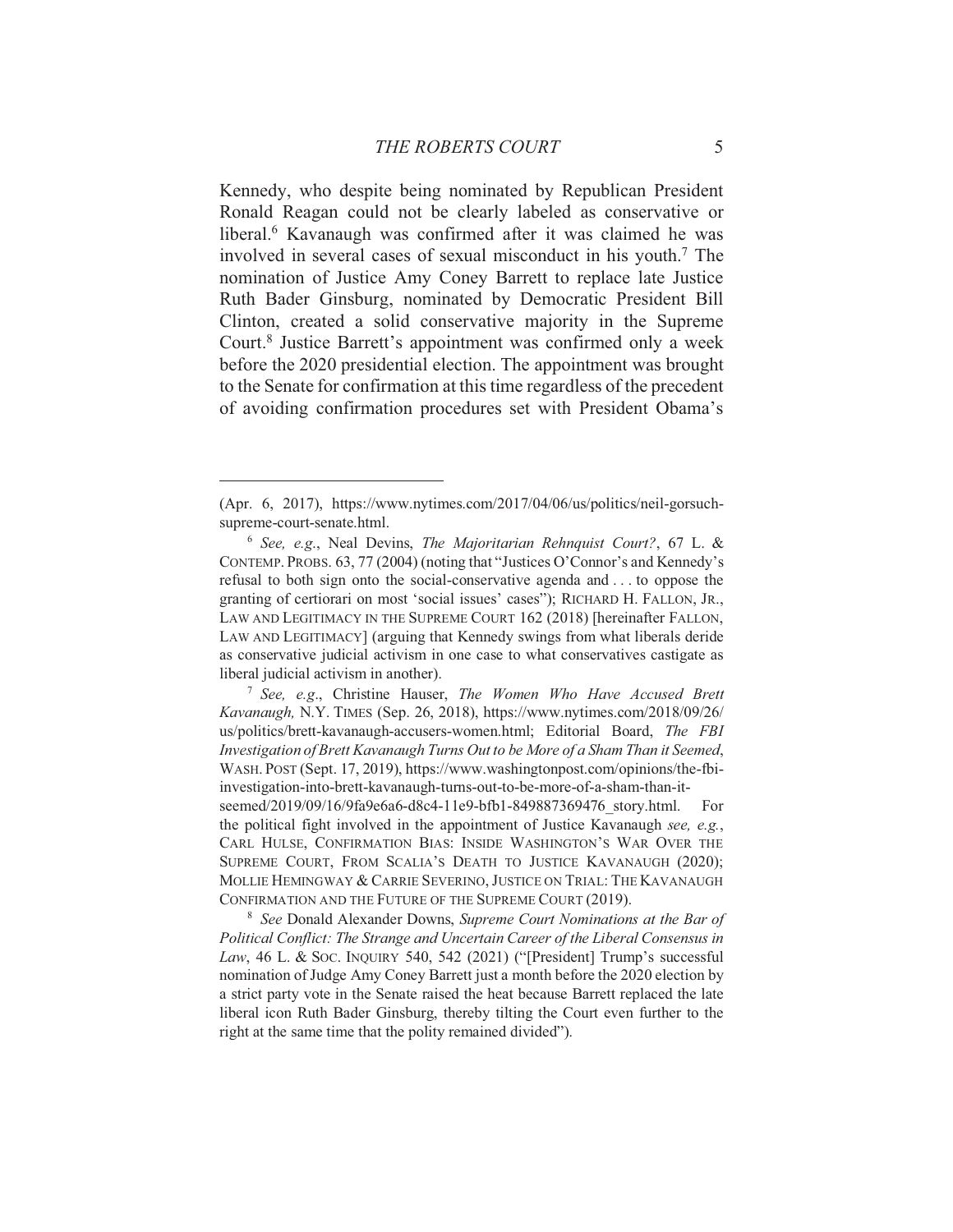nominee, Judge Garland, several months before the presidential election in  $2016.9$ 

In this Article, we contend that the Roberts Court, in its current composition, faces a combination of two dilemmas in cases involving liberal decisions of state courts based on a state constitution. One dilemma, material in nature, is between the federalist component of the conservative legal worldview,<sup>10</sup> and its non-liberal component. On the one hand, conservative attitudes favor deference of federal courts to decisions of state courts based on state laws. Federalism advocates limiting the power of the federal authorities in favor of the autonomy of the states<sup>11</sup> and requires federal courts to defer to state courts' rulings based on state constitutions.<sup>12</sup> On the other hand, conservative attitudes are also characterized by aspects associated with non-liberal ideologies,  $13$ which contain, inter alia, a belief in traditional American values, including values originating in Christianity,<sup>14</sup> enhanced national

<sup>11</sup> See generally Ernest A. Young, *The Conservative Case for Federalism*, 74 GEO. WASH. L. REV. 874 (2006).

<sup>&</sup>lt;sup>9</sup> See, e.g., Obama, supra note 4; Liptak & Stolberg, supra note 4; Goldberg, supra note 4.

<sup>&</sup>lt;sup>10</sup> Richard H. Fallon, Jr., *The "Conservative" Paths of the Rehnquist Court's* Federalism Decisions, 69 U. CHI. L. REV. 429, 450-51 (2002) [hereinafter Fallon, *The "Conservative" Paths*] (seeing this aspect of conservatism as an expression of institutional conservatism). We categorize federalism as part of substantive conservatism because it is based on the interpretation of the Constitution, in contrast to the Judiciary's institutional policy considerations, such as the desire of the Supreme Court to gain public trust. In any case, the choice of appellations for different judicial policies is a matter of semantics, and has no real substantive importance.

<sup>&</sup>lt;sup>12</sup> See, e.g., PruneYard Shopping Ctr. v. Robins, 447 U.S. 74, 81 (1980) (pointing out that "Our reasoning . . . does not . . . limit the authority of the State to exercise its police power or its sovereign right to adopt in its own Constitution individual liberties more expansive than those conferred by the Federal Constitution.").

<sup>&</sup>lt;sup>13</sup> See, e.g., Robert H. Smith, *Uncoupling the "Centrist Bloc"* – An Empirical Analysis of the Thesis of a Dominant, Moderate Bloc on the United States Supreme Court, 62 TENN. L. REV. 1, 11, n. 37 (1994) (pointing out that "... Chief Justice Rehnquist and other conservatives may support individuals in specific civil liberties cases for a variety of non-liberal reasons . . . .").

<sup>&</sup>lt;sup>14</sup> See, e.g., Steven G. Calabresi, *The Libertarian-Lite Constitutional Order* and the Rehnquist Court, 93 GEO, L.J. 1023, 1027 (2005) (reviewing the New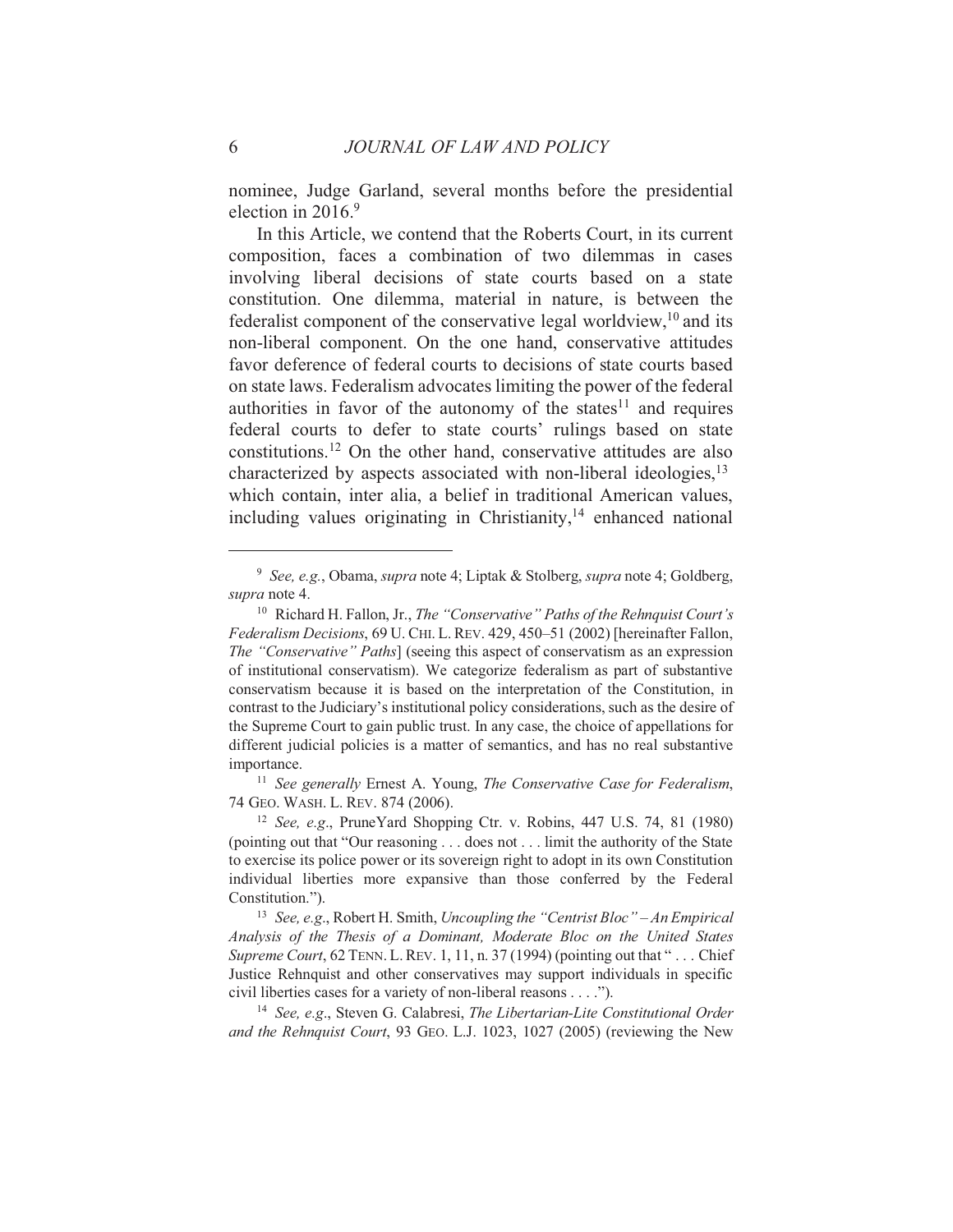security powers,<sup>15</sup> a concept of "law and order,"<sup>16</sup> free markets,<sup>17</sup> and individualism.<sup>18</sup> The interpretation of the Federal Constitution, supreme over state constitutions, by the United States Supreme Court, based on these conservative values, may yield different conclusions from those reached by liberal state courts. This is true not only in regard to "all matters pertaining economic liberties . . . [in which] state constitutions do in some fundamental ways at least differ from the United States Constitution."<sup>19</sup> This is also true in cases where there are no substantive differences between the wordings of the Federal Constitution and the state constitution.

The result is that when a state court issues a liberal ruling based on a state constitution, the conservative Justices who dominate the Roberts Court today find themselves in a dilemma between the

<sup>17</sup> See Mehmet K. Konar-Steenberg & Anne F. Peterson, Forum, Federalism, and Free Markets: An Empirical Study of Judicial Behavior Under the Dormant Commerce Clause Doctrine, 80 UMKC L. REV. 139, 140 (2011) (pointing out that "conservative free market ideology disfavors regulation . . . .").

<sup>18</sup> See M. Neil Browne et al., *Attacking Obesity: The Paternalistic Approach* of France Versus the Conservative Approach of United States, 39 WHITTIER L. REV. 1, 20 (2018) (The United States is a country founded on conservative ideals such as individualism, and capitalism.").

<sup>19</sup> Richard A. Epstein, *The Double-Edged Sword of State Constitutional Law*, 9 N.Y.U.J.L. & LIBERTY 723, 725 (2015).

Constitutional Order (2003)) ("As a Reagan conservative myself, with a slight libertarian streak and a commitment to Christianity, I must note that I disagree with libertarian lites on abortion, which I regard as a wrongful taking of innocent human life, as well as a number of other issues.").

<sup>&</sup>lt;sup>15</sup> See RICHARD A. POSNER, NOT A SUICIDE PACT: THE CONSTITUTION IN A TIME OF NATIONAL EMERGENCY 9-10 (2006) ("Conservative judges are particularly unlikely to resist claims of national security - and the federal judiciary may be more conservative today than at any other time in the last half century.").

<sup>&</sup>lt;sup>16</sup> See Madhavi M. McCall & Michael A. McCall, Chief Justice William Rehnquist: His Law-and-Order Legacy and Impact on Criminal Justice, 39 AKRON L. REV. 323, 324 (2006) ("What is beyond most debates, however, is that Chief Justice Rehnquist was a staunch conservative who cast votes and marshaled majorities for decisions that reduced constitutional protections for the criminally accused... In terms of criminal justice issues, many undoubtedly will assess [Chief Justice] Rehnquist's tenure as a pendulum swing away from the more liberal rulings of the Warren Court. Such evaluations might characterize Rehnquist, and perhaps the Court more generally, as reflecting a broader political movement toward a "law and order" or social control posture.").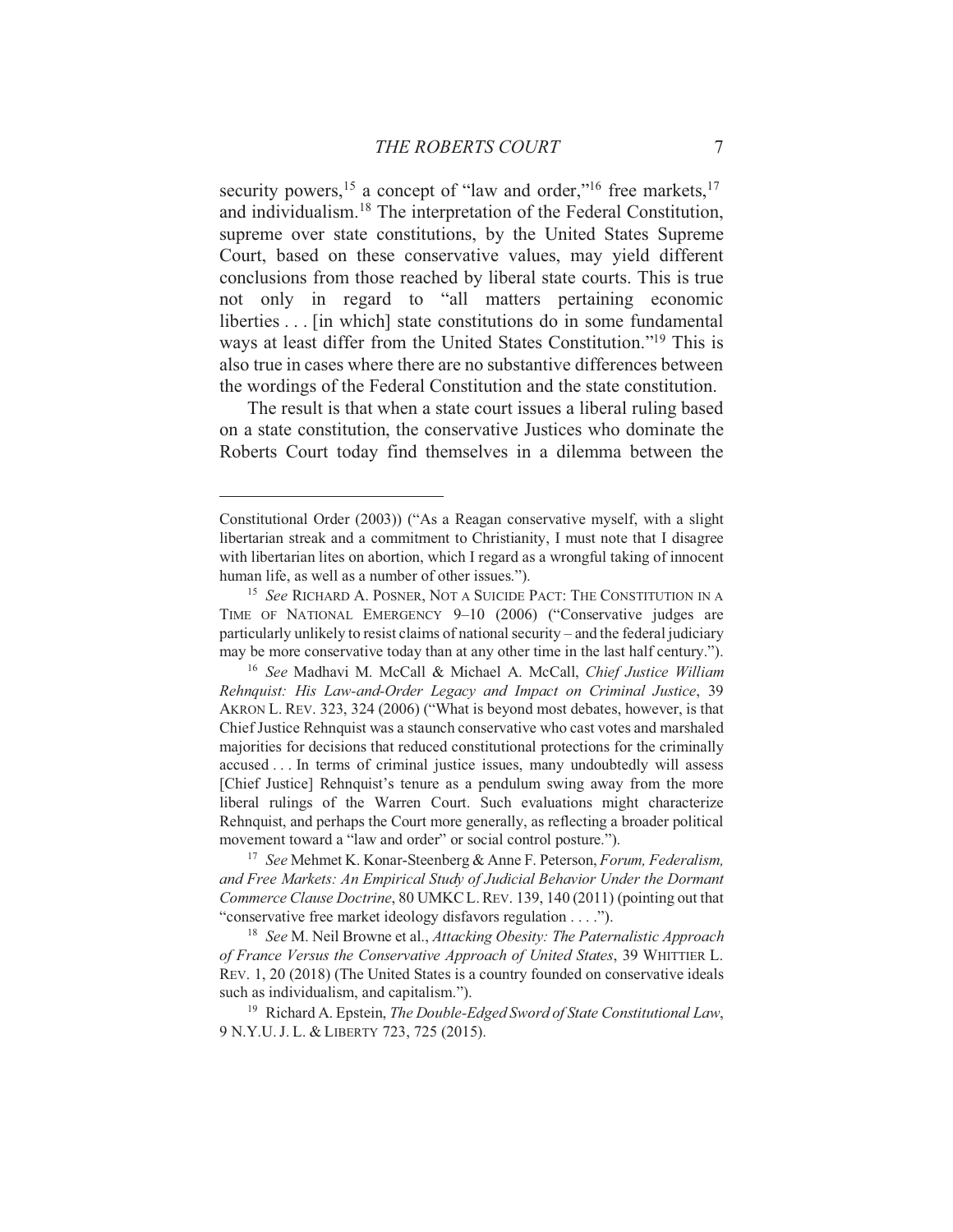federalist component of the conservative legal worldview and its non-liberal component.

A second major dilemma underlying the emerging ambivalence of the Roberts Court stems from the Court's deficit of legitimacy.<sup>20</sup> The last three appointments by President Trump to the Supreme Court have undermined the legitimacy of the Court among substantial sections of the American public, mainly supporters of the Democratic Party, which in any case have been perceived as

8

<sup>&</sup>lt;sup>20</sup> See, e.g., Gillian E. Metzger, *Considering Legitimacy*, 18 GEO, J.L. & PUB. POL'Y 353, 354-56 (2020) (discussing legitimacy in current Supreme Court decision-making); David Schraub, Sadomasochistic Judging, 35 CONST. COMMENT. 437, 440 (2020) (reviewing RICHARD H. FALLON, JR., LAW AND LEGITIMACY IN THE SUPREME COURT (2018)); Marcia Coyle, Will the U.S. Supreme Court Face a Crisis of Legitimacy?, CONST. DAILY (Oct. 29, 2020), https://constitutioncenter.org/blog/will-the-u.s-supreme-court-face-a-crisis-oflegitimacy; Epps & Sitaraman, *supra* note 1, at 153 ("... the Supreme Court is facing an unprecedented legitimacy crisis in the wake of Justice Kennedy's retirement and Justice Kavanaugh's confirmation."). For an approach that refutes the claim that the current composition of the Supreme Court creates a significant problem of legitimacy, see Stephen E. Sachs, Supreme Court as Superweapon: A Response to Epps & Sitaraman, 129 YALE L.J. F. 93, 95 (2019) ("[t]he last three years reflect not 'an unprecedented legitimacy crisis,' but a partisan realignment: something that might have occurred nearly thirty years ago, had circumstances been slightly different. That it *seems* like a crisis to many people is itself reflective of deep problems in our legal culture, which too often looks to judges for political guidance rather than for the decision of cases under law."); Lackland H. Bloom, Jr., "Lawyers' Work": Does the Court Have a Legitimacy Crisis?, 52 ST. MARY's L.J. 285, 286-87 (2021); Ilya Somin, Is the Supreme Court Going to Suffer a Crisis of Legitimacy?, VOLOKH CONSPIRACY (Oct. 9, 2018, 3:02 PM), https://reason.com/volokh/2018/10/09/is-the-supreme-court-going-to-suffer-a $c$ /?nowprocket=1 ("Is the Court really about to suffer a legitimacy crisis? Predictions to that effect may well be overblown, as they often have been in the past. But the notion is worth taking seriously nonetheless. The deep anger of much of the left could lead to a stronger assault on the Court than has occurred in a long time."). For an alternative, less common view, which diminishes the significance of the crisis, see Benjamin Beaton, The Ginsburg Court? A Contrarian View, 121 COLUM. L. REV. 589, 598 (2021) ("But as politicos and press outside the courthouse decried the Court as a fundamentally broken institution, a strange thing happened inside the building: The Court's work continued, steadily and professionally. Alongside the outsider critiques, How Appealing featured other headlines—largely from insider perspectives focused on the day-to-day docket which told quite a different story  $\dots$ .").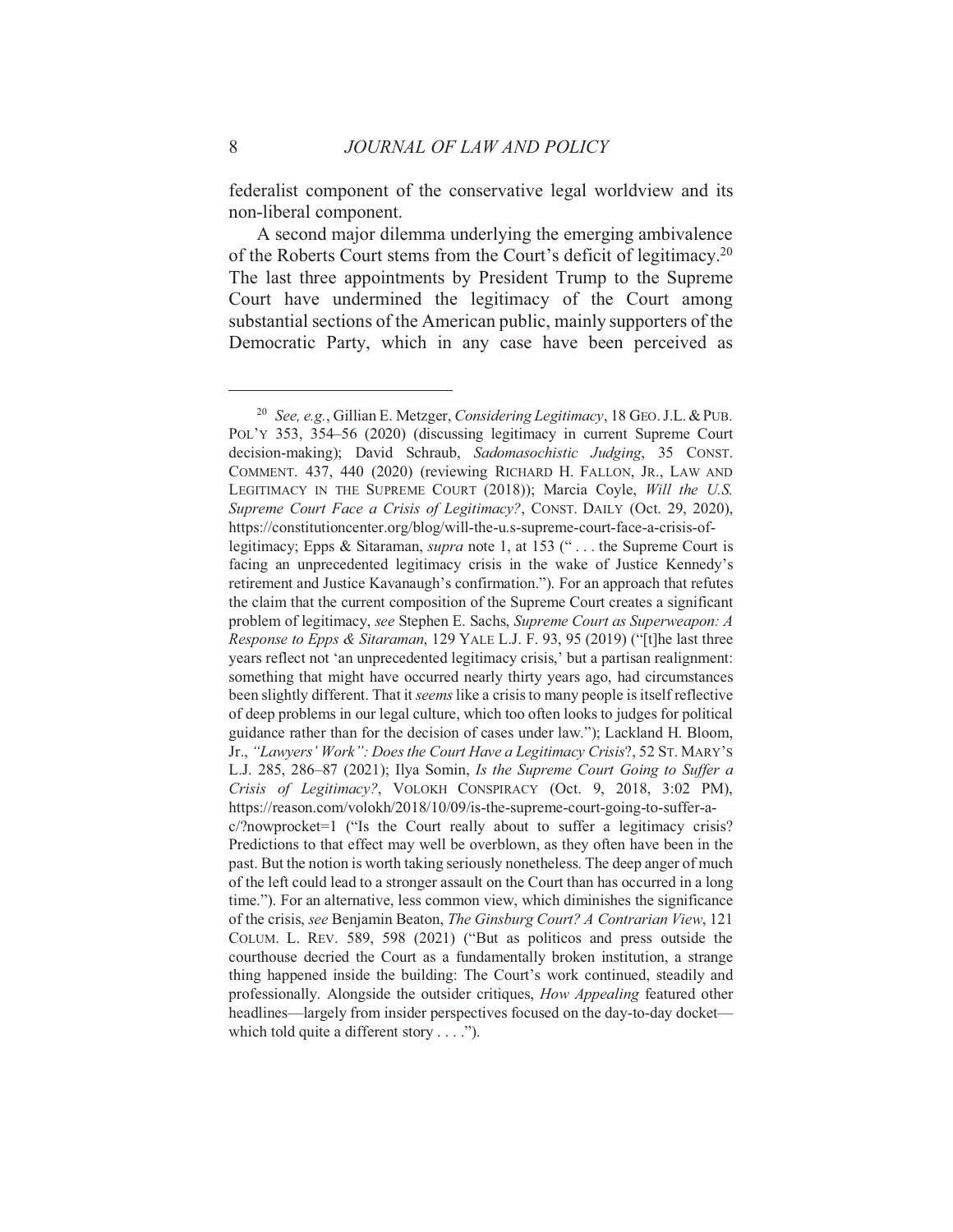politicized because of the system of appointment.<sup>21</sup> The legitimacy problem intensifies when the United States Supreme Court, dominated by conservative Justices, intervenes in liberal decisions of state supreme courts based on the state constitution.

Against this background, we further argue that the emerging ambivalence of the Roberts Court, in its current composition, towards liberal constitutional decisions of state courts based on state constitutions is manifested in substantive and procedural judicial tactics; in addition to general avoidance doctrines (such as standing requirements, the last resort doctrine, and the measured steps doctrine), and the specific state ground doctrine. The substantive tactics are expressed in attempts to formulate a broad consensus among the Justices based on compromises and narrowly framed decisions grounded on specific characteristics. The procedural tactics include delaying the Court's decision as much is possible, and the use of the babysitting tactic which we described in a previous Article.<sup>22</sup>

Each of the two dilemmas may in itself lead the Supreme Court to adopt tactics of both types. However, the combination of the two dilemmas serves as a "power multiplier," of sorts, which may encourage the Court to adopt such tactics. Indeed, during the era of the Rehnquist Court it was observed that, "when federalism and conservatism [came] into conflict. material substantive conservatism frequently dominate[d]."23 President Trump's appointment of three Justices to the Roberts Court has added an institutional dilemma to the material dilemma.

The Article proceeds as follows: In Part I we describe the shift in the role of state supreme courts, as it began to develop in the late

<sup>&</sup>lt;sup>21</sup> See David R. Stras & Ryan W. Scott, Navigating the New Politics of Judicial Appointments, 102 Nw. U. L. REV. 1869, 1871 (2008) (For a variety of structural, external, and judicial reasons, however, the politics of federal judicial appointments have fundamentally changed in the last eighty years, especially since the 1980s. Today, for the Supreme Court and United States circuit courts of appeals, the appointments process is high-stakes, explosively partisan, and often nasty.").

<sup>&</sup>lt;sup>22</sup> Ariel L. Bendor & Joshua Segev, The Supreme Court as a Babysitter: Modeling Zubik v. Burwell and Trump v. International Refugee Assistance Project Rights, 2018 MICH. ST. L. REV. 373, 401 (2018).

<sup>&</sup>lt;sup>23</sup> Fallon, *The "Conservative" Paths, supra* note 10, at 434.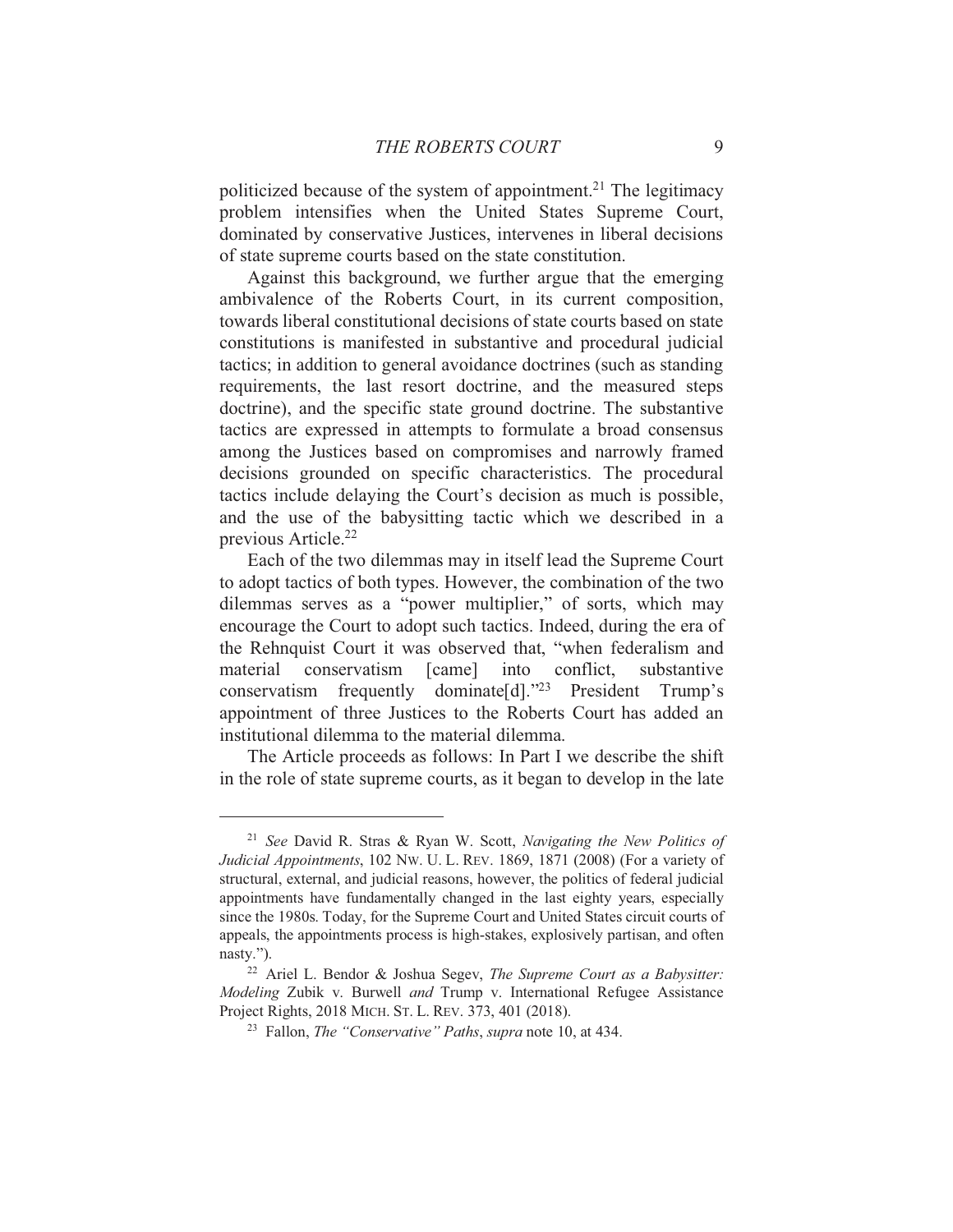1960s, and discuss new judicial federalism, which is a parallel course for the protection of human rights based on state constitutions. In Part II we describe and discuss the legitimacy deficit of the Roberts Court in its current composition. In Part III we argue that the new judicial federalism combined with the legitimacy deficit creates both material and institutional dilemmas in cases involving liberal decisions of state courts based on a state constitution, in an era where most of the Supreme Court Justices are clearly conservative. In Part IV we point out two different types of tactics, substantive and procedural, that the Roberts Court adopts to address these dilemmas. Finally, in Part V we illustrate our suggestions through three recent Supreme Court decisions: Masterpiece Cakeshop, Ltd. v. Colorado Civil Rights Commission,  $24$  Espinoza v. Montana Department of Revenue<sup>25</sup> following Trinity Lutheran Church of Columbia, Inc. v. Comer, 26 and Republican Party of Pennsylvania v. Boockvar.<sup>27</sup>

<sup>&</sup>lt;sup>24</sup> Masterpiece Cakeshop, Ltd. v. Colo. C.R. Comm'n, 138 S. Ct. 1719  $(2018).$ 

<sup>&</sup>lt;sup>25</sup> Espinoza v. Mont. Dep't of Revenue, 140 S. Ct. 2246 (2020).

<sup>&</sup>lt;sup>26</sup> Trinity Lutheran Church of Columbia, Inc. v. Comer, 137 S. Ct. 2012  $(2017).$ 

<sup>&</sup>lt;sup>27</sup> Republican Party of Pa. v. Boockvar, 141 S. Ct. 1 (2020).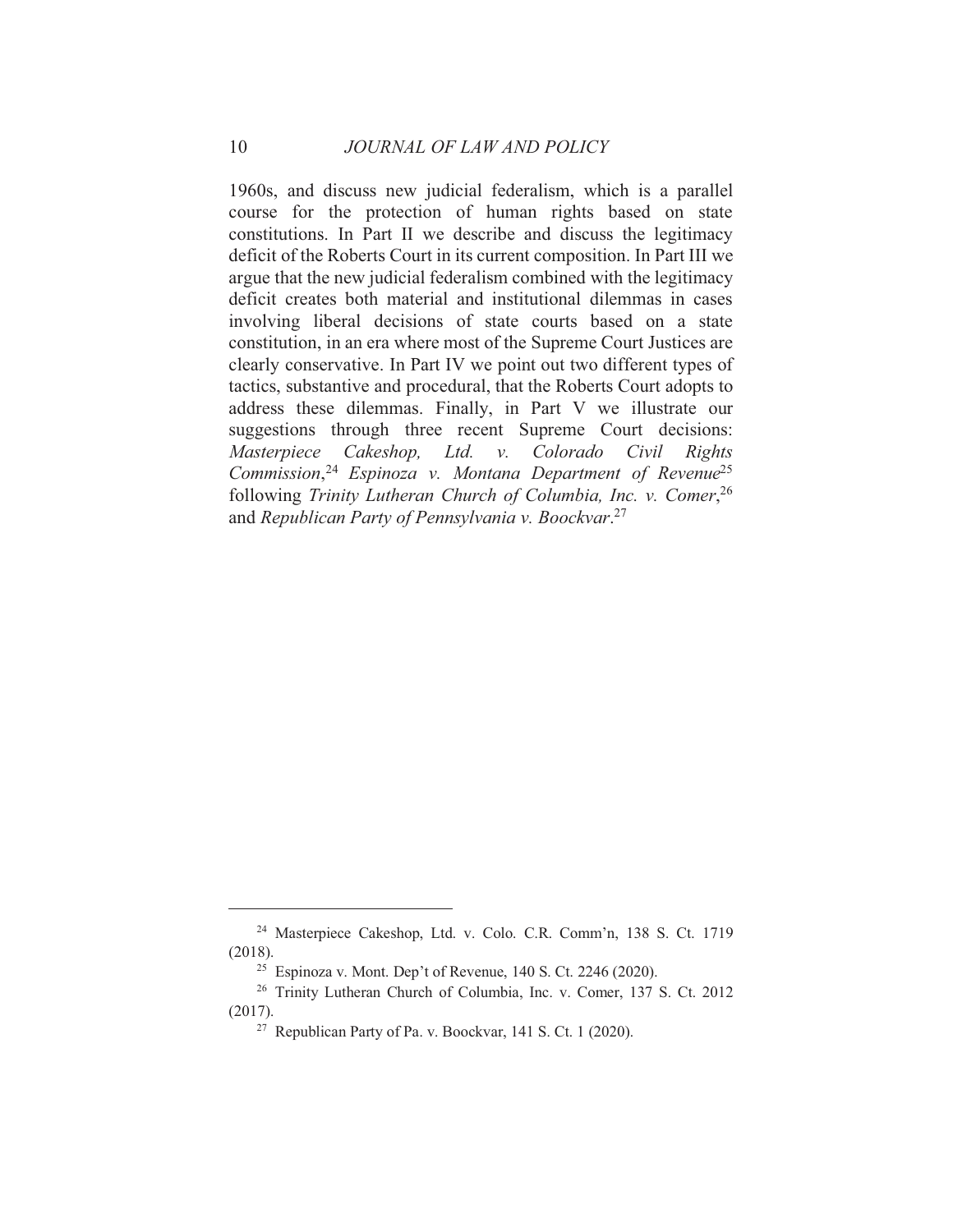## I. FEDERALISM AND THE ROLES OF THE FEDERAL AND STATE **SUPREME COURTS**

## A. The Shift in the Roles of the Federal and State Supreme Courts

Throughout American history, both the United States Supreme Court<sup>28</sup> and state supreme courts<sup>29</sup> have gone through dramatic changes. A considerable part of these changes is the result of the United States' geographic expansion, its continued growth of population, and its commercial, industrial, urban and technological development.<sup>30</sup> Some of the changes are the consequence of transformations in the nature of the federal state and the forms of the

<sup>&</sup>lt;sup>28</sup> See, e.g., Felix Frankfurter & James M. Landis, *The Business of the* Supreme Court of the United States  $-A$  Study in the Federal Judicial System I, 38 HARV. L. REV. 1005 (1925); Felix Frankfurter & James M. Landis, The Business of the Supreme Court of the United States  $-A$  Study in the Federal Judicial System, 40 HARV. L. REV. 431 (1927); Carl Brent Swisher, *The Supreme Court in* a Changing Role, 20 U. KAN. CITY L. REV. 1 (1951); John P. Frank, The Historic Role of the Supreme Court, 48 KY. L.J. 26 (1959); Charles E. Whittaker, The Role of the Supreme Court, 17 ARK. L. REV. 292 (1963); Gerald Gunther, Foreword: In Search of Evolving Doctrine on a Changing Court: A Model for a Newer Equal Protection, 86 HARV. L. REV. 1 (1972); William H. Rehnquist, The Changing Role of The Supreme Court, 14 FLA. ST. U. L. REV. 1 (1986); Ronald D. Rotunda, Foreword: The Role of the Modern Supreme Court, 26 U. RICH. L. REV. 433 (1992); A. E. Dick Howard, *The Changing Face of the Supreme Court*, 101 VA. L. REV. 231 (2015).

<sup>&</sup>lt;sup>29</sup> See, e.g., Walter P. Armstrong, *The Increasing Importance of State* Supreme Courts, 28 A.B.A. J. 2, 3 (1942); Robert A. Kagan et al., The Business of State Supreme Courts, 1870-1970, 30 STAN L. REV. 121 (1977); Robert A. Kagan et al., The Evolution of State Supreme Courts, 76 MICH. L. REV. 961 (1978) [hereinafter Kagan et al., The Evolution of State Supreme Courts]; Herbert M. Kritzer et al., The Business of State Supreme Courts, Revisited, 4 J. EMPIRICAL LEGAL STUD. 427 (2007).

<sup>&</sup>lt;sup>30</sup> See, e.g., Rehnquist, *supra* note 28, at 9; Kagan et al., *The Evolution of* State Supreme Courts, supra note 29 at 962; Swisher, supra note 28, at 2; Frank, supra note 28, at 29-31, 41-42; Arthur Selwyn Miller, Constitutional Revolutions Consolidated: The Rise of the Positive State, 35 GEO. WASH, L. REV. 172, 189 (1966); Edward W. Madeira Jr. & Mark D. Martin, *Justice is the Business of* Government: The Crucial Role of State Supreme Court, 49 JUDGES J. 7 (2010).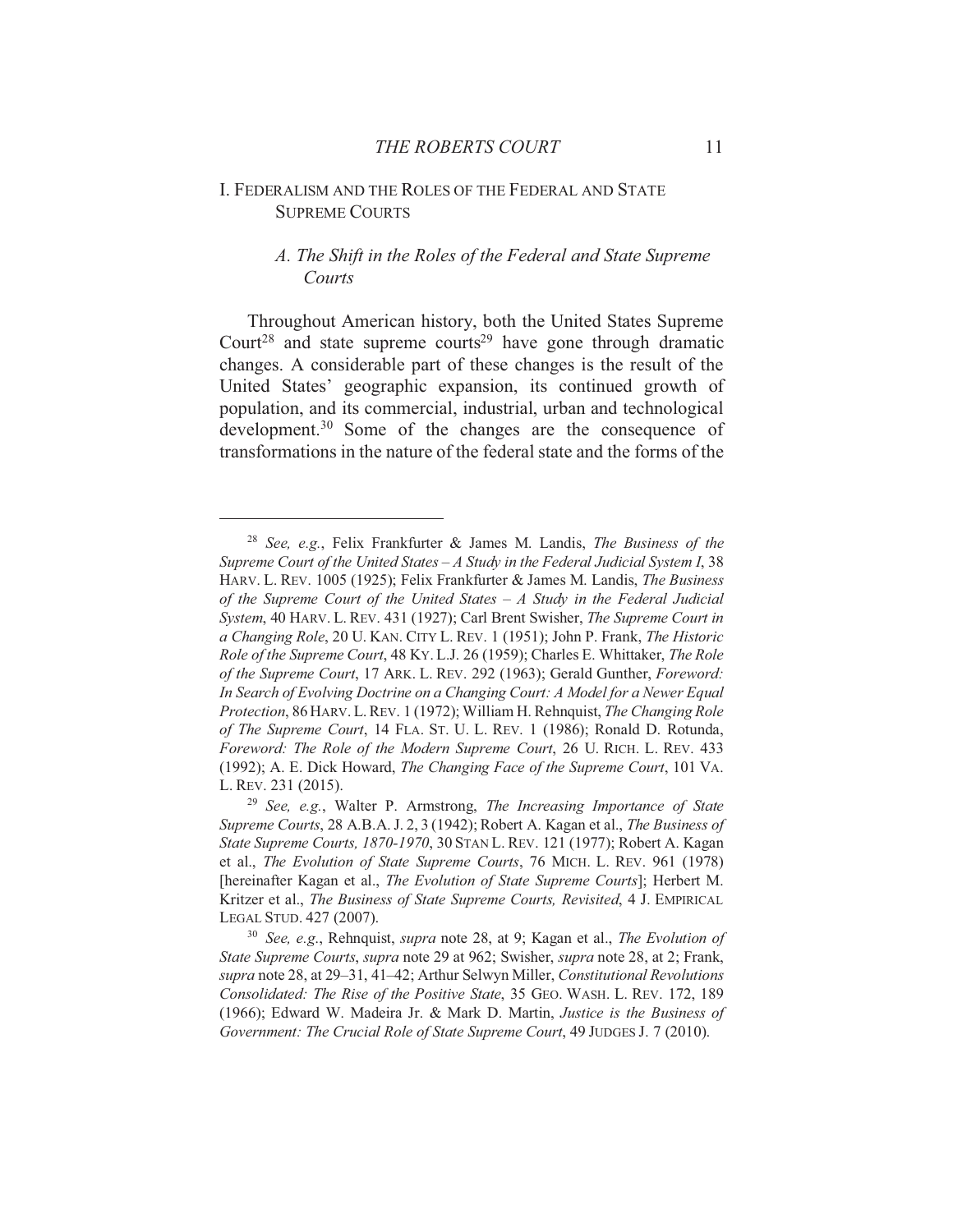local government,<sup>31</sup> while others are the product of legislative reforms in the federal and state judicial systems.<sup>32</sup> A notable aspect of the changes involves judicial ideology,  $33$  and is manifested in the transformation of the philosophy of judging, including the understanding of federalism and separation of powers.

The jurisprudence and scholarship regarding the changes in the philosophy of judging are extensive. They contain myriad descriptive and normative judicial models, with wide ranging components and varied complexities and nuances.<sup>34</sup> Scholars from various legal backgrounds disagree on how to describe the changing role of supreme courts, the significance of the alleged ideological shift, and the wisdom and propriety of this transformation.<sup>35</sup> Some

<sup>&</sup>lt;sup>31</sup> See Frank, *supra* note 28, at 31 (identifying a change in the U.S. Supreme Court's role as derived from a new "conception of the responsibility of government to regulate"); Vincent Blasi, The Rootless Activism of the Burger Court, THE BURGER COURT: THE COUNTER-REVOLUTION THAT WASN'T 198, 209-10 (Vincent Blasi ed., 1983) (suggesting an affinity between two destabilizing forces that led to changes in the function of the U.S. Supreme Court in the form of "corrective judicial review." The first is the growth of government bureaucracy, at the state as well as the federal level. The second is an augmentation of the legislative process, distorted by a single-issue electoral politics). See also Miller, supra note 30, at 179.

<sup>&</sup>lt;sup>32</sup> See, e.g., Rehnquist, *supra* note 28, at 8; Frank, *supra* note 28, at 32; Frankfurter, *supra* note 28, at 1005.

<sup>&</sup>lt;sup>33</sup> See, e.g., Erwin Chemerinsky, Of Course Ideology Should Matter in Judicial Selection, 7 NEXUS 3 (2002); Erwin Chemerinsky, Political Ideology and Constitutional Decisionmaking: The Coming Example of the Affordable Care Act, 75 L. & CONTEMP. PROBS. 1 (2012).

<sup>&</sup>lt;sup>34</sup> For the role of supreme courts see, e.g., DANIEL A. FARBER & SUZANNA SHERRY, JUDGMENT CALLS: PRINCIPLES AND POLITICS IN CONSTITUTIONAL LAW (2009); RICHARD A. POSNER, HOW JUDGES THINK (2010); H. JEFFERSON POWELL, CONSTITUTIONAL CONSCIENCE: THE MORAL DIMENSION OF JUDICIAL DECISION (2008); RONALD DWORKIN, JUSTICE IN ROBES (2008); JED RUBENFELD, REVOLUTION BY JUDICIARY (2005); LAWRENCE G. SAGER, JUSTICE IN PLAIN CLOTHES: A THEORY OF AMERICAN CONSTITUTIONAL PRACTICE (2004); Ronald Dworkin, The Judge's New Role: Should Personal Convictions Count?, 1 J. INT'L CRT. OF JUST. 4 (2003); CASS R. SUNSTEIN, ONE CASE AT A TIME: JUDICIAL MINIMALISM ON THE SUPREME COURT (1999).

<sup>&</sup>lt;sup>35</sup> See supra notes 28, 29 and 34. Compare Robert F. Williams, Juristocracy in the American Courts?, 65 MD. L. REV. 68 (2006), with RAN HIRSCHL, TOWARDS JURISTOCRACY: THE ORIGIN AND CONSEQUENCES OF THE NEW CONSTITUTIONALISM (2004).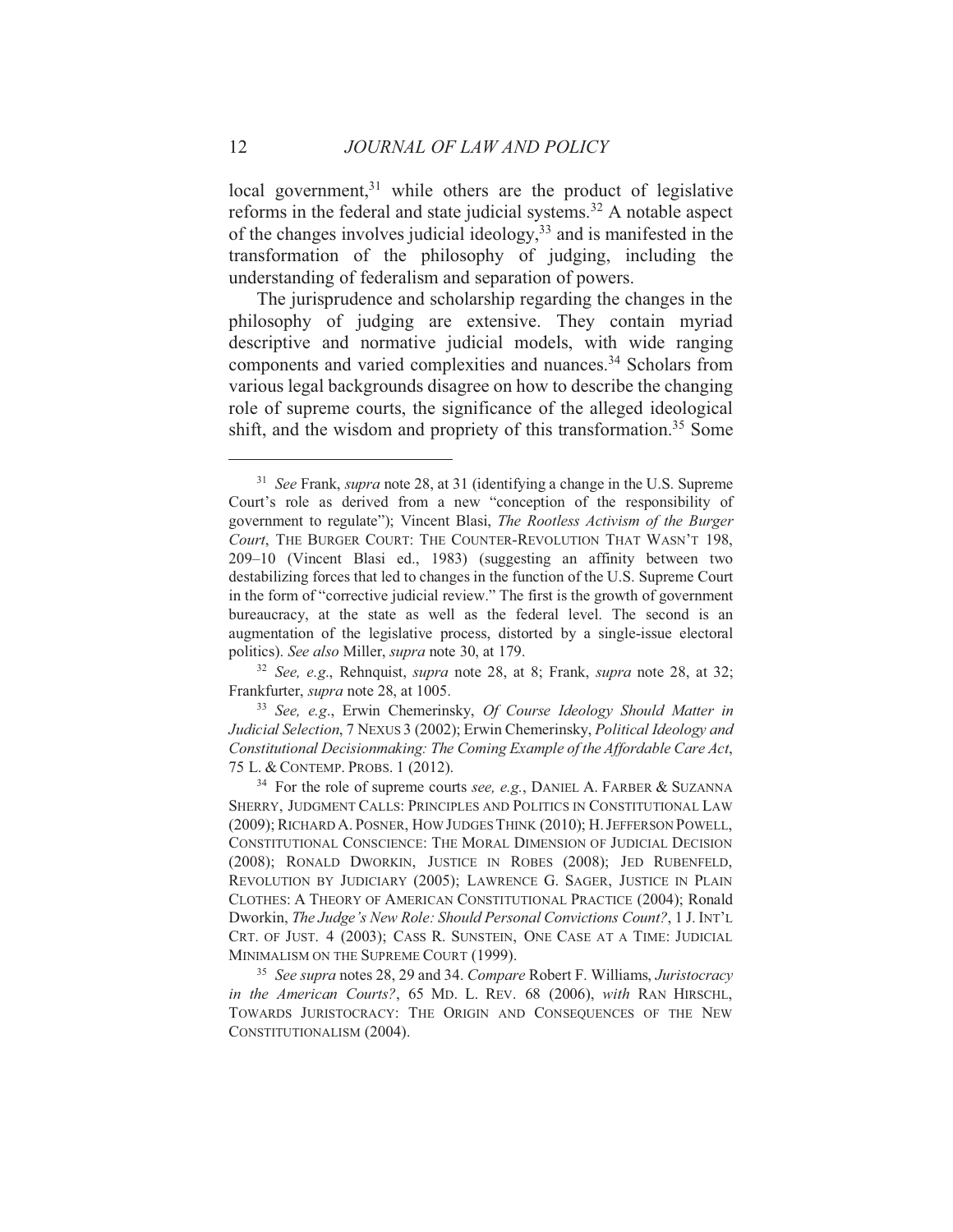have termed the ideological transformation revolutionary.<sup>36</sup> The original view, according to which the principal role of supreme courts is to resolve disputes by saying what the law is,  $37$  typically when lower courts have offered conflicting resolutions of such cases,<sup>38</sup> has been abandoned, outweighed or supplemented by a new judicial function. This alleged function is "to resolve great issues,"39 "to accept only the most important cases,"<sup>40</sup> or to review cases that involve "broader legal questions than merely, which of the two parties of the case ought to prevail."<sup>41</sup> Judges, especially those who head the federal and state legal systems, have come to espouse themselves a unique constitutional role to play: the guardians of the

<sup>39</sup> Whittaker, *supra* note 28, at 301.

<sup>&</sup>lt;sup>36</sup> Particularly the changes in jurisprudence that concern federalism and judicial federalism. See, e.g., Kathleen M. Sullivan, Dueling Sovereignties: United States Term Limits, Inc. v. Thornton, 109 HARV. L. REV. 78, 80 (1995); Jack M. Balkin & Sanford Levinson, Understanding the Constitutional Revolution, 87 VA. L. REV. 1045 (2001); Erwin Chemerinsky, The Rehnquist Revolution, 2 PIERCE L. REV. 1 (2004); Richard Albert, The Next Constitutional Revolution, 88 U. DET. MERCY L. REV. 707 (2011); Jack L. Landau, *Hurrah for* Revolution: A Critical Assessment of State Constitutional Interpretation, 79 OR. L. REV. 793 (2000). But compare Charles Fried, Revolutions?, 109 HARV. L. REV. 13 (1995); Robert F. Nagel, *Real Revolution*, 13 GA. ST. U. L. REV. 985 (1997), with JED RUBENFELD, REVOLUTION BY JUDICIARY (2005).

<sup>&</sup>lt;sup>37</sup> See, e.g., Marbury v. Madison, 5 U.S. 137, 177 (1803) ("It is emphatically the province and duty of the judicial department to say what the law is."); Osborn v. Bank of the U.S., 22 U.S. 738, 866 (1824) ("Courts are the mere instruments of the law, and can will nothing . . . Judicial power is never exercised for the purpose of giving effect to the will of the judge; always for the purpose of giving effect to the will of the Legislature; or, in other words, to the will of the law."). See also THE FEDERALIST No. 78, at 525 (Alexander Hamilton) (Jacob E. Cooke ed., 1961) ("The interpretation of the laws is the proper and peculiar province of the courts.").

<sup>&</sup>lt;sup>38</sup> See generally, Frederick Schauer, Abandoning the Guidance Function: Morse v. Frederick, 2007 SUP. CT. REV. 205 (2007). See also Frank, supra note 28, at 32-33 (asserting that "[C]learly at all times any appellate court has a duty to make rules for the operation of the judicial system it heads, and this has been the task of the Supreme Court from the earliest to the most recent times. Nonetheless there are again some very great differences.").

<sup>&</sup>lt;sup>40</sup> Robert F. Williams, Justice Robert Utter, The Supreme Court of Washington, and the New Judicial Federalism: Judging and Teaching?, 91 WASH. L. REV. ONLINE 27, 28 (2016).

<sup>&</sup>lt;sup>41</sup> Rehnquist, *supra* note 28, at 10.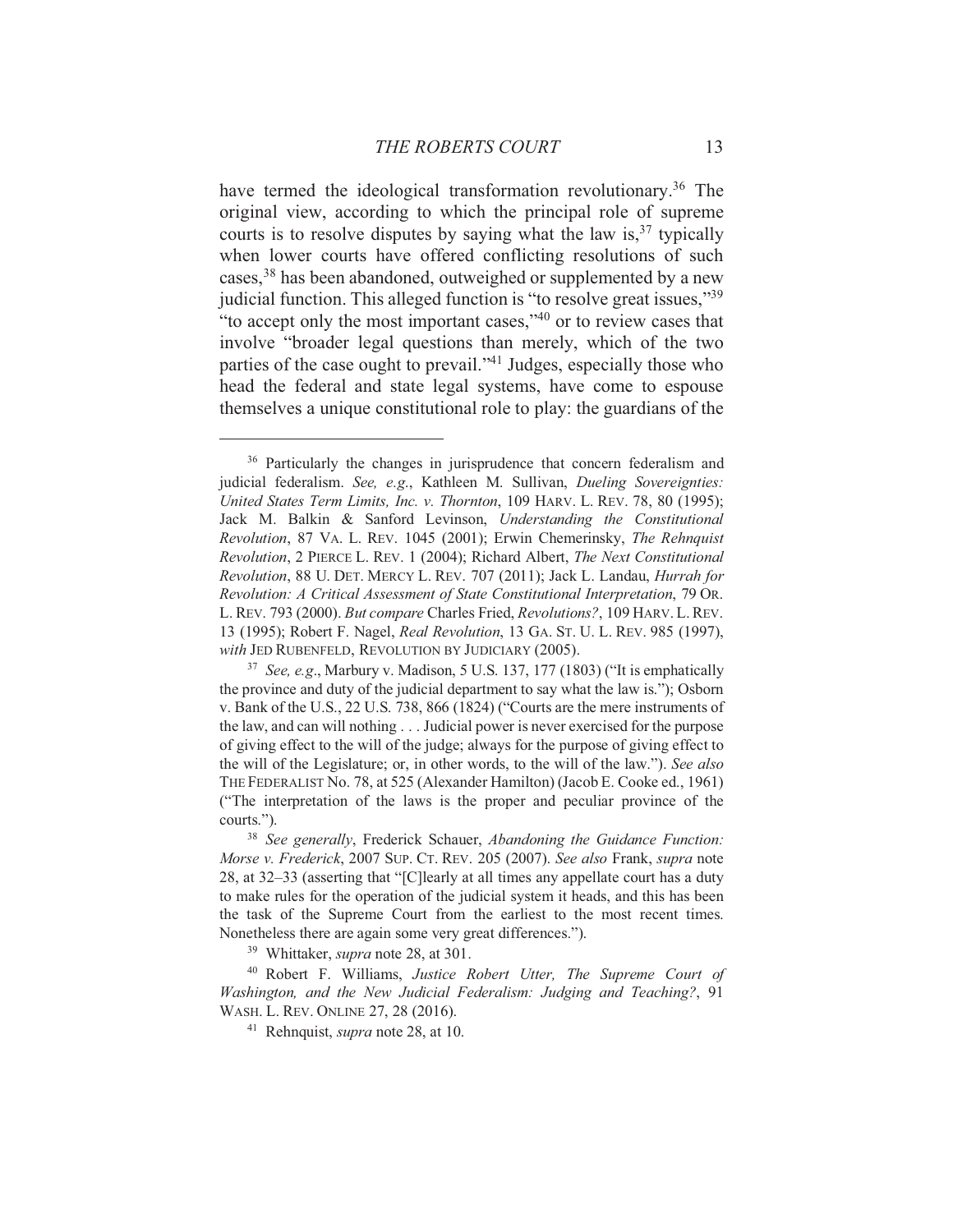bill of rights, the font of individual liberties, and the engines of social change.<sup>42</sup>

The direct effect of this conceptual change has been a systematic increase in the power and prestige of both the United States Supreme Court and state supreme courts, which emerged in the last century as major policymakers.<sup>43</sup> Supreme courts have become increasingly involved in policymaking in some of America's hottest political and social conflicts.<sup>44</sup> This shift has generated a continual debate over the role supreme courts can and should play in the American society,<sup>45</sup> as well as the role of the United States Supreme Court visà-vis the role of state supreme courts.<sup>46</sup>

<sup>&</sup>lt;sup>42</sup> See, e.g., Ronald Kahn, THE SUPREME COURT AND CONSTITUTIONAL THEORY 1953-1993 (1994); Rotunda, *supra* note 28, at 439; Whittaker, *supra* note 28, at 299; Lawrence T. Harris, Guardians of the Constitution, 57 AM. L. REV. 183, 219 (1923); William J. Brennan, Jr., The Bill of Rights and the States: The Revival of State Constitutions as Guardians of Individual Rights, 61 N.Y.U. L. REV. 535 (1986) [hereinafter Brennan 1986]; Randall T. Shepard, The New Role of State Supreme Courts as Engines of Court Reform, 81 N.Y.U. L. REV. 1535  $(2006).$ 

<sup>43</sup> See, e.g., Williams, *supra* note 40, at 28; HENRY ROBERT GLICK, SUPREME COURTS IN STATE POLITICS: AN INVESTIGATION OF THE JUDICIAL ROLE (1971); Henry Robert Glick, Policy-Making and State Supreme Courts: The Judiciary as an Interest Group, 5 L. & Soc'y REV. 271 (1970).

<sup>44</sup> See, e.g., DAVID A. KAPLAN, THE MOST DANGEROUS BRANCH: INSIDE THE SUPREME COURT'S ASSAULT ON THE CONSTITUTION 10, 11, 16 (2018); Whittaker, supra note 28; Neal Devins, How State Supreme Courts Take Consequences Into Account: Toward a State-Centered Understanding of State Constitutionalism, 62 STAN. L. REV. 1629, 1635-36 (2010); Judith S. Kaye, State Courts at the Dawn of a New Century: Common Law Courts Reading Statutes and Constitutions, 70 N.Y.U.L. REV. 1, 4 (1995).

<sup>&</sup>lt;sup>45</sup> See, e.g., Bernard J. Ward, A Symposium: The Role of the Supreme Court, 44 A.B.A. J. 534 (1958); Charles E. Grassley, The Role of the Supreme Court, 26 U. RICH. L. REV. 449 (1992); GERALD N. ROSENBERG, THE HOLLOW HOPE: CAN COURTS BRING ABOUT SOCIAL CHANGE? (2d ed., 2008).

<sup>&</sup>lt;sup>46</sup> The dual enforcement of constitutional norms in the U.S., by both federal and state courts, entrusted with adjudicating constitutional disputes, raises a series of difficult questions. One of which is the question concerning "parity:" whether state courts can be trusted to enforce federal constitutional rights. For different approaches offered for this question see, e.g., Burt Neuborne, The Myth of Parity, 90 HARV. L. REV. 1105 (1977); Paul M. Bator, The State Courts and Federal Constitutional Litigation, 22 WM. & MARY L. REV. 605 (1981); William B. Rubenstein, The Myth of Superiority, 16 CONST. COMMENT. 599 (1999); Michael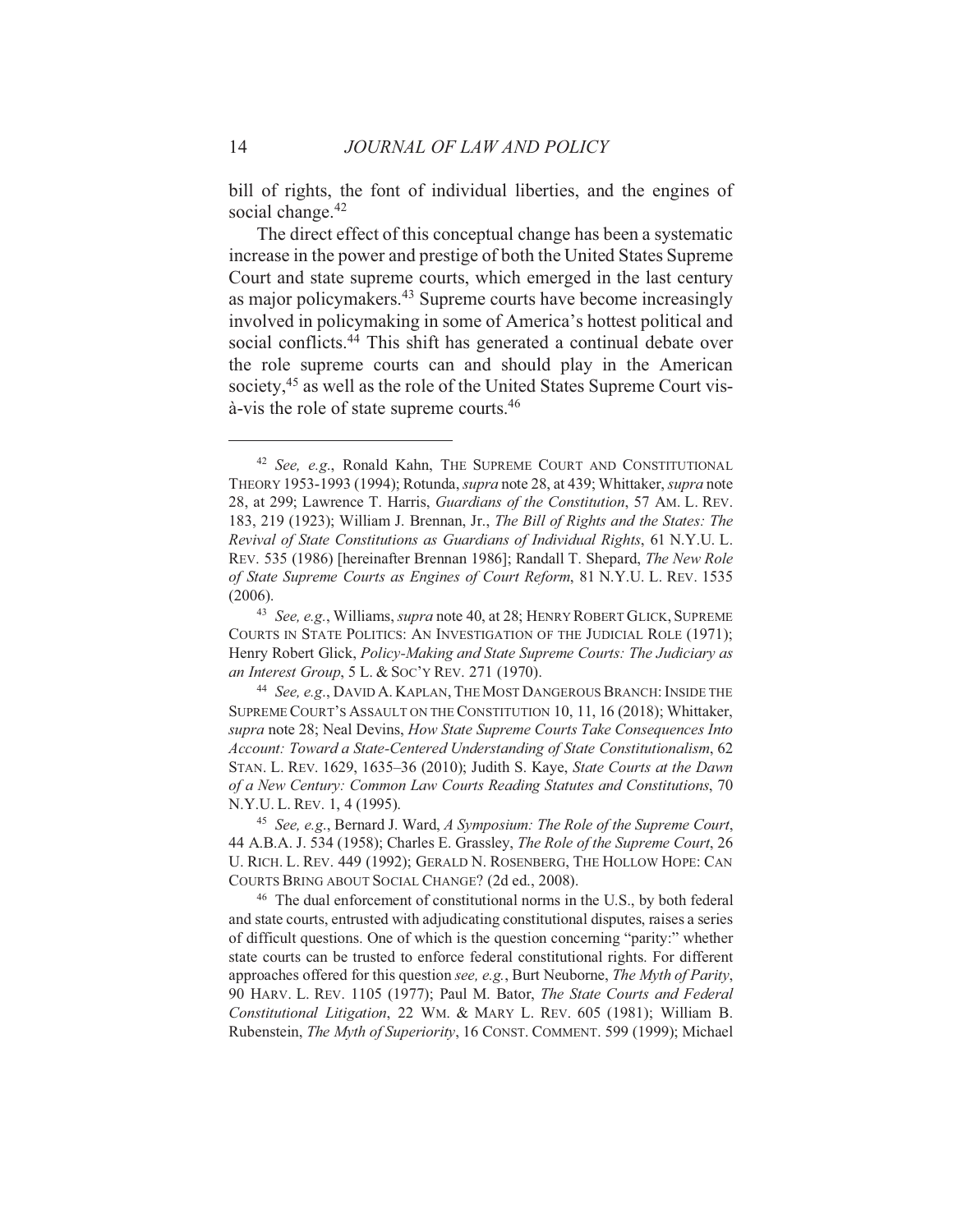The confrontational Harvard Law Review article by Justice William J. Brennan, Jr., State Constitutions and the Protection of *Individual Rights*,<sup>47</sup> dominated the discussions on the changing role of supreme courts in the United States. According to Brennan, the most significant development during the Warren Court era (1953-1969) was the nationalization of civil rights by incorporating the Bill of Rights and applying it to the states through the interpretation of the Fourteenth Amendment. By virtue of the Fourteenth Amendment, the Warren Court assured a minimum of fundamental rights (such as the right against self-incrimination, the right to trial by impartial jury, etc.) against encroachment by the federal and state governments alike.<sup>48</sup> Brennan acknowledged that while federal rights were enforced mainly by federal courts, state courts also took on an increased role in guarding individual rights and liberties in the Warren era.<sup>49</sup>

<sup>47</sup> William J. Brennan, Jr., State Constitutions and the Protection of Individual Rights, 90 HARV. L. REV. 489 (1977) [hereinafter Brennan 1977]. See also Brennan 1986, supra note 42.

<sup>48</sup> Prior to the passage of the Fourteenth Amendment, the Supreme Court ruled that the Bill of Rights was applicable only to the Federal government and not to the states. Barron v. Baltimore, 32 U.S. 243 (1833). According to Brennan, a primary reason for the adoption of the Fourteenth Amendment was the fear that the former Confederate states would deny newly freed persons the protection of life, liberty and property formally provided by the state constitutions. In a 1961 lecture, Justice Brennan detailed the historical development between the Fourteenth Amendment, which he labeled a "modern Magna Carta," and the protection of civil rights in the states. See William Brennan, The Bill of Rights and the States, 36 N.Y.U.L. REV. 761 (1961).

<sup>49</sup> See Brennan 1977, supra note 47, at 491 (Brennan views this complemented development as both necessary and desirable, since under the federal system "state courts are no less than federal are and ought to be guardians of our liberties."). But see William J. Brennan, Jr., State Supreme Court Versus United States Supreme Court: A Change in Function and Perspective, 19 U. FLA. L. REV. 225, 236 (1966).

E. Solimine, *The Future of Parity*, 46 WM. & MARY L. REV. 1457 (2005); Erwin Chemerinsky, Parity Reconsidered: Defining a Role for the Federal Judiciary, 36 U.C.L.A. L. REV. 233 (1988); Akhil Reed Amar, A Neo-Federalist View of Article III: Separating the Two Tiers of Federal Jurisdiction, 65 B.U. L. REV. 205, 230 (1985); Felix Frankfurter, Distribution of Judicial Power Between United States and State Courts, 13 CORNELL L. Q. 499 (1928); Armstrong, supra note 29, at 3; Michael I. Krauss, The Role of the Supreme Court in Preserving Federalism, 1 GEO. J.L. & PUB. POL'Y 43 (2002).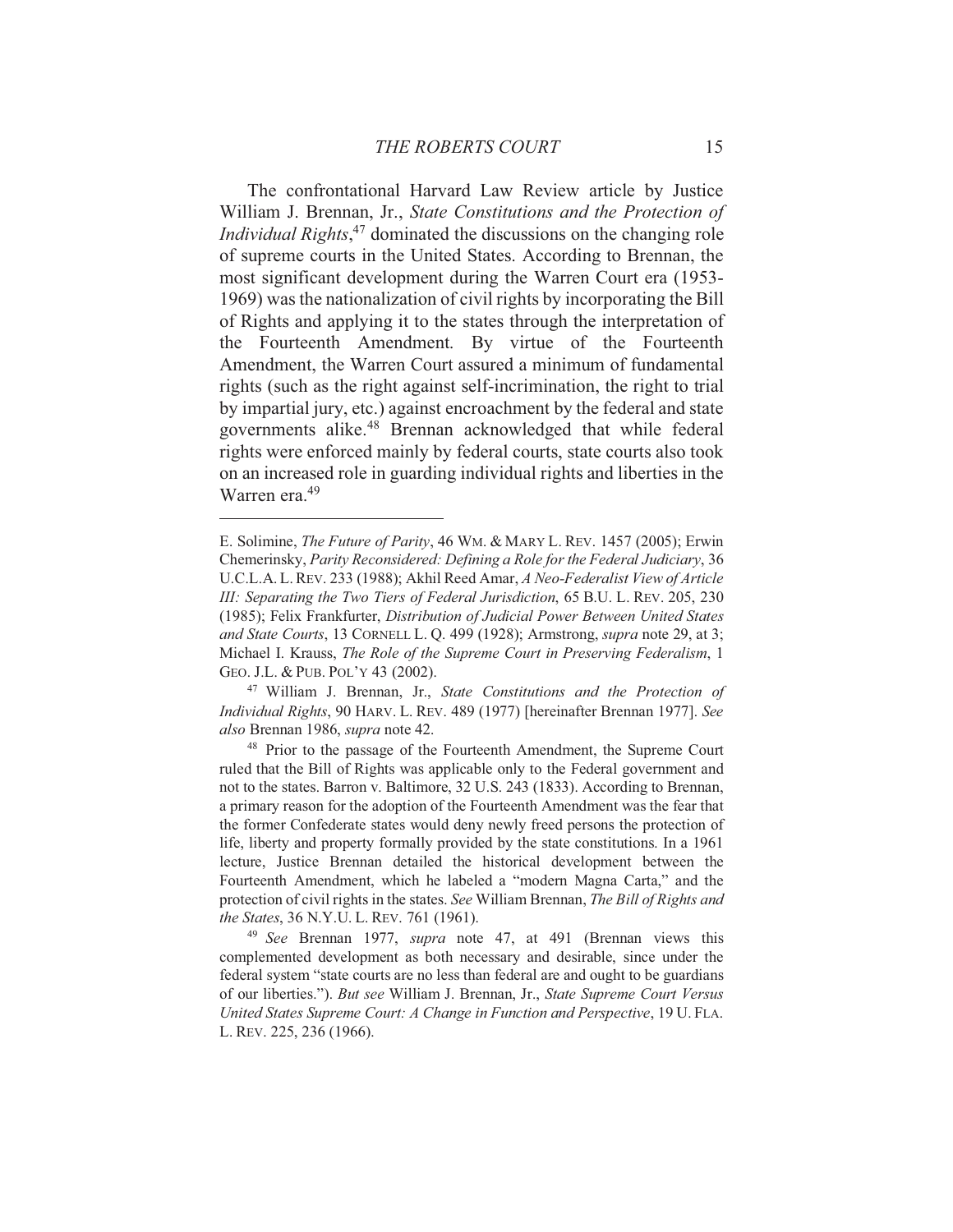By 1977, the year Brennan's Article was published,<sup>50</sup> the Warren era had ended, and the trend had changed. Warren Burger had succeeded Earl Warren as Chief Justice (1969), and five members of the Warren Court retired (1969-1976) and were replaced by nominees of Republican presidents. Justice Brennan believed that on grounds of federalism, the Burger Court curtailed the Fourteenth Amendment's scope, restricted individual liberties, and consequently diminished the rights applied to the states. Brennan identified that the weakening of the protection of individual rights under the Federal Bill of Rights has been accompanied by a regressive trimming of other constitutional doctrines (habeas *corpus*, political question, jurisdiction, standing, and remedy), which intensified the Burger Court's retreat from its proper constitutional role.<sup>51</sup>

Justice Brennan criticized this trend, arguing that shutting the courthouse door to litigants with legitimate claims of constitutional rights was detrimental to public trust in the Court.<sup>52</sup> Brennan claimed nevertheless that the Burger Court's contraction of its guardianship role on grounds of federalism should be interpreted as a "clear call to state courts to step into the breach" and take seriously their obligation as coequal guardians of civil rights.<sup>53</sup> He explained that the advantage of the federal system was that it provides a double source of protection and enforcement mechanisms for its citizens: federal judges are the guardians of the Federal Constitution, while state judges are the guardians of both the Federal Constitution and their own state constitution.<sup>54</sup> Thus, state constitutions, too, are a font of individual liberties, and their protection often extends beyond the Supreme Court's interpretation of the Federal

<sup>&</sup>lt;sup>50</sup> On the significance of Brennan's 1977 article see Robert F. Williams, Symposium Foreword: Justice William J. Brennan, Jr., and the Evolving Development of State Constitutional Law, 77 OHIO ST. L.J. 203 (2016).

<sup>&</sup>lt;sup>51</sup> Brennan 1977, *supra* note 47, at 498. See also Brennan 1986, *supra* note 42, at 548; Tinsley E. Yarbrough, Litigant Access Doctrine and the Burger Court, 31 VAND. L. REV. 33 (1978).

<sup>&</sup>lt;sup>52</sup> See Brennan 1977, *supra* note 47, at 498.

<sup>&</sup>lt;sup>53</sup> Id. at 503. See also Brennan 1986, supra note 42, at 548.

<sup>&</sup>lt;sup>54</sup> See Rotunda, *supra* note 28, at 439; Whittaker, *supra* note 28, at 299; Lawrence T. Harris, Guardians of the Constitution, 57 AM. L. REV. 183, 219 (1923); Brennan 1986, *supra* note 42.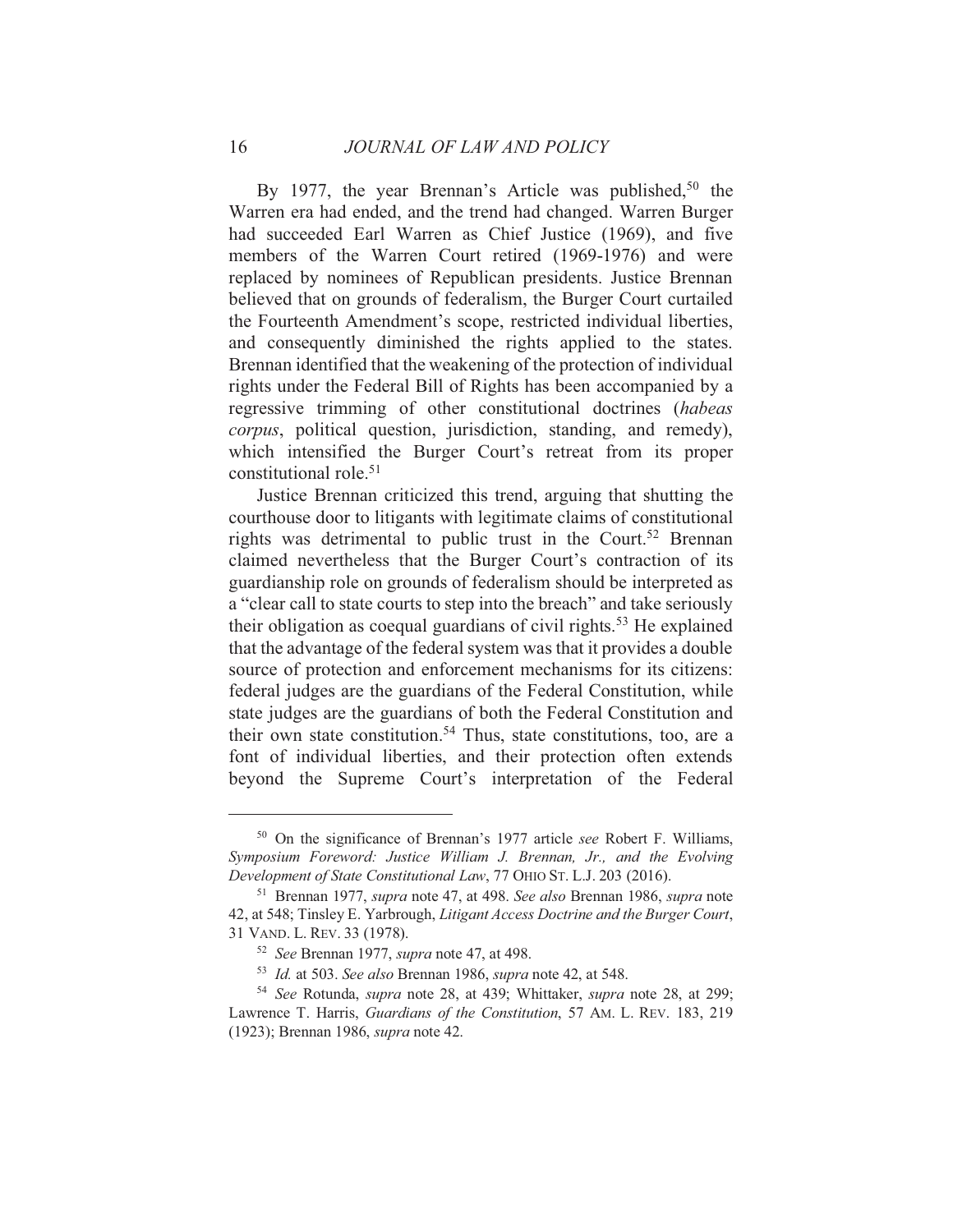Constitution.<sup>55</sup> In light of this, Brennan encouraged state courts to "thrust themselves into a position of prominence"<sup>56</sup> in the struggle to protect civil rights and liberties from governmental intrusions, and to interpret their state constitutions to provide more rights than those provided under the Federal Constitution by the Federal Supreme Court.<sup>57</sup>

Brennan's provocative and influential State Constitutions and the Protection of Individual Rights<sup>58</sup> drew attention to state constitutions and to the role of state supreme courts vis-à-vis the role of the United States Supreme Court in protecting constitutional rights. On the one hand, the Brennan Article presents the affinity between the role of the Warren Court in nationalizing the Federal Bill of Rights through the Fourteenth Amendment<sup>59</sup> and transforming the basic structure of constitutional safeguards that profoundly altered the character of the federal system and consequently changed modern constitutional understanding of the role of courts. On the other, Brennan's Article connects the traditional principle of federalism to a novel understanding of the role of state courts interpreting their own state constitutions in expanding the Federal Constitution's national minimum standards as held by the United States Supreme Court. Brennan's Article has greatly influenced the jurisprudence<sup>60</sup> and scholarly writing,<sup>61</sup> and

<sup>59</sup> The nationalization process of the Federal Bill of Rights through the Fourteenth Amendment's due process clause is still continuing. See Timbs v. Indiana, 139 S. Ct. 682 (2019).

<sup>60</sup> See Williams, *supra* note 40, at 28 (citing Brennan's 1977 article as "the most important factor" to the rise of state constitutions as an important element of American constitutionalism). See also James A. Gardner, Justice Brennan and the Foundation of Human Rights Federalism, 77 OHIO ST. L.J. 355 (2016); Ann M. Lousin, Justice Brennan's Call to Arms – What Has Happened Since 1977?, 77 OHIO ST. L.J. 387 (2016).

 $61$  In 2012, Brennan's 1977 article, *supra* note 47, was ranked 9th in the most cited law review articles of all time, see Fred R. Shapiro & Michelle Pearse, The Most-Cited Law Review Article of All Time, 110 MICH. L. REV. 1483, 1489 (2012). See also Robert F. Williams, Introduction: The Third Stage of the New

<sup>&</sup>lt;sup>55</sup> See Brennan 1977, *supra* note 47, at 491.

 $56$  *Id.* at 503.

<sup>&</sup>lt;sup>57</sup> See Robert F. Williams, The New Judicial Federalism Take Root in Arkansas, 58 ARK. L. REV. 883 (2006).

<sup>&</sup>lt;sup>58</sup> See Brennan 1977, *supra* note 47.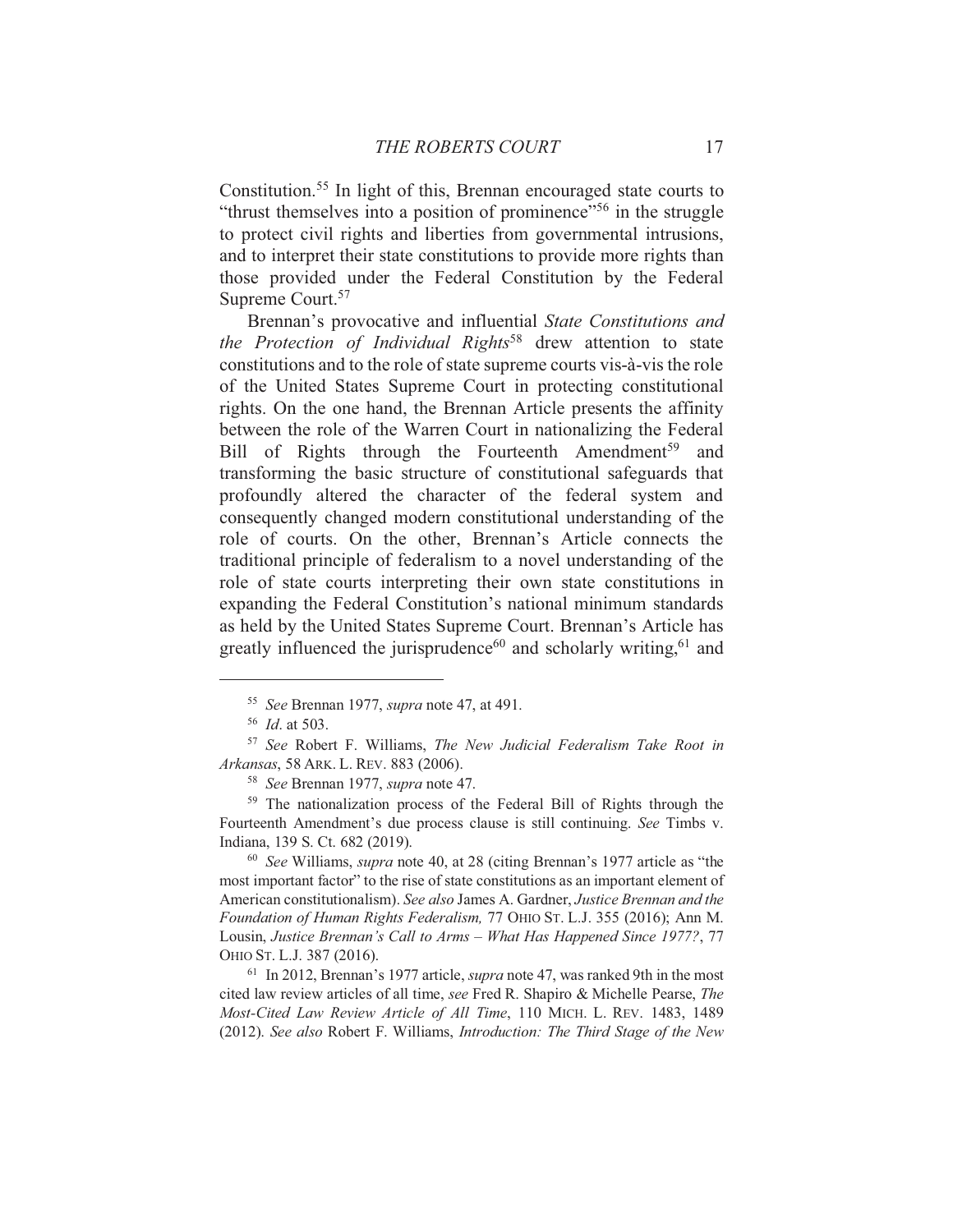is celebrated as the "Magna Carta of state constitutional law,"<sup>62</sup> a "wake-up call for state courts"<sup>63</sup> to resuscitate their state constitutions as the living documents they are; and a "call to arm for lawyers" to use state court systems to protect civil right and liberties.<sup>64</sup> This is the new judicial federalism.<sup>65</sup>

## B. The New Judicial Federalism: Between Constitution Shopping and Judicial Role Shopping

Justice Brennan did not invent the new judicial federalism.<sup>66</sup> However, much of the criticism on this trend concerns the fact that the new judicial federalism began,<sup>67</sup> and, to some extent, still operates<sup>68</sup> as a means of confronting conservative decisions of the

 $65$  For the new judicial federalism see, e.g., Ken Gormley, Silver Anniversary of New Judicial Federalism, 66 ALB. L. REV. 797 (2003) (describing and evaluating the significance and implications of the new judicial federalism).

<sup>66</sup> Robert Force, State "Bills of Rights": A Case of Neglect and the Need for a Renaissance, 3 VAL. U. L. REV. 124 (1969); David J. Fine et al., Towards an Activist Role for State Bills of Rights, 8 HARV. C.R.-C.L. L. REV. 271 (1973); Donald E. Wilkes, Jr., The New Federalism in Criminal Procedure: State Court Evasion of the Burger Court, 62 KY. L.J. 421 (1974); A. E. Dick Howard, State Courts and Constitutional Rights in the Day of the Burger Court, 62 VA. L. REV. 873 (1976).

<sup>67</sup> See G. Alan Tarr, Judicial Federalism in the United States: Structure, Jurisdiction and Operation, 2 REVISTA DE INVESTIGACOES CONSTITUCIONAIS 7,  $16-17(2015)$ .

<sup>68</sup> See Wermiel, *supra* note 64. Even before the last two new Trump judicial picks to SCOTUS, some commentators suggested that liberals avoid appealing to SCOTUS. See Ian Millhiser, Liberal Just Need to Stay Away from the Supreme Court, SLATE (May 21, 2014), https://slate.com/news-and-politics/2014/05/ when-will-liberals-learn-to-stay-the-heck-away-from-the-supreme-court.html.

Judicial Federalism, 59 N.Y.U. ANN. SURV. AM. L. 211, 214 (2003); Ann Lousin, Justice Brennan: A Tribute to a Federal Judge Who Believes in State Rights, 20 J. MARSHALL L. REV. 1, 2 (1986).

<sup>&</sup>lt;sup>62</sup> Stewart G. Pollack, State Constitutions as Separate Sources of Fundamental Rights, 35 RUTGERS L. REV. 707, 716 (1983).

<sup>&</sup>lt;sup>63</sup> Kaye, *supra* note 44, at 11.

<sup>&</sup>lt;sup>64</sup> Stephen Wermiel, SCOTUS for Law Students: Justice William Brennan and Supreme Court Avoidance, SCOTUSBlog (Nov. 21, 2018) http://www.scotusblog.com/2018/11/scotus-for-law-students-justice-williambrennan-and-supreme-court-avoidance/.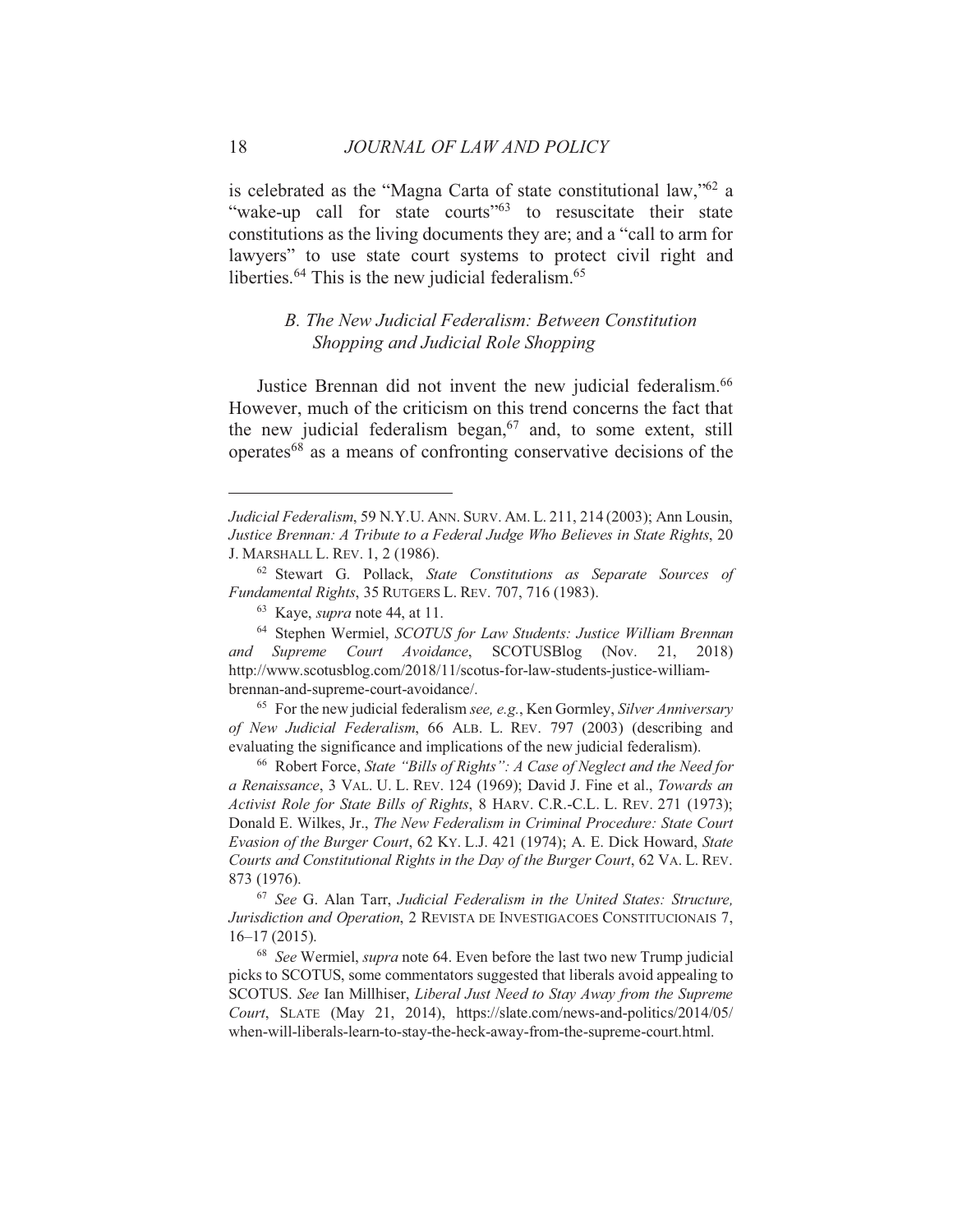United States Supreme Court.<sup>69</sup> Liberal groups, eager to evade a less hospitable U.S. Supreme Court, have since shifted their efforts to state constitutions and ultimately to state supreme courts. Their choice represented a "tactical maneuver."<sup>70</sup> Indeed, since the 1980s, it can certainly be said that "... the old reluctance to rely on the states and hence on state constitutions has largely disappeared."<sup>71</sup> While in theory the new judicial federalism could serve conservative goals,<sup>72</sup> by the end of the Warren Era and throughout the Burger Era, its deployment by conservative litigators presented considerable difficulties and its usefulness was questionable.<sup>73</sup> In the end of the 1970s and throughout the 1980s, conservatives crystallized their main ideological tenets around judicial restraint ("resistance to the

<sup>&</sup>lt;sup>69</sup> See Ronald K.L. Collins, Foreword: The Once "New Judicial Federalism" & Its Critics, 64 WASH. L. REV. 5, 6 (1989) (asserting that "since the early 1970s, what has troubled critics of the once [NJF] is the strategic use of state constitutional law in a way that expands the rights domain while insulating such state court decisions form otherwise adverse federal court review."). For a criticism on "Supreme Court Justices themselves to campaign to enact into unreviewable state constitutional law dissenting views about federal constitutional law which have been duly rejected by the United States Supreme Court" see Bator, *supra* note 46, at 606 n. 1. Brennan denied this claim. Brennan 1986, *supra* note 42, at 502 ("The essential point I am making, of course, is not the United States Supreme Court is necessarily wrong in its interpretation of the Federal Constitution, or that the ultimate constitutional truths come prepackaged in the dissent, including my own, from decisions of the Court. It is simply that the decisions of the Court are not, and should not be, dispositive of questions regarding rights guaranteed by counterpart provisions of state law."). But see Earl M. Maltz, False Prophet - Justice Brennan and the Theory of State Constitutional Law, 15 HAST. CONST. L.Q. 429, 430 (1988) (arguing that while Brennan "described himself as a 'devout believer' in the concept of federalism, his judicial record suggests otherwise").

<sup>&</sup>lt;sup>70</sup> See Tarr, *supra* note 67, at 16.

<sup>&</sup>lt;sup>71</sup> Epstein, *supra* note 19, at 725.

<sup>&</sup>lt;sup>72</sup> For example, to expand gun rights beyond the Second Amendment, to provide stronger protections to economic liberties, or to establish an implied right to life beyond the Due Process Clause.

<sup>&</sup>lt;sup>73</sup> Maltz, *supra* note 69, at 433–34. There are exceptions. See James C. Kirby, Jr., Expansive Judicial Review of Economic Regulation Under State Constitutions: The Case for Realism, 48 TENN, L. REV. 241 (1981).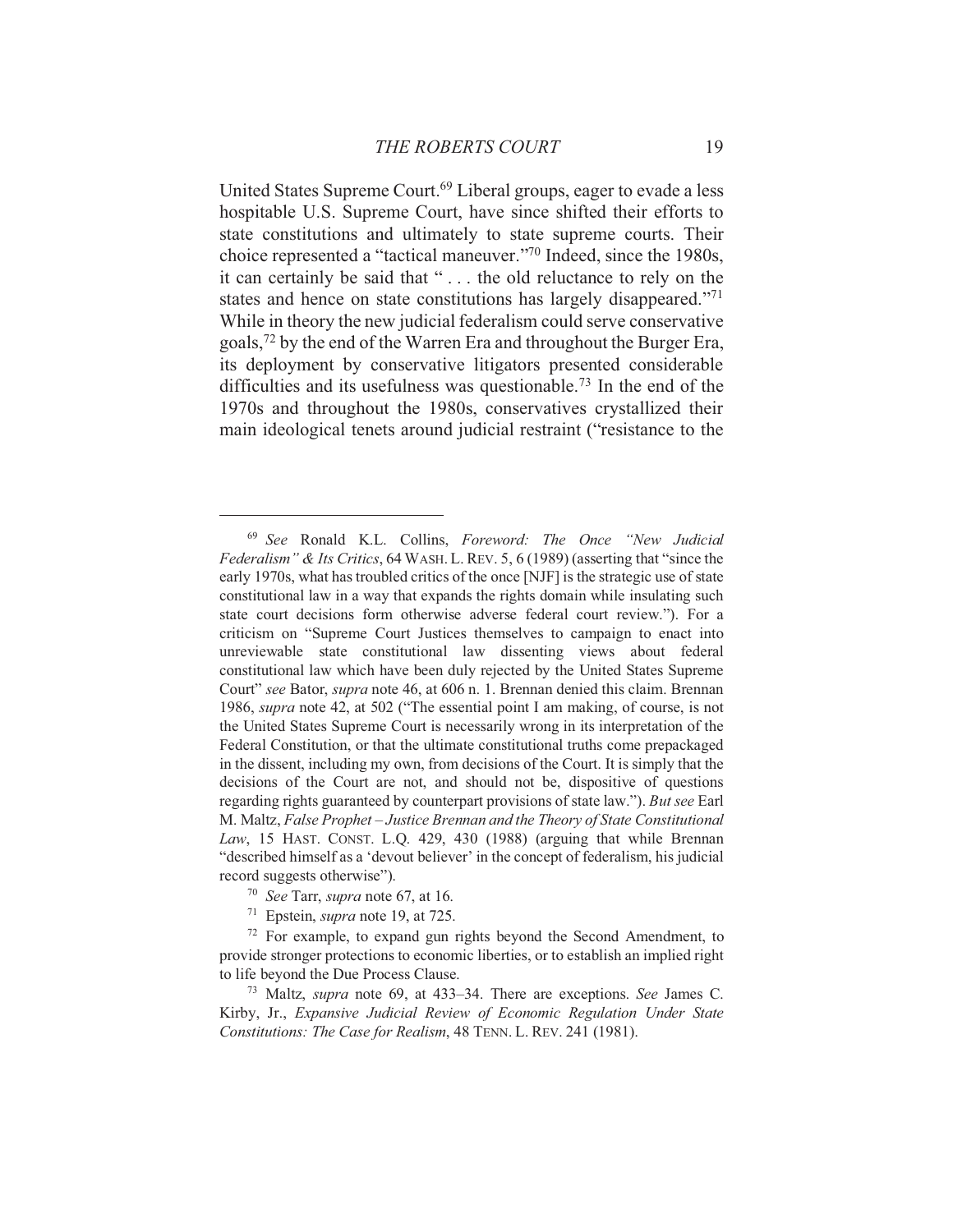tyranny of the courts" $)^{74}$  and originalism ("original intent"),  $^{75}$  while exemplifying their commitment to the claim that the role of the Judiciary is "to say what the law is, not what it should be."<sup>76</sup> Using the new judicial federalism to further conservative ends presented the danger of "Lochnering"—referring to the period beginning of the twentieth century when federal and state courts struck down many progressive statutes.<sup>77</sup> For conservatives, the error of *Lochner* mainly rested on protecting the unenumerated right of "substantive" due process," which conservatives associated with hated socially liberal decisions of the Warren and the Burger Courts, especially Roe v. Wade.<sup>78</sup>

Employing the new judicial federalism by conservatives presented a twofold challenge. On the one hand, they had to interpret the Federal Constitution narrowly in order to avoid scrutiny by an "accidental" liberal Supreme Court majority. On the other, they had to interpret a state constitution broadly, protecting rights that conservatives hold dear. This challenge was hard to navigate when state constitutional provisions were identical to, or only slightly different, from their federal counterparts<sup>79</sup> and when originalism was employed to discern the rights' meaning.<sup>80</sup> Certainly, conservatives could have appealed to some ideological

<sup>&</sup>lt;sup>74</sup> See Maltz, *supra* note 69, at 434; see also Mary Ziegler, *The Conservative* Magna Carta, 94 N.C. L. REV. 1653, 1654 (2016).

<sup>&</sup>lt;sup>75</sup> See Ilya Somin, A Revival of Lochner?, CONST. L. JOTWELL (June 15, https://conlaw.jotwell.com/a-revival-of-lochner/; Mary Ziegler, 2015), Originalism Talk: A Legal History, 2014 BYU L. REV. 869, 870–71 (2014); Cass R. Sunstein, Originalism, 93 NOTRE DAME L. REV. 1671, 1673 (2018); Paul Brest, The Misconceived Quest for the Original Understanding, 60 B.U. L. REV. 204, 204 (1980).

<sup>&</sup>lt;sup>76</sup> For the moto of the Federalist Society see AMANDA HOLLIS-BRUSKY, IDEAS WITH CONSEQUENCES: THE FEDERALIST SOCIETY AND THE CONSERVATIVE COUNTER REVOLUTION 147 (2015).

<sup>77</sup> Lochner v. New York, 198 U.S. 45 (1905). See, e.g., Howard, supra note 66, at 880; Maltz, *supra* note 69, at 434.

<sup>&</sup>lt;sup>78</sup> Somin, *supra* note 75.

<sup>&</sup>lt;sup>79</sup> See Williams, *supra* note 57, at 885–86.

<sup>&</sup>lt;sup>80</sup> See Fine et al., *supra* note 66, at 284 ("Conservative interpretation of state bills of rights is indeed precisely the thing that will make them worthless.").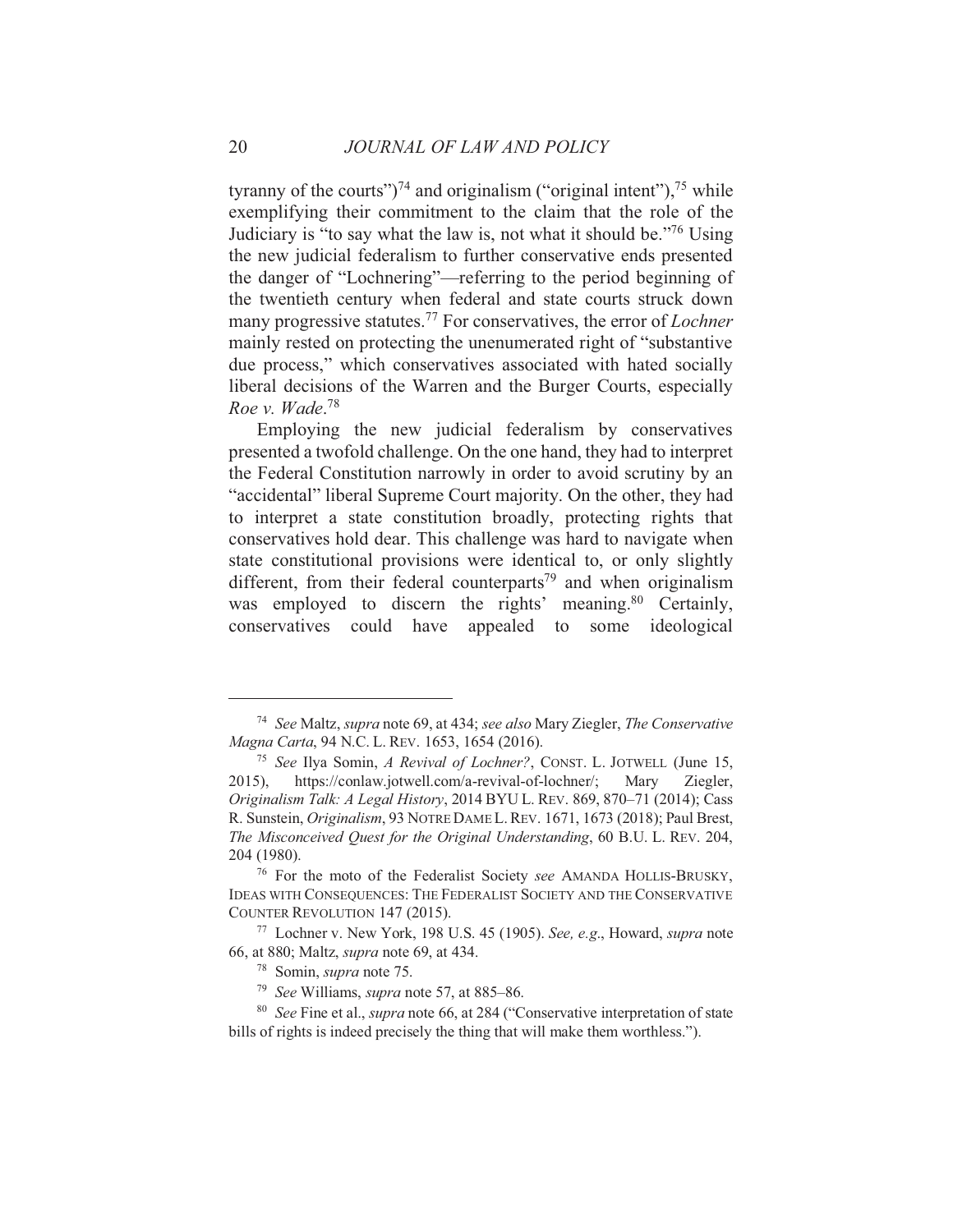justifications,<sup>81</sup> but by doing so they increasingly resembled liberals—for whom ideological and legal commitments are not completely separate. Furthermore, conservatives' initial reluctance to employ the new judicial federalism was based on the estimation that even if they were successful to secure their victory in state courts, there was always a possibility that a state supreme court ruling would be overridden by a liberal Supreme Court expanding federal rights. $82$  In addition, the protection of certain rights is precisely identified with a conservative agenda. Thus, for example, Professor Ilya Somin noted that, from a conservative point of view, it is actually appropriate to "reject the view that federalism provides" a strong reason for restricting judicial enforcement of constitutional property rights by federal courts."<sup>83</sup>

The fact, however, that the new judicial federalism was initially confined to few distinct "vanguard" state supreme courts, reinforced the concern that the new judicial federalism was being driven by (liberal) ideology.<sup>84</sup> Courts and commentators identified four interrelated difficulties affected by this ideological inclination:

First, Constitution shopping.<sup>85</sup> State supreme courts that approach cases with parallel state and federal constitutional provisions, pick the federal or state constitutional rule to be applied.<sup>86</sup> When state supreme courts ground their decisions on their

<sup>&</sup>lt;sup>81</sup> See Peter J. Galie, The Other Supreme Courts: Judicial Activism Among State Supreme Courts, 33 SYRACUSE L. REV. 731, 787-92 (1982).

<sup>&</sup>lt;sup>82</sup> See Wermiel, supra note 64.

<sup>&</sup>lt;sup>83</sup> Ilva Somin, *Federalism and Property Rights*, 2011 UNIV, CHI, LEGAL F. 53, 55 (2011) (emphasis added).

<sup>&</sup>lt;sup>84</sup> See, e.g., Earl M. Maltz, The Dark Side of State Court Activism, 63 TEX. L. REV. 995, 1018 (1985); Maltz, *supra* note 69, at 432; Barry Latzer, *Whose* Federalism? Or, Why "Conservative" States Should Develop Their State Constitutional Law, 61 ALB. L. REV. 1399, 1402 (1998).

<sup>&</sup>lt;sup>85</sup> The term "constitution shopping" was first used by Robin B. Johansen to justify the need for a "principled interpretation." See Robin B. Johansen, The New Federalism: Towards a Principled Interpretation of the State Constitution, 29 STAN. L. REV. 297, 321 (1977).

<sup>&</sup>lt;sup>86</sup> For example, specific charges of "constitution shopping" have been leveled against the California Supreme Court and the Utah Supreme Court. George Deukmejian & Clifford K. Thompson, All Sail and No Anchor-Judicial Review Under the California Constitution, 6 HAST. CONST. L.O. 975, 989 (1979); see generally Ira Reiner & George Glenn Size, The Law Through a Looking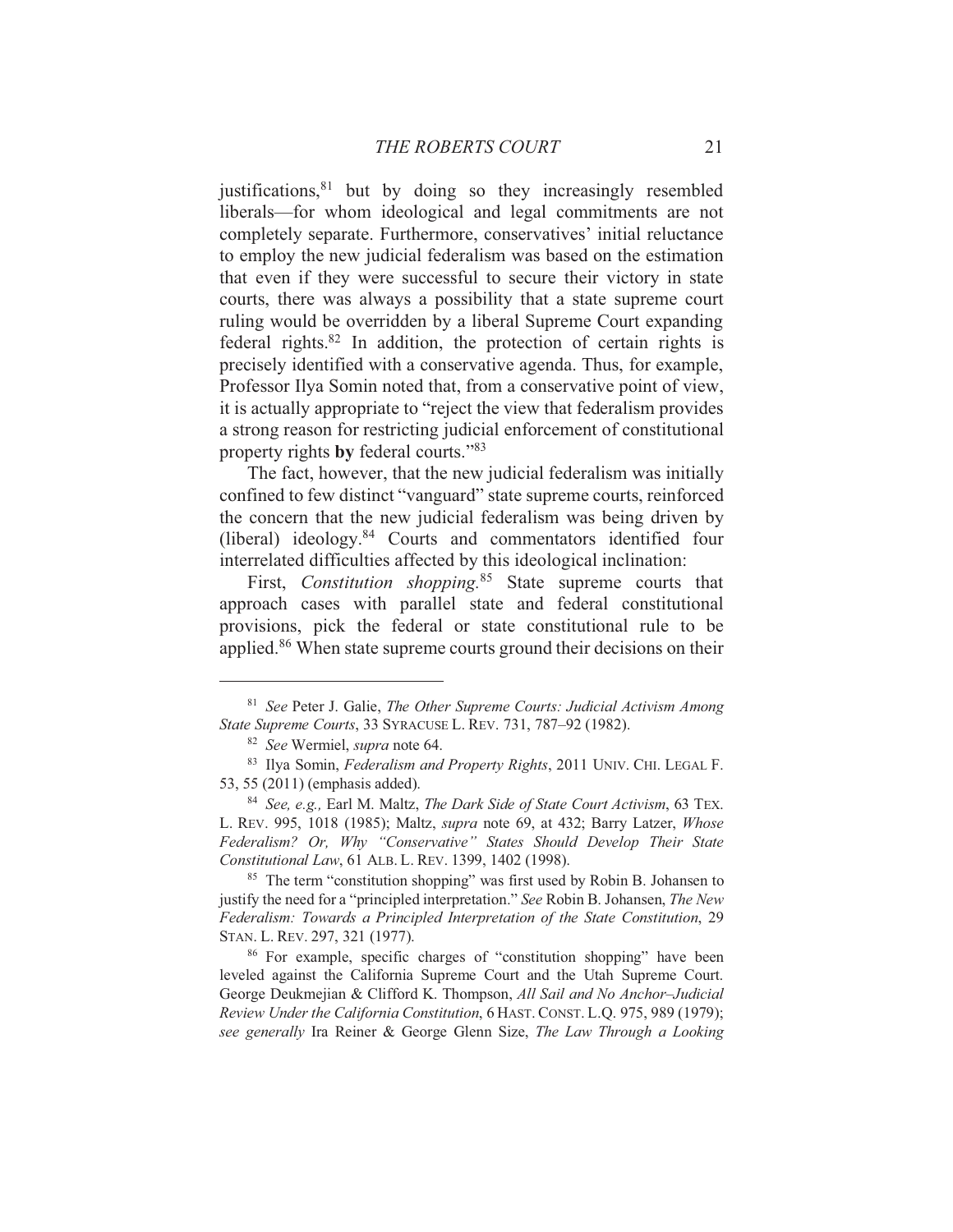own state constitution, they avoid the directives of the U.S. Supreme Court, and even relitigate rights cases rejected by federal courts.<sup>87</sup> When state supreme courts ground their decisions on the U.S. Constitution, they avoid a backlash in the form of popular constitutional amendments, legislative review, or removal from office.

Second, Result-oriented adjudication. State supreme courts are applying their state constitutions to produce the predetermined result as to the outcome of a particular case.<sup>88</sup> State judges may well be the guardians of their state constitutions, but a state constitution does not interpret itself. The Constitution is, in practice, "what judges say it is."89 Thus, the new judicial federalism enables state supreme courts to reach their preferred outcome in a given case, at the expense of well-established precedents of the U.S. Supreme Court.<sup>90</sup>

Glass: Our Supreme Court and Abuse of the California Declaration of Rights, 23 PAC. L.J. 1183 (1992); see generally Milo Steven Marsden, The Utah Supreme Court and the Utah State Constitution, 1986 UTAH L. REV. 319 (1986); see *generally* Galie, *supra* note 81. But some scholars view "constitution shopping" in a much more favorable light, since it enables individuals to choose between a state and a federal forum, and with state courts emerging as the most popular forum to bring civil liberties and defendants' rights suits. See Kathryn L. Girardat, State v. Burkholder: Expansion of Individual Liberties Under the Ohio Constitution, 47 OHIO ST. L.J. 221, 227 (1986).

<sup>&</sup>lt;sup>87</sup> See Scott H. Bice, Anderson and the Adequate State Ground, 45 S. CAL. L. REV. 750, 752-53 (1972); Gregory S. Bruch, Michigan v. Long: Presumptive Federal Appellate Jurisdiction over State Cases Containing Ambiguous Grounds of Decisions, 69 IOWA L. REV. 1081, 1095 (1984).

<sup>&</sup>lt;sup>88</sup> See Johansen, supra note 85, at 297 n. 7 (discussing result-oriented decision making of state supreme courts interpreting their state constitutions).

<sup>&</sup>lt;sup>89</sup> Charles Evans Hughes, Speech before the Elmira Chamber of Commerce (May 3, 1907), in ADDRESSES AND PAPERS OF CHARLES EVAN HUGHES, Apr. 24, 1908, at 133, 139; see also ROOSEVELT AND FRANKFURTER: THEIR CORRESPONDENCE, 1928-45 383 (Max Freedman ed., 1967) (comment by Professor Felix Frankfurter) ("People have been taught to believe that when the Supreme Court speaks it is not they who speak but the Constitution, whereas, of course, in so many vital cases, it is they who speak and not the Constitution. And I verily believe that is what the country needs most to understand."); Whittaker, supra note 28, at 299-300.

<sup>&</sup>lt;sup>90</sup> On the problem of result-oriented adjudication in general, see Dee R. Dyer & Norman A. Fagin, Result-Oriented Adjudication: A Lasting Injury, 6 SAN FERNANDO VALLEY L. REV. 49 (1977).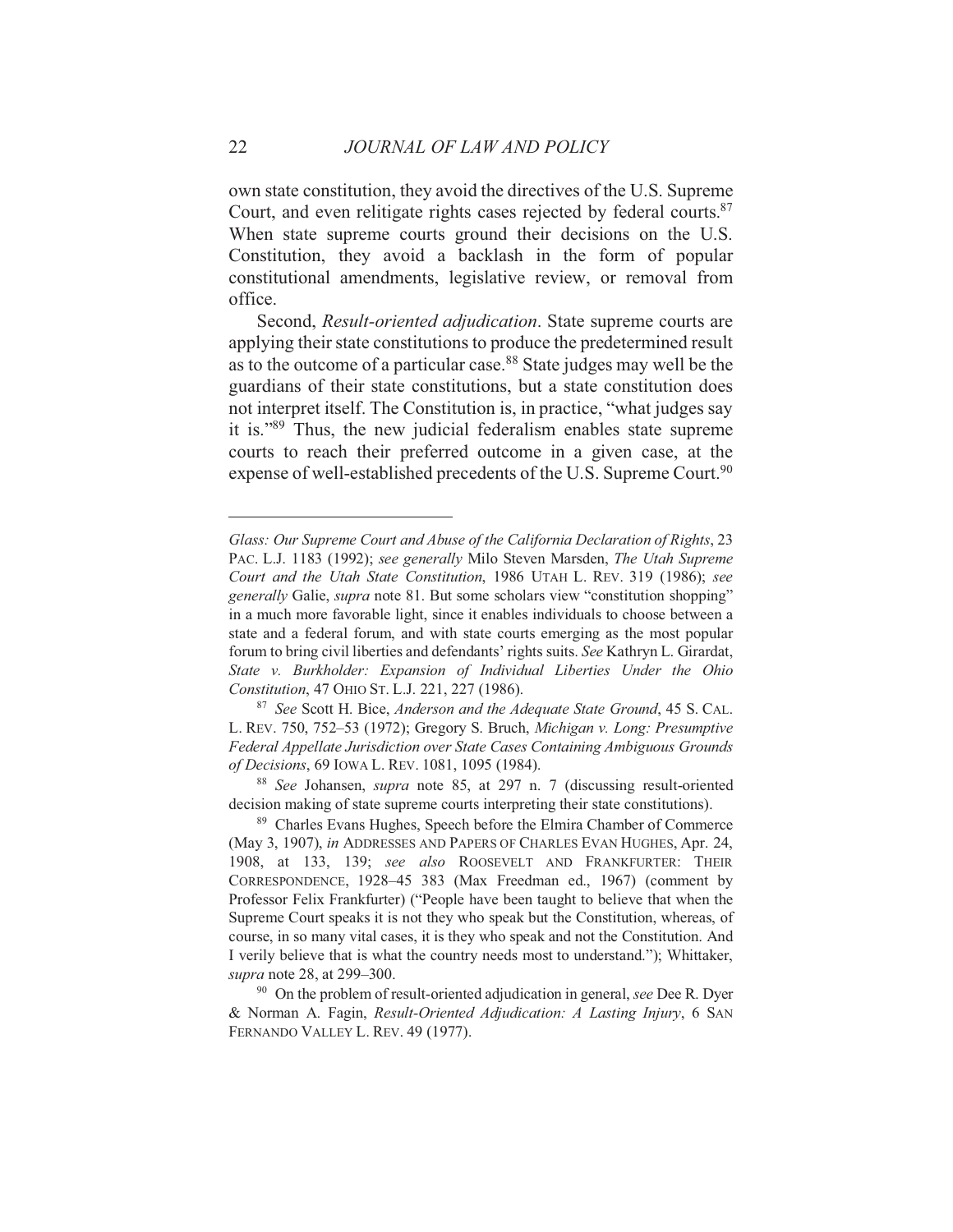Third, State courts as interpreters of constitutional rulings of the Federal Supreme Court. Since the Supreme Court often issues decisions that inconclusively interpret the Federal Constitution, different state supreme courts often interpret the same Supreme Court decision in different ways. As a result, similar provisions in state constitutions are interpreted and implemented by different state supreme courts in diverse ways. For example, Professor Ilya Somin, referring to the Supreme Court ruling in Kelo v. City of New *London*<sup>91</sup> involving the use of eminent domain to transfer land from one private owner to another private owner for further economic development, has noted:

> [S] tate courts have not reacted to Kelo by adopting similarly permissive approaches to public use issues. Three state supreme courts have explicitly repudiated *Kelo* as a guide to their state constitutions. Other recent state supreme court decisions have imposed constraints on takings that go beyond Kelo, even if they have not completely rejected the Kelo approach. Two state supreme courts—Rhode Island and Maryland—have also restricted so-called quick take condemnations, which governments use to condemn property under streamlined procedures that give owners few procedural rights.<sup>92</sup>

And fourth, State courts as "mega-legislatures." When state supreme courts interpret their own state constitution, their decisions are supreme in a twofold manner. First, their decisions are either totally or partly unreviewable by the U.S. Supreme Court due to the Court's material and institutional limitations.<sup>93</sup> Second, their decisions cannot be overruled by the state legislature or executive branch.<sup>94</sup> Thus, the new judicial federalism reallocates powers on

 $91$  Kelo v. City of New London, 545 U.S. 469 (2005).

<sup>&</sup>lt;sup>92</sup> ILYA SOMIN, THE GRASPING HAND: KELO V. CITY OF NEW LONDON & THE LIMITS OF EMINENT DOMAIN 181 (2015).

<sup>&</sup>lt;sup>93</sup> State supreme courts hear far more constitutional cases in numbers and variety than their federal counterpart, which means that the edicts of the Federal Supreme Court in regard to the Federal Constitution are always underenforced. See Hans A. Linde, Judges, Critics, and the Realist Tradition, 82 YALE L.J. 227, 248 (1972).

<sup>&</sup>lt;sup>94</sup> See Deukmejian & Thompson, *supra* note 86.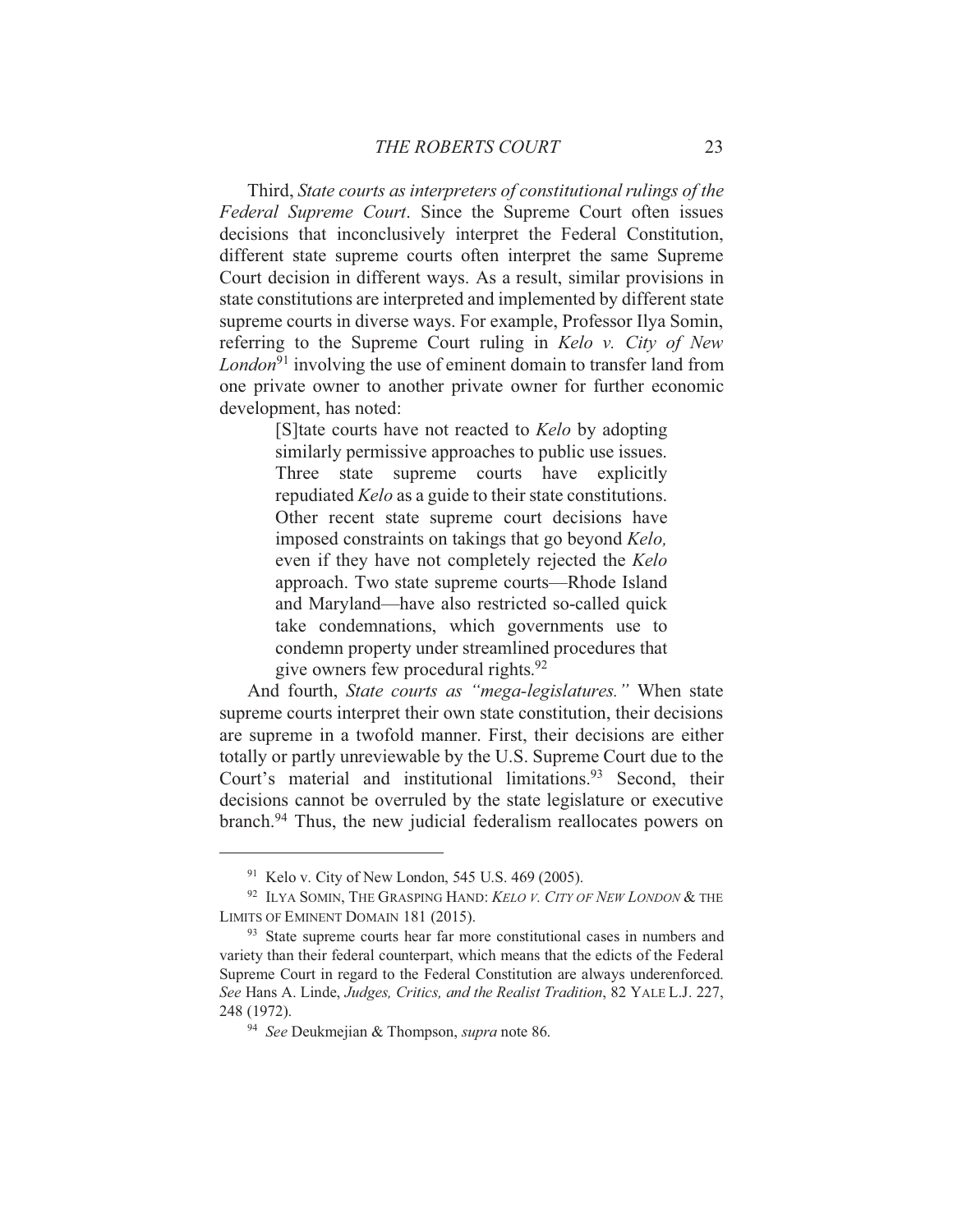the national level from the U.S. Supreme Court to state supreme courts, and on the local level from the state legislatures and executives to state supreme courts.

Judges and scholars tried to develop the new judicial federalism in a way that would benefit both liberals and conservatives,<sup>95</sup> and both conservative and liberal courts would be able to "play" the game of state constitutionalism.<sup>96</sup> However, much of the jurisprudential and scholarly developments could be characterized as an attempt to curb and limit the tripolar interrelated difficulty of constitution shopping, result-oriented adjudication and state judges as mega-legislatures.

For example, in 1983, the U.S. Supreme Court issued the landmark decision *Michigan* v. Long,<sup>97</sup> according to which state courts must include a plain statement of the grounds of decision in order to preclude Supreme Court review. Commentators have suggested that the *Long* decision should be viewed favorably, since, on one hand, it increased the ability of the U.S. Supreme Court to supervise state supreme courts, and, on the other, the decision enhanced the political accountability of state supreme courts "as purely state grounds of decisions will be separated from federal grounds and barred for legislative and electoral review."98 In 1986, the Washington Supreme Court established, in *State v. Gunwall*, six nonexclusive criteria to determine whether the Washington State Constitution provides greater protection to its citizens.<sup>99</sup> The Washington Supreme Court's criteria included: "the text of the state" provision and its similarity to the federal provision; the history of the enactment of the provision; prior decisions of that state court; decisions of courts of other states with similar provisions; and unique state factors and specific local concerns."<sup>100</sup> The Washington

<sup>&</sup>lt;sup>95</sup> See Stanley Mosk, State Constitutionalism: Both Liberal and Conservative, 63 TEX. L. REV. 1081 (1985); see also Williams, supra note 57, at 888-89.

<sup>&</sup>lt;sup>96</sup> See Latzer, *supra* note 84, at 1415.

<sup>&</sup>lt;sup>97</sup> Michigan v. Long, 463 U.S. 1032 (1983).

<sup>98</sup> Bruch, supra note 87, at 1097. But see Ronald K. L. Collins, Plain Statements: The Supreme Court's New Requirement, 70 A.B.A. J. 92 (1984).

<sup>&</sup>lt;sup>99</sup> State v. Gunwall, 720 P.2d 808, 811 (Wash. 1986) (en banc).

 $100$  See id.; Timothy Stallcup, The Arizona Constitutional Right to Privacy and the Invasion of Privacy Tort, 24 ARIZ, ST, L.J. 687, 696 (1992); Ken Davis,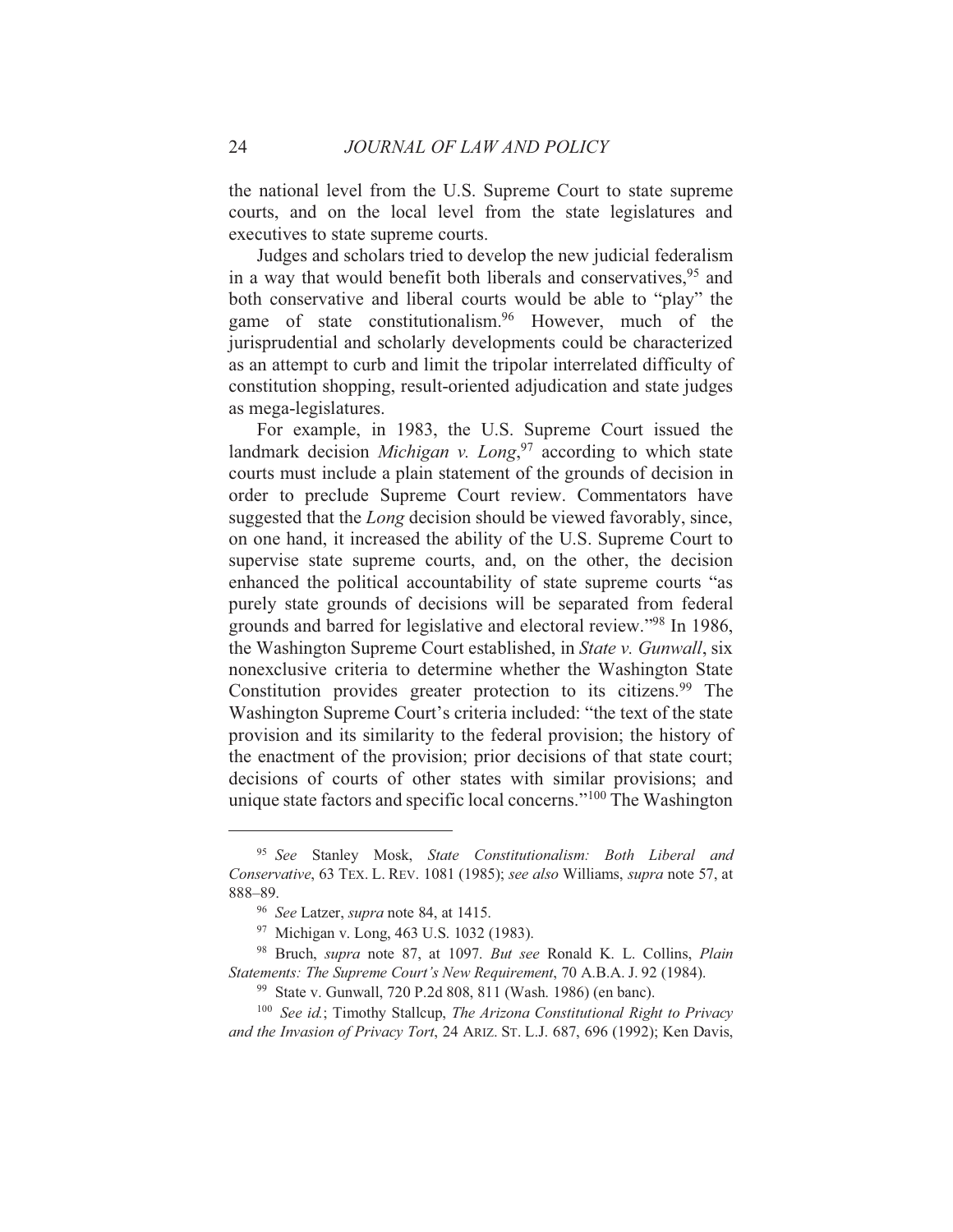Supreme Court believed that these criteria guide and limit judicial discretion involved in independent state constitutional interpretation and, thus, prevent or significantly decrease the dangers of constitution shopping, result-oriented adjudication and courts as mega legislatures.

These developments of federal and state jurisprudence were supplemented by a huge volume of scholarly writings aimed to develop a principled approach to guide judicial discretion of state supreme courts and to avoid constitution shopping.<sup>101</sup> However, the partisan inclinations of judicial federalism still persisted for several interconnected reasons. First, no theory of state constitutional interpretation gained enough support or prestige to be adopted by all or even most of the fifty state supreme courts. Thus, politically motivated litigants, who used the courts as vehicles for social change, shopped among these theories of state constitutional interpretation.<sup>102</sup> Second, the shopping was not confined to state constitutions and their interpretation, since other components of judicial ideology (i.e. standing, justiciability, advisory opinion and etc.)<sup>103</sup> as well as other factors<sup>104</sup> influenced their forum selection. Aforesaid, a significant part of judicial ideology is the "proper role"

Washington Constitution Article 1, Section 7: The Argument for Broader Protection Against Employer Drug Testing, 16 U. PUGET SOUND L. REV. 1335, 1341 (1993).

<sup>&</sup>lt;sup>101</sup> See Johansen, supra note 85; see also Shirley S. Abrahamson, Reincarnation of State Courts, 36 Sw. L.J. 951 (1982); Pollack, supra note 62, at 717; Steven J. Twist & Len L. Munsil, The Double Threat of Judicial Activism: Inventing New "Rights" in State Constitutions, 21 ARIZ. ST. L.J. 1005 (1989).

<sup>&</sup>lt;sup>102</sup> See G. Alan Tarr & Mary Cornelia Porter, Gender Equality and Judicial Federalism: The Role of State Appellate Courts, 9 HASTING CONST. L.Q. 919, 952  $(1982).$ 

<sup>&</sup>lt;sup>103</sup> See Helen Hershkoff, State Courts and the "Passive Virtues": Rethinking *the Judicial Function*, 114 HARV. L. REV. 1833 (2001) (discussing the differences that exist between state courts that "draw heavily from the federal justiciability principles" and those that diverge from Article III doctrine by offering advisory opinion, resolving mute disputes, and deciding political questions); see also Jack L. Landau, Couey v. Atkins: A Reevaluation of State Justiciability Doctrine, 79 ALB. L. REV. 1467 (2015).

<sup>&</sup>lt;sup>104</sup> See, e.g., Rubenstein, *supra* note 46, at 624 n.100 ("A litigant might select a particular forum because of the speed with which her claims will be addressed; if this a primary concern, it could trump ideology or institutional competence in certain circumstances.").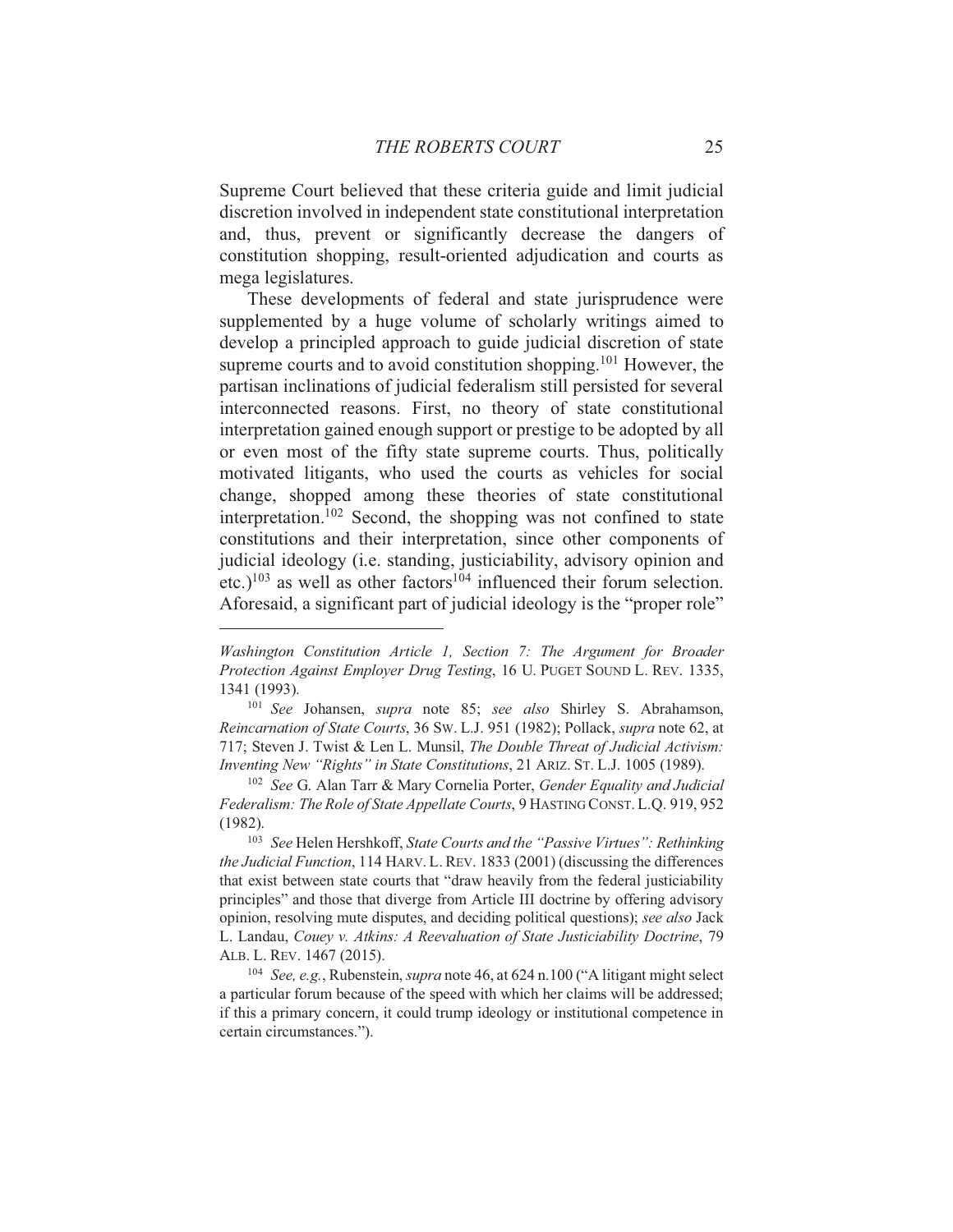of the state supreme court vis-à-vis the other state branches of government and vis-à-vis the U.S. Supreme Court, and thus interestgroups have often "role shopped" state supreme courts. Third, constitution shopping and role shopping among the fifty-one legal systems was utilized to reach optimal liberal activist outcomes and to better schedule the nationalization of "liberal rights" by the U.S. Supreme Court.

The existing partisan inclination of constitution shopping and role shopping is best illustrated by the legal rights struggle of samesex marriage.<sup>105</sup> In a recent article, Professor Christine Nemacheck provides evidence that the landmark U.S. Supreme Court's 2015 recognition of marriage equality in *Obergefell v. Hodges*<sup>106</sup> was the result of a strategic decision made by the leaders of the marriage equality movement to win the right to marry in a subset, but not all of the states before taking the issue back to the Supreme Court.<sup>107</sup> Professor Nemacheck characterizes this maneuver as a little "twist" to Justice Brennan's conception of the new judicial federalism, which is justified as a means to a different end: the protection of marriage equality under the Constitution.<sup>108</sup> This "twist" was hardly new<sup>109</sup> or secretive.<sup>110</sup> Using the new judicial federalism this way, enabled the marriage equality movement to overcome the structural limitations of the new judicial federalism: the supremacy of federal

<sup>&</sup>lt;sup>105</sup> For the strategy of the gay marriage movement and its use of state supreme courts, see generally, WILLIAM N. ESKRIDGE JR. & CHRISTOPHER R. RIANO, MARRIAGE EQUALITY: FROM OUTLAWS TO IN-LAWS (2020).

<sup>&</sup>lt;sup>106</sup> Obergefell v. Hodges, 576 U.S. 644 (2015).

<sup>&</sup>lt;sup>107</sup> See Christine L. Nemacheck, *The Path to Obergefell: Saving 'I do' to* New Judicial Federalism?, 54 WASH, U.J.L. & POL'Y 149, 151-52 (2017).

 $108$  See id. at 152.

<sup>&</sup>lt;sup>109</sup> An earlier example of securing rights by appealing to state courts first, and then appealing eventually to federal courts, pertains to the right to counsel for indigents defendants. See Lousin, *supra* note 60, at 402–03. But see George D. Knapp, Death Qualification and the Right to Impartial Jury under the State Constitution: Capital Jury Selection in Utah after State v. Young, 1995 UTAH L. REV. 625, 626 (1995) (securing the right to impartial jury in capital punishment trials).

<sup>&</sup>lt;sup>110</sup> See Michael Adams et al., Winning Marriage: What We Need to Do (June http://s3-us-west-2.amazonaws.com/ftm-assets/ftm/archive/files/  $21, 2005$ , images/Final Marriage Concept Paper-revised (1).pdf.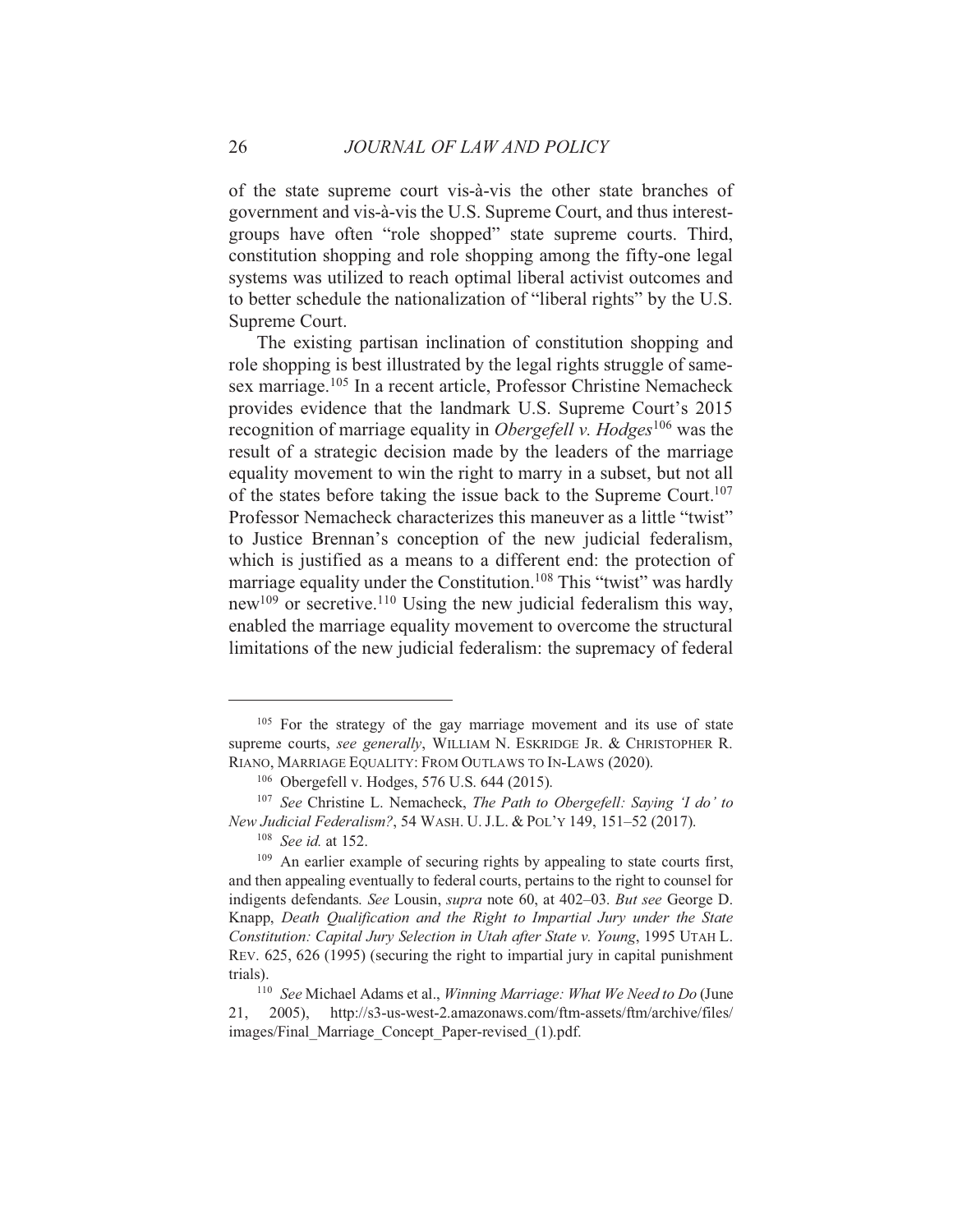law and the likelihood that state constitutions would be amended to overturn unpopular state court decisions.<sup>111</sup>

At first, gay rights groups chose not to take their fight to the U.S. Supreme Court,  $112$  since the Court was posed to avoid resolving the same-sex marriage issue.<sup>113</sup> Thus, they waged their war for marriage equality in those state courts, like Massachusetts, <sup>114</sup> where the odds of winning were strongest and the odds of repeal by state constitutional amendment or otherwise were lowest.<sup>115</sup> After securing their victories in key liberal states and sustaining the foreseen backlash in the states and nationwide, they returned to federal courts to force the nationalization of the right to marry of same-sex couples. $116$ 

<sup>113</sup> See Baker v. Nelson, 409 U.S. 810 (1972); Bowers v. Hardwick, 478 U.S. 186 (1986); Romer v. Evans, 517 U.S. 620 (1996); Lawrence v. Texas, 539 U.S. 558 (2003); U.S. v. Windsor, 570 U.S. 744 (2013); Michael J. Klarman, Brown and Lawrence (and Goodridge), 104 MICH. L. REV. 431, 450 (2005).

<sup>114</sup> See Goodridge v. Dep't of Pub. Health, 798 N.E.2d. 941 (Mass. 2003). Obviously, the recognition of marriage equality in *Goodridge* could not be reduced to four "activist" judges. See Mary L. Bonauto, Goodridge in Context, 40 HARV. C.R.-C.L. L. REV. 1, 8, 25–6 (2005). However, it is clear that the decision to litigate the denial of marriage in Massachusetts state courts centered on a mix of factors, including the Massachusetts constitution, the judicial ideology of the Massachusetts Supreme Court and the ability to sustain the victory in the court of public opinion. On the difficulties of predicting the outcome in the *Goodridge* decision based on the personal and ideological characteristic of the judges, see Brian Sheppard, Attitude Issues: The Difficulty of Using Personal and Ideological Characteristic to Predict Justice Martha B, Sosman's Decision in Goodridge v. Department of Public Health, 42 NEW ENG. L. REV. 407, 413-14 (2008).

<sup>115</sup> See Matt Coles, *The Plan to Win Marriage*, in LOVE UNITES US 100, 104 (Kevin M. Chathcart & Leslie J. Gabel-brett eds., 2016); Nemacheck, supra note 107, at 161; Bonauto, *supra* note 114, at 21.

 $116$  See Nemacheck, *supra* note 107, at 161.

<sup>&</sup>lt;sup>111</sup> See Robert K. Fitzpatrick, Neither Icarus nor Ostrich: State Constitutions as an Independent Source of individual Rights, 79 N.Y.U. L. REV. 1833 (2004) (arguing that two structural limitations—the supremacy of federal law and the fact that state constitutions are often relatively easy to amend—secure the incremental exercise of new judicial federalism by state supreme courts); see also David R. Keyser, State Constitutions and Theories of Judicial Review: Some Variation on a Theme, 63 TEX. L. REV. 1051 (1985).

<sup>&</sup>lt;sup>112</sup> See Kevin M. Chathcart, *The Sodomy of the Roundtable*, in LOVE UNITES Us 51, 53-54 (Kevin M. Chathcart & Leslie J. Gabel-brett eds., 2016); see also Nemacheck, *supra* note 107, at 158.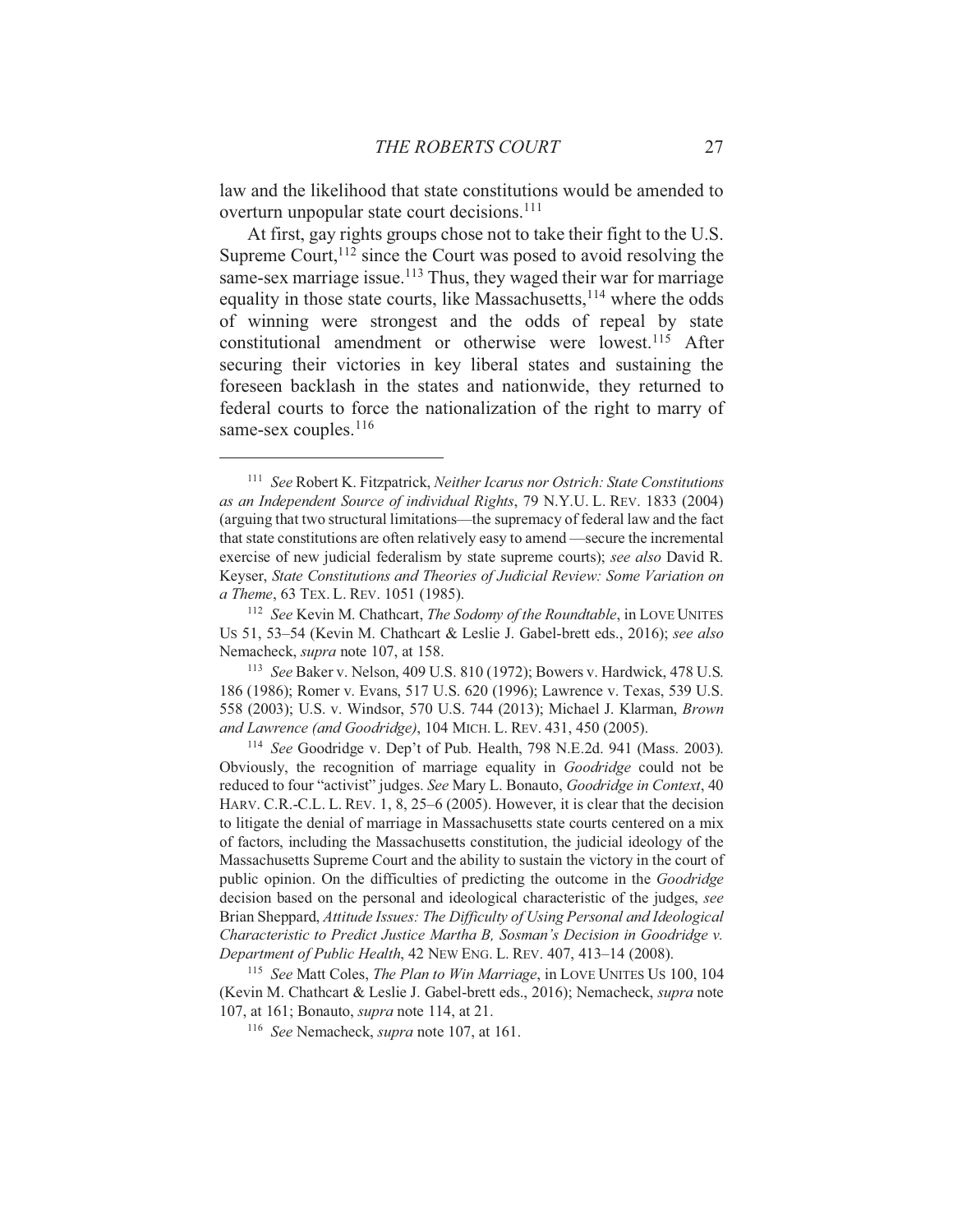In the landmark decision *Obergefell* v. *Hodges*, <sup>117</sup> Justice Kennedy joined the liberal wing of the U.S. Supreme Court, <sup>118</sup> holding that state laws and constitutions depriving same-sex couples of the fundamental right to marry violate the Due Process and Equal Protection Clauses of the Fourteenth Amendment to the U.S. Constitution.<sup>119</sup> The Court assumed the role of adjusting the Constitution to changing times, reasoning that the people who wrote and ratified the Fourteenth Amendment entrusted the Court with the task of protecting liberty in all of its dimensions, as we have learned its meaning and scope over the years.<sup>120</sup> The Court explained that "new dimensions of freedom" often appear through requests, which are considered in "the political sphere and the judicial process."<sup>121</sup>

In this regard, the Court also gave significance to state court decisions recognizing same-sex marriage.<sup>122</sup> Specifically, the Court noted how the Massachusetts Supreme Court's pioneering decision, Goodridge v. Department of Public Health,<sup>123</sup> shaped our constitutional understanding that "the decision whether and whom to marry is among life's momentous acts of self-definition."<sup>124</sup> Furthermore, the Court rejected calls for judicial self-restraint and deference to further democratic legislation and litigation on the issue of same-sex marriage, since one "essential dimension" of the fundamental freedom secured by the constitution is "the right of the

<sup>&</sup>lt;sup>117</sup> Obergefell v. Hodges, 576 U.S. 644 (2015).

<sup>&</sup>lt;sup>118</sup> Justices Ginsburg, Breyer, Sotomayor, and Kagan.

<sup>&</sup>lt;sup>119</sup> Obergefell, 576 U.S. at 675.

 $120$  *Id.* at 663–64.

 $121$  *Id.* at 660.

 $122$  *Id.*, at 2596685-8-7. State courts decisions were cited by the Court in Appendix B.

<sup>&</sup>lt;sup>123</sup> *Id.* at 662. On the importance of *Goodridge* to the Court decision, see also Nemacheck, *supra* note 107, at 166 ("What is particularly clear in the majority's opinion is the importance of state courts and state constitutional law in shaping the debate that would eventually turn on federal constitutional protection."); see also Lousin, *supra* note 60, at 402 ("If it had not been for *Goodridge* and other state constitutional developments, there would have been no *Obergefell* – or at least, the route to the United States Supreme Court would have been quite different."); JEFFREY S. SUTTON, 51 IMPERFECT SOLUTIONS: STATES AND THE MAKING OF AMERICAN CONSTITUTIONAL LAW 207 (Oxford Univ. Press ed., 2018) (arguing that "There is no Obergefell without Goodridge.").

<sup>&</sup>lt;sup>124</sup> Obergefell, 576 U.S. at 666 (quoting *Goodridge*, 798 N.E.2d. at 955).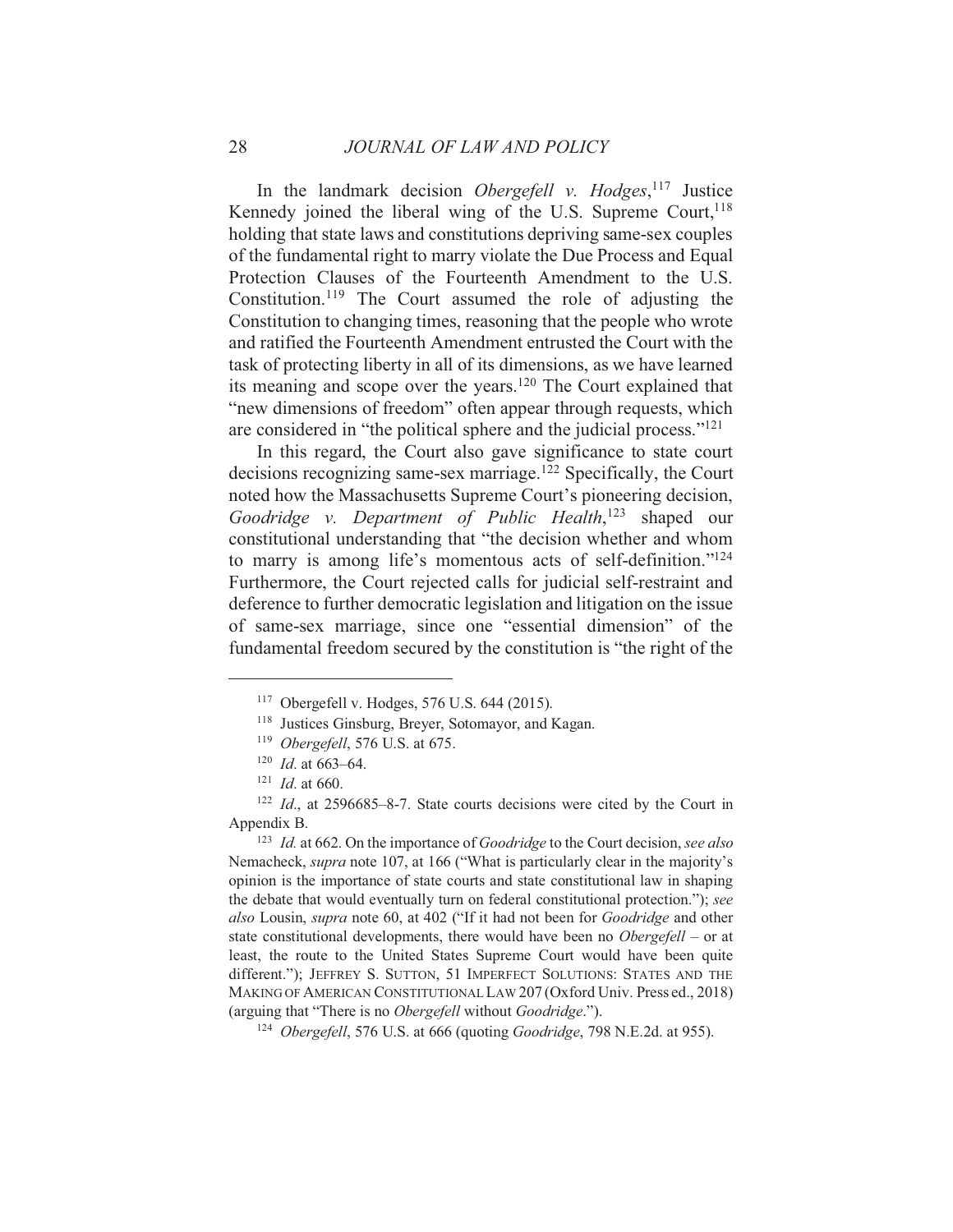individual not to be injured by the unlawful exercise of governmental power."<sup>125</sup> Thus, the Court's opinion provides a systemic analysis, which highlights the mutual cooperation of the (liberal wing) of U.S. Supreme Court (accompanied by Justice Kennedy) with liberal state supreme courts (and some state legislatures), which mutually enhance their powers and reinforce their ideological vision. However, the *Obergefell* decision betrayed the longstanding principle of federalism that allows state experimentation, also known as the "laboratories of democracy" agenda. $126$ 

This point had not eluded the conservative wing of the Court.<sup>127</sup> They critiqued the "super-legislative power" the Court assumed,<sup>128</sup> stated the issue of same-sex marriage should have been decided by state voters and legislatures,<sup>129</sup> complained that "five lawyers"

<sup>128</sup> See id. at 717 (Scalia J., dissenting) (asserting that "this is a naked judicial claim to legislative - indeed, *super*-legislative power; claim fundamental at odds with our system of government."); id. at 686, 697 (Roberts, C.J., dissenting) (pointing out that "this Court is not a legislature...' we do not sit as a superlegislature to weigh the wisdom of legislation."").

<sup>&</sup>lt;sup>125</sup> Obergefell, 576 U.S. at 677 (quoting Schuette v. BAMN, 572 U.S. 291,  $311(2014)$ ).

<sup>&</sup>lt;sup>126</sup> See Michael Stachiw, The Classically Liberal Roberts Court, 10 N.Y.U. J.L. & LIBERTY 429, 464 (2016); see also Marc A. Greendorfer, After Obergefell: Dignity for the Second Amendment, 35 MISS. COLL. L. REV. 128 (2016); Goodwin Liu, State Courts and Constitutional Structure, 128 YALE L.J. 1304, 1317 (2019).

<sup>&</sup>lt;sup>127</sup> Chief Justice Roberts wrote the principle dissent. See Obergefell, 576 U.S. at 686–714 (Roberts, C.J., dissenting, joined by Justices Scalia and Thomas). However, Justices Scalia, Thomas and Alito have each also dissented separately and forcefully. See id. at 713–21 (Scalia J., dissenting); id. at 721–37 (Thomas J., dissenting); *id.* at 736–42 (Alito J., dissenting).

<sup>&</sup>lt;sup>129</sup> See id. at 686–87 (Roberts, C.J., dissenting) ("In short, our Constitution" does not enact any one theory of marriage. The people of a State are free to expand marriage to include same-sex couples, or to retain the historic definition."); see also id. at 736 (Alito J., dissenting) ("The question in these cases, however, is not what States should do about same-sex marriage but whether the Constitution answers that question for them. It does not. The Constitution leaves that question to be decided by the people of each State."); see also Joshua R. Meddaugh & John R. Theadore, Federalism Lost: The Roberts Court's Failure to Continue Rehnquist's Federalism Revolution, 24 NAT'L ITALIAN AM, B. ASS'N L.J. 49, 78- $9(2016).$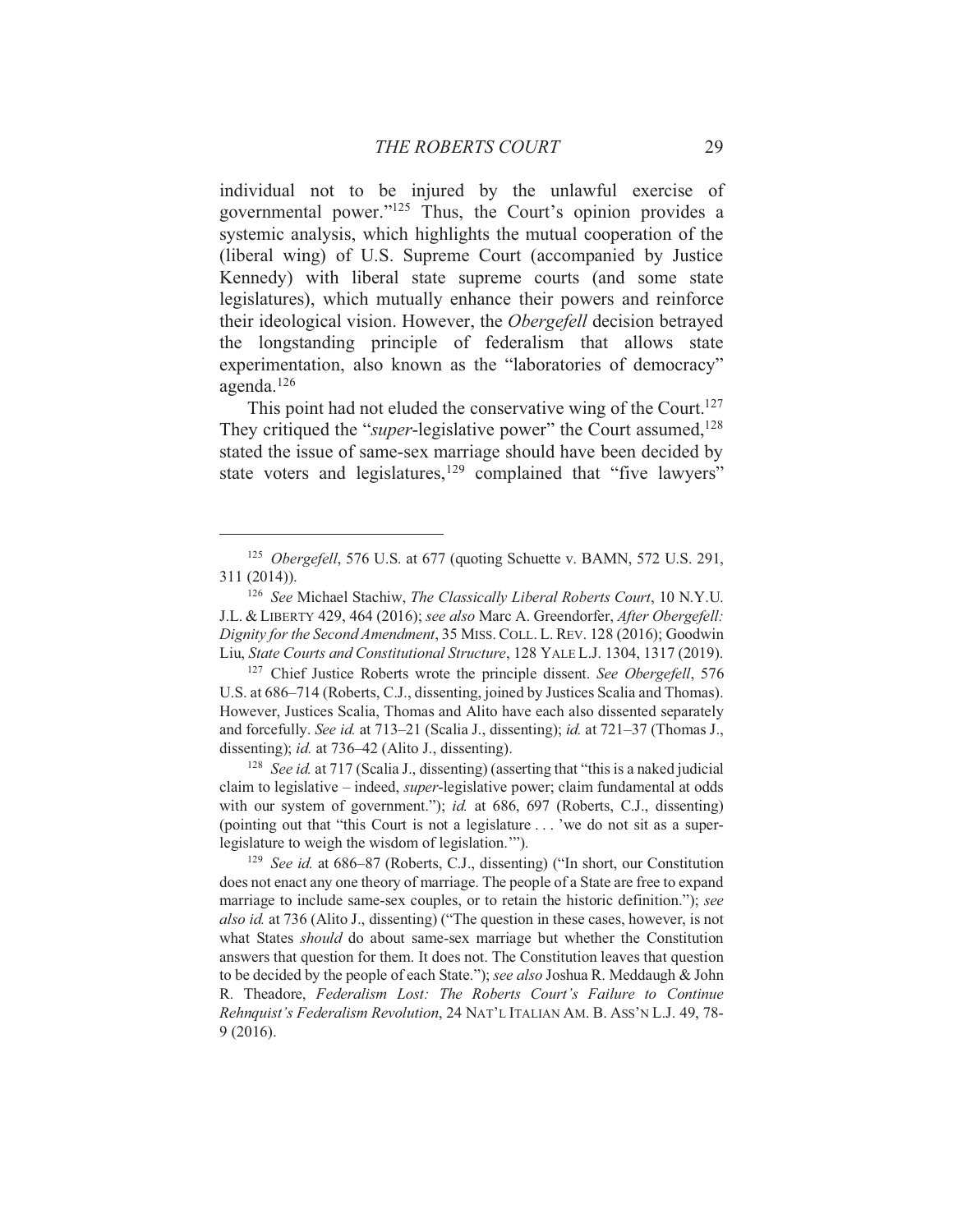terminated the debate and the experiment on the issue,<sup>130</sup> and denounced the majority for imposing their own personal view on the rest of the country.<sup>131</sup> Most of the conservative Justices' critique was leveled against the federal courts and the liberal Supreme Court Justices that nationalized the right to same sex marriage, but they cynically remarked that the majority conclusion was that every state violated the Constitution for all the 135 years between the Fourteenth Amendment's ratification and Massachusetts Supreme Court's decision in *Goodridge*.<sup>132</sup>

#### II. THE LEGITIMACY DEFICIT OF THE ROBERTS COURT

The Roberts Court in its current composition is facing a challenge to its legitimacy,  $133$  or it is at least in a legitimacy deficit.<sup>134</sup> Although legitimacy problems are an inherent consequence of the fuzzy, norm-bound limits on judicial conduct, <sup>135</sup> the reservations held by Americans today regarding the legitimacy of the Roberts Court go beyond these inevitable difficulties.

According to some, "Republicans used underhanded means to place a conservative majority on the Supreme Court, rendering the institution itself (and, presumably, its decisions) less legitimate."<sup>136</sup>

30

<sup>&</sup>lt;sup>130</sup> Obergefell, 576 U.S. 644 at 687 (Roberts, C.J., dissenting) ("Five lawyers" have closed the debate and enacted their own vision of marriage as a matter of constitutional law."); see also id. at 736 (Alito J. dissenting) ("Until the federal courts intervened, the American people were engaged in a debate about whether their States should recognize same-sex marriage.").

<sup>&</sup>lt;sup>131</sup> See id. at 721 (Thomas J., dissenting) (accusing the majority of the Court had "roam[ed] at large in the constitutional field guided only by their personal views" as to the fundamental rights protected by the constitution).

<sup>&</sup>lt;sup>132</sup> See id. at 718 (Scalia J., dissenting).

<sup>&</sup>lt;sup>133</sup> See Daniel Epps & Ganesh Sitaraman, The Future of Supreme Court Reform, 134 HARV. L. REV. F. 398, 411 (2021) [hereinafter Epps & Sitaraman, The Future of Supreme Court Reform]; see also Fallon, LAW AND LEGITIMACY, supra note 6, at 155.

<sup>&</sup>lt;sup>134</sup> See Richard H. Fallon Jr., Author's Response: Further Reflections on Law and Legitimacy in the Supreme Court, 18 GEO. J.L. & PUB. POL'Y 383, 420  $(2020).$ 

<sup>&</sup>lt;sup>135</sup> David Schraub, Sadomasochistic Judging, 35 CONST. COMMENT. 437, 444-45 (2020).

<sup>&</sup>lt;sup>136</sup> Grove, *supra* note 3, at 2242.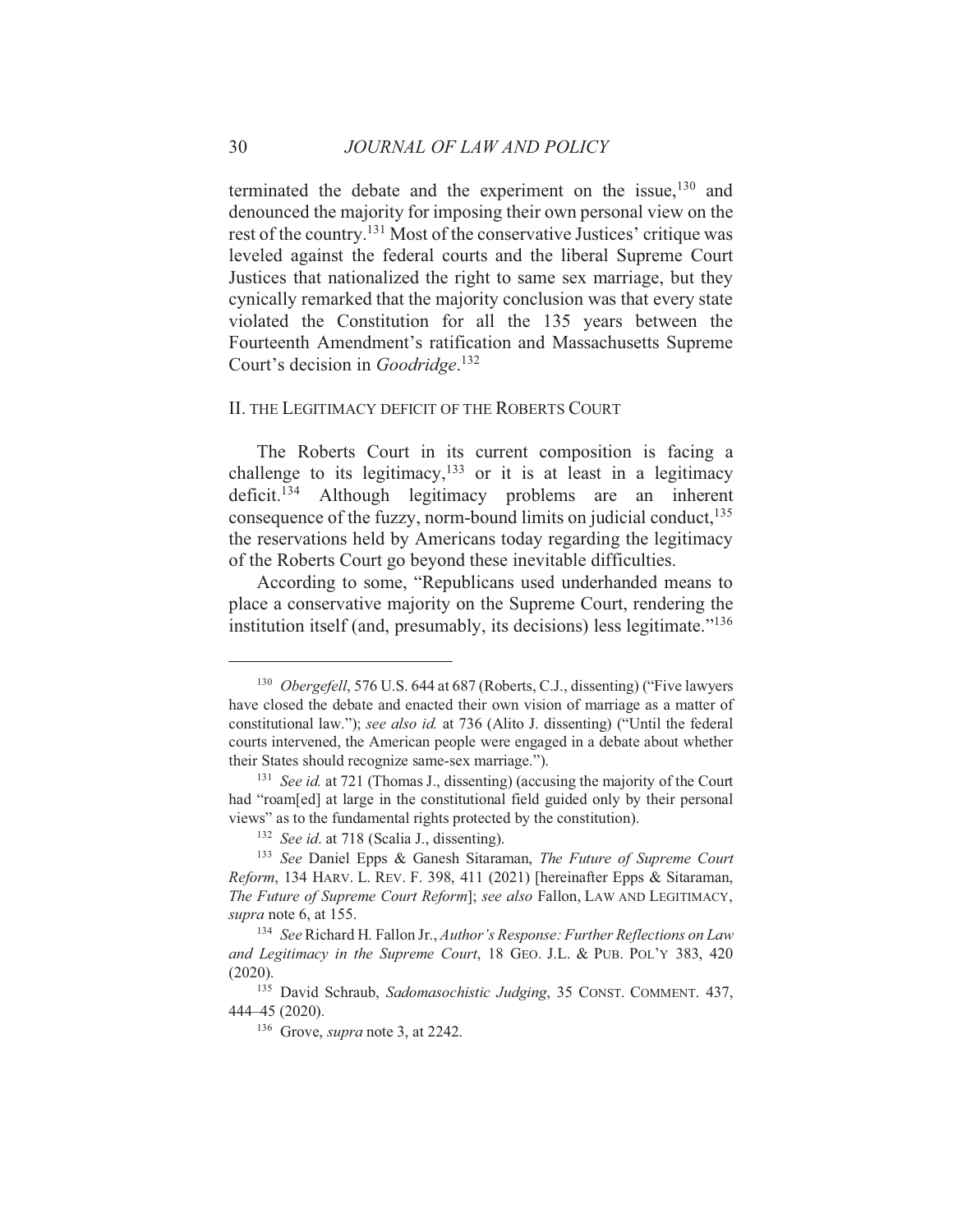It was even blatantly claimed that "the [Roberts] Court failed to protect democracy and instead defended the interests of the Republican Party."137

In an Op-Ed, published in December 2018, Professor Bruce Ackerman wrote:

> The Supreme Court has taken some serious hits to its reputation for independence and impartiality in these polarized times. Since the death of Justice Antonin Scalia, the Senate confirmation process has produced a series of power plays that have led ordinary Americans to wonder whether the Justices can function as legitimate arbiters in our system of checks and balances.<sup>138</sup>

A similar assessment was expressed by Professors Daniel Epps and Genesh Sitaraman:

> [T] he Supreme Court is facing an unprecedented legitimacy crisis in the wake of Justice Kennedy's retirement and his replacement with Justice Kavanaugh . . . . [S] everal serious dangers fac[e] the Court going forward.... These [legitimacy] concerns are by no means limited to the liberal commentariat, but have been voiced by mainstream political figures.<sup>139</sup>

is/?noredirect=on&utm term=.6013dce98a6a.

<sup>&</sup>lt;sup>137</sup> Michael J. Klarman, Foreword: The Degradation of American Democracy – and the Court, 134 HARV. L. REV. 1, 224 (2020).

<sup>&</sup>lt;sup>138</sup> Bruce Ackerman, *Trust in the Justices of the Supreme Court is Waning*. Here are Three Ways to Fortify the Court, L.A. TIMES (Dec. 20, 2018), http://www.latimes.com/opinion/op-ed/la-oe-ackerman-supreme-court-

reconstruction-20181220-story.html. Similar insights have also been raised by other commentators. See, e.g., Michael Tomasky, The Supreme Court's Legitimacy Crisis, N.Y. TIMES (Oct. 5, 2018), https://www.nytimes.com/ 2018/10/05/opinion/supreme-courts-legitimacy-crisis.html; Paul Waldman, Yes, the Supreme Court is Facing a Legitimacy Crisis. And We Know Exactly Whose Fault it is., WASH. POST (Sept. 24, 2018), https://www.washingtonpost.com/ blogs/plum-line/wp/2018/09/24/yes-the-supreme-court-is-facing-a-legitimacycrisis-and-we-know-exactly-whose-fault-it-

<sup>&</sup>lt;sup>139</sup> Epps & Sitaraman, *supra* note 1, at 153, 159.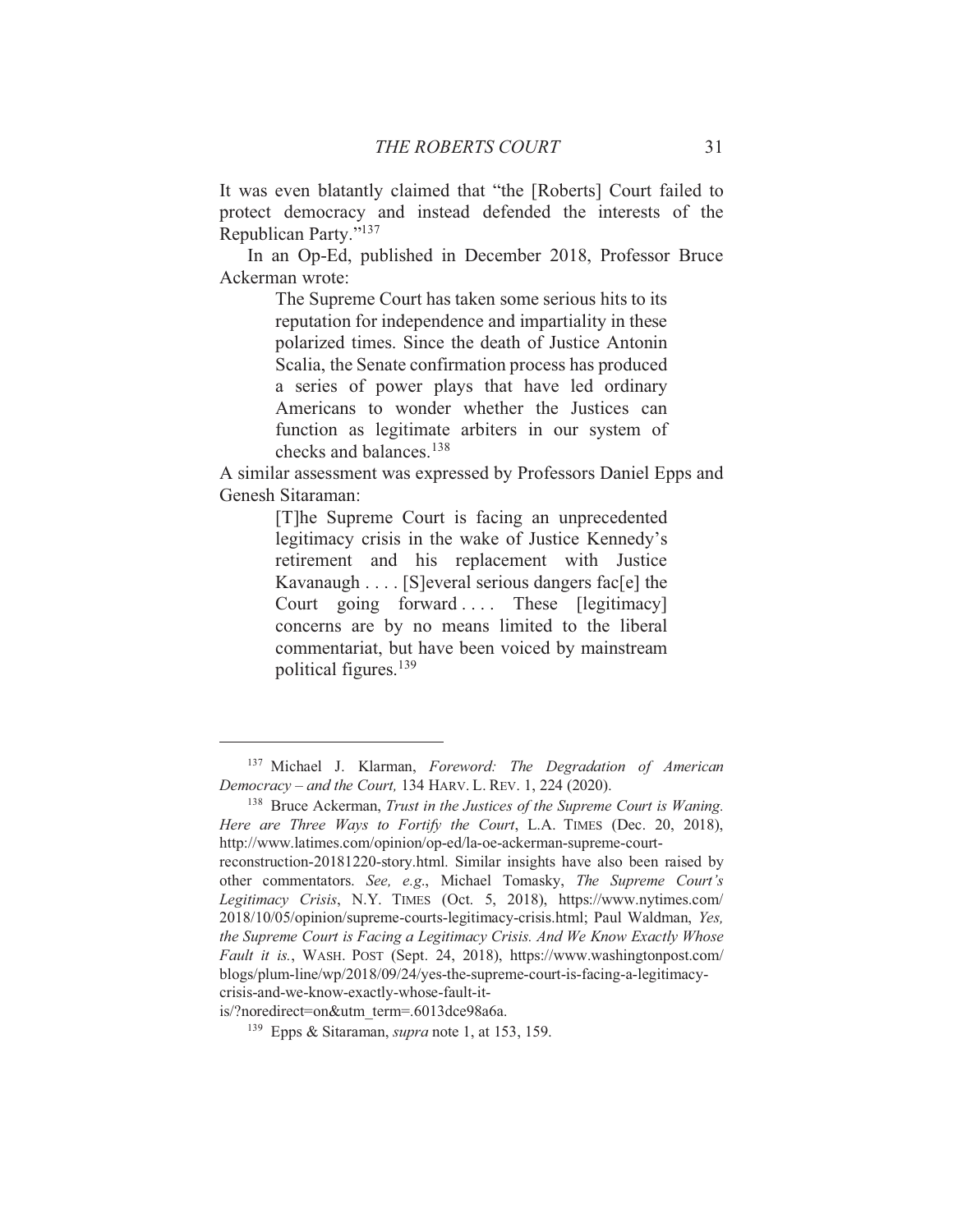The legitimacy deficit has led to various proposals to change the composition of the Court.<sup>140</sup>

<sup>&</sup>lt;sup>140</sup> See, e.g., Klarman, supra note 137, at 242-53 (discussing the possibility of expanding the Supreme Court in order to create a majority of Democratic appointments); Epps & Sitaraman, The Future of Supreme Court Reform, supra note 133, at 400–01, pointing out that:

in the wake of pitched political battles over the Court's membership in the last few years, Democratic politicians suddenly became willing to touch what was once seen as a third rail . . . . [I]n the wake of Republicans' hasty effort to confirm then-Judge Amy Coney Barrett to replace Justice Ginsburg, the calls for Court reform became louder. Leading progressives demanded that Democrats retaliate by adding seats to the Court once they regained power ... . [N]ow-President Biden has named a commission, consisting of distinguished scholars and jurists. The Commission is tasked with providing, among other things, "[a]n analysis of the principal arguments in the contemporary public debate for and against Supreme Court reform, including an appraisal of the merits and legality of particular reform proposals." (Exec. Order No. 14,023, 86 Fed. Reg. 19,569 (Apr. 9, 2021)). Given that the commission was designed to be bipartisan, it may be unlikely to endorse bold structural reform, at least to the extent that such reform would have a partisan valence .... [E]ven so, that doesn't mean that no reform is possible. As we see it, there are a number of modest, though still meaningful, reforms that remain feasible and that are worthy of serious consideration. Some reforms would require congressional action, but others would not.

See also David E. Pozen, Hardball and/as Anti-Hardball, 21 N.Y.U. J. LEGIS. & PUB. POL'Y 949, 949 (2019) ("Ever since Brett Kavanaugh's' confirmation to the Supreme Court, liberal commentators have been pondering tactics such as impeachment, jurisdiction stripping, and especially 'packing the court' to a degree that would have been unthinkable a few years ago."); Stephen M. Feldman, Court-Packing Time? Supreme Court Legitimacy and Positivity Theory, 68 BUFF. L. REV. 1519, 1534–43 (2020) (comparing straight-forward court-packing – adding justices to shift the partisan balance on the Court  $-$  to other possible Court changes, such as court-curbing measures that would reduce the Court's power); Charles M. Leedom Jr., Constrained Supreme Court Expansion: A Plan for Remediating the Effects of Mitch McConnell's Norm-Busting "Advice and Consent" Procedures, 47 OHIO N.U.L. REV. 293 (2021) (proposing a plan to depoliticize the Supreme Court Justice nomination process, involving legislation that would immediately add two Supreme Court Justices for a limited time, as well as a Constitutional Amendment to freeze the Court size, initially, at eleven and, eventually, at nine upon the departures of Justices Gorsuch and Barrett). For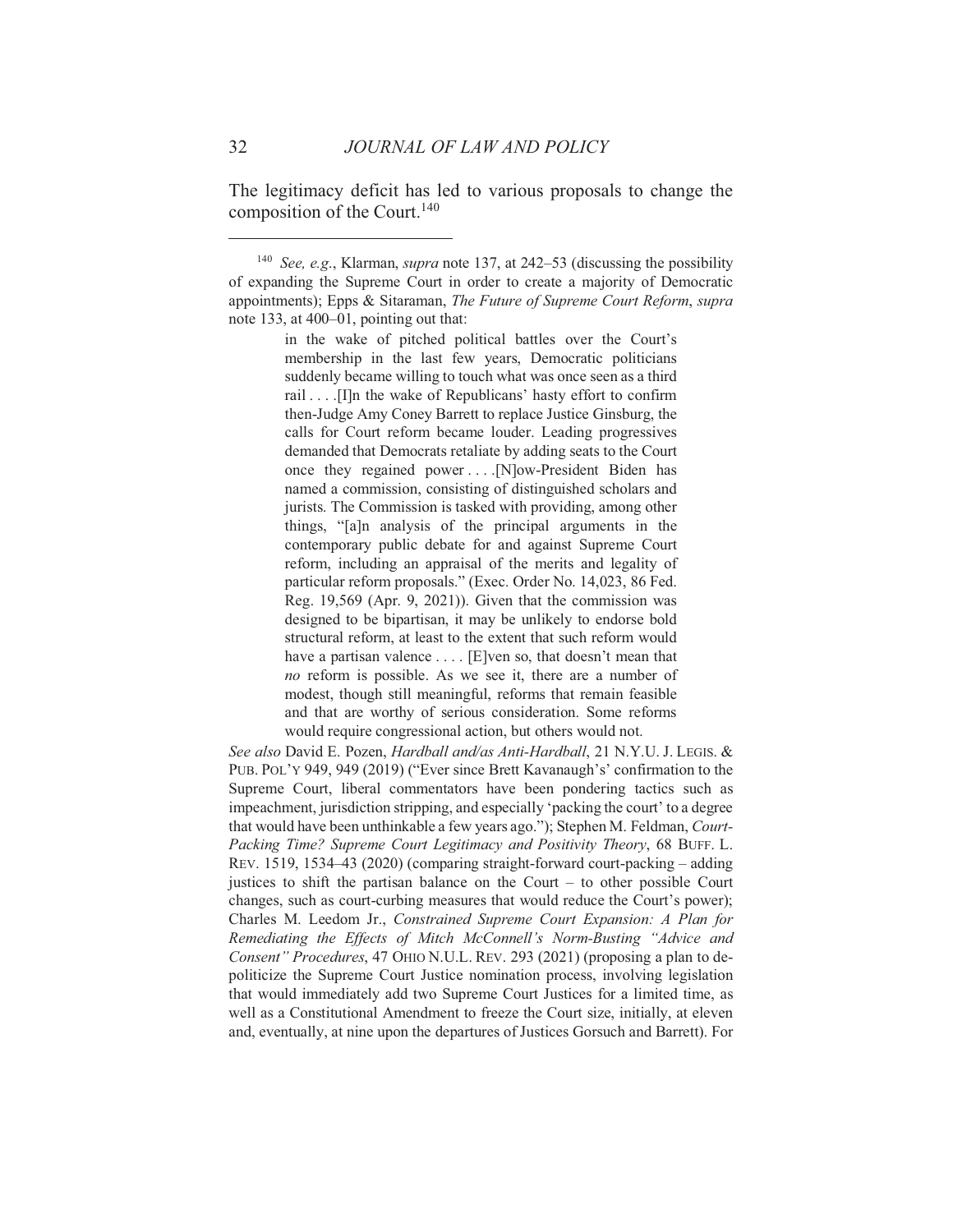Sources of the Supreme Court's current legitimacy deficit can be tied to its dramatic *Bush v. Gore* decision.<sup>141</sup> According to Gallup polling, 65% of Americans expressed confidence in the Court as an institution in September 2000 and 62% expressed confidence in June 2001.<sup>142</sup> But, as Professor Erwin Chemerinsky puts it:

> [T] he Supreme Court's legitimacy is robust, not fragile, and no single decision is likely to make much difference in the public's appraisal of the Court.<sup>143</sup>

The uniqueness of the existing legitimacy deficit, after decades of high profile cases that have led people to realize that the Court makes value choices in deciding the meaning of the Constitution, appears to lie in the intense public and party controversy surrounding President Trump's three appointments to the Supreme Court, and, in particular, the appointment of Justice Kavanaugh because of the accusations against him for sexual misconduct<sup>144</sup> and

an outline a new framework for Supreme Court reforms, based on reforms that are plausibly constitutional (and thus implementable by statute) and that are capable of creating a stable equilibrium even if initially implemented using "hardball" tactics, see Epps & Sitaraman, supra note 1.

<sup>&</sup>lt;sup>141</sup> See Bush v. Gore, 531 U.S. 98 (2000). For the debate over the legitimacy of the Bush v. Gore decision, see, e.g., John C. Yoo, In Defense of the Court's Legitimacy, 68 U. CHI. L. REV. 755 (2001); BUSH V. GORE: THE OUESTION OF LEGITIMACY (Bruce Ackerman ed., 2002); Louise Weinberg, When Courts Decide Elections: The Constitutionality of Bush v. Gore, 82 B.U.L. REV. 609 (2002); David A. Strauss, Bush v. Gore: What Were They Thinking?, 68 U. CHI. L. REV. 737 (2001); Laurence H. Tribe, The Unbearable Wrongness of Bush v. Gore, 19 CONST. COMMENT. 571 (2002); Ronald J. Krotoszynski, Jr., An Epitaphios for Neutral Principles in Constitutional Law: Bush v. Gore and the Emerging Jurisprudence of Oprah!, 90 GEO. L.J. 2087 (2002); Klarman, supra note 137, at 211–15.

<sup>&</sup>lt;sup>142</sup> See Jeffrey M. Jones, Hispanics, Whites Rate Bush Positively, While Blacks Are Much More Negative, GALLUP (June 21.  $2001$ ). https://news.gallup.com/poll/4531/hispanics-whites-rate-bush-positively-whileblacks-much-more-negative.aspx.

<sup>&</sup>lt;sup>143</sup> Erwin Chemerinsky, *How Should We Think About* Bush v. Gore?, 34 LOY. U. CHI. L.J. 1, 4-5 (2002).

<sup>&</sup>lt;sup>144</sup> See, e.g., Zack Beauchamp, The Supreme Court's Legitimacy Crisis Is Here, VOX (Oct. 6, 2018), https://www.yox.com/policy-and-politics/2018/ 10/6/17915854/brett-kavanaugh-senate-confirmed-supremecourt-legitimacy (asserting that "The Supreme Court's newest justice is a man who remains accused of sexual assault, nominated by a president who himself has been accused of several sexual assaults, to serve on a Court that already has a justice (Clarence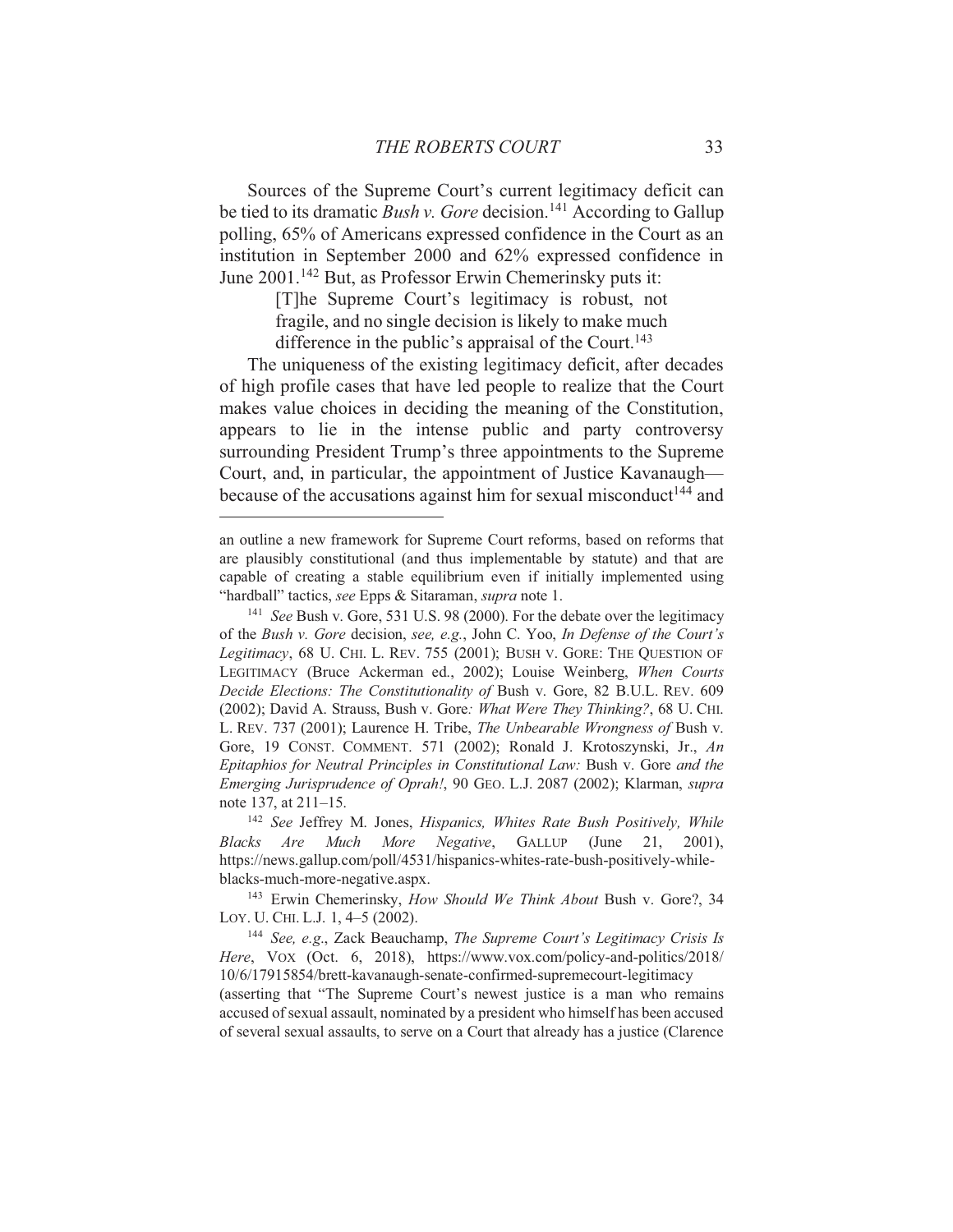his clear political background.<sup>145</sup> Against this background, there were even those who claimed that "Justice Kavanaugh . . . is now a one-man legitimacy crisis for the court."<sup>146</sup>

The legitimacy problem intensifies when the U.S. Supreme Court intervenes, in accordance with conservative values, in liberal decisions of state supreme courts based on the state constitution. In such cases, not only is the intervention made by a court—the U.S. Supreme Court—whose composition includes three Justices appointed in controversial circumstances, but also the intervention is in the decisions of state supreme courts who interpret and enforce their own state constitution.

#### **III. TWO DILEMMAS**

As a result of the changes described in Parts I and II, the U.S. Supreme Court is in an era in which it is dominated by conservative Justices, including the three Justices appointed by President Trump. In this era, the Court faces two dilemmas.

One dilemma is material in nature and concerns substantive constitutional law. This dilemma stems from the tension between two conservative approaches: a federalist approach that supports a broad range of federal courts' deference to state court decisions

Thomas) who has been accused of sexual harassment and, more recently, groping a female attorney at a dinner party. This, in and of itself, would likely damage the perception of the Court in the #MeToo era (at least among Democrats and people on the broader left.")).

<sup>&</sup>lt;sup>145</sup> See, e.g., J.F., Justice Brett Kavanaugh, THE ECONOMIST (Oct. 6, 2018), https://www.economist.com/democracy-in-america/2018/10/06/justice-brettkavanaugh (arguing that "Mr Kavanaugh is not just one more conservative jurist. He worked in George W Bush's White House and on Ken Starr's team investigating Bill Clinton before taking his place on the federal bench 12 years ago. At his second hearing he dispensed with the mild neutrality offered by most nominees, and launched instead into an intemperate diatribe, treating Democratic senators with contempt.... For as long as he sits on the court, Democrats will doubt his impartiality – and hence the legitimacy of every  $5-4$  ruling that they  $lose."$ ).

<sup>&</sup>lt;sup>146</sup> Matt Ford, *Brett Kavanaugh Is the Point of No Return*, NEW REPUBLIC 6.  $2018$ ), https://newrepublic.com/article/151597/brett-kavanaugh- $(Oct.$ confirmed-supreme-court-point-no-return.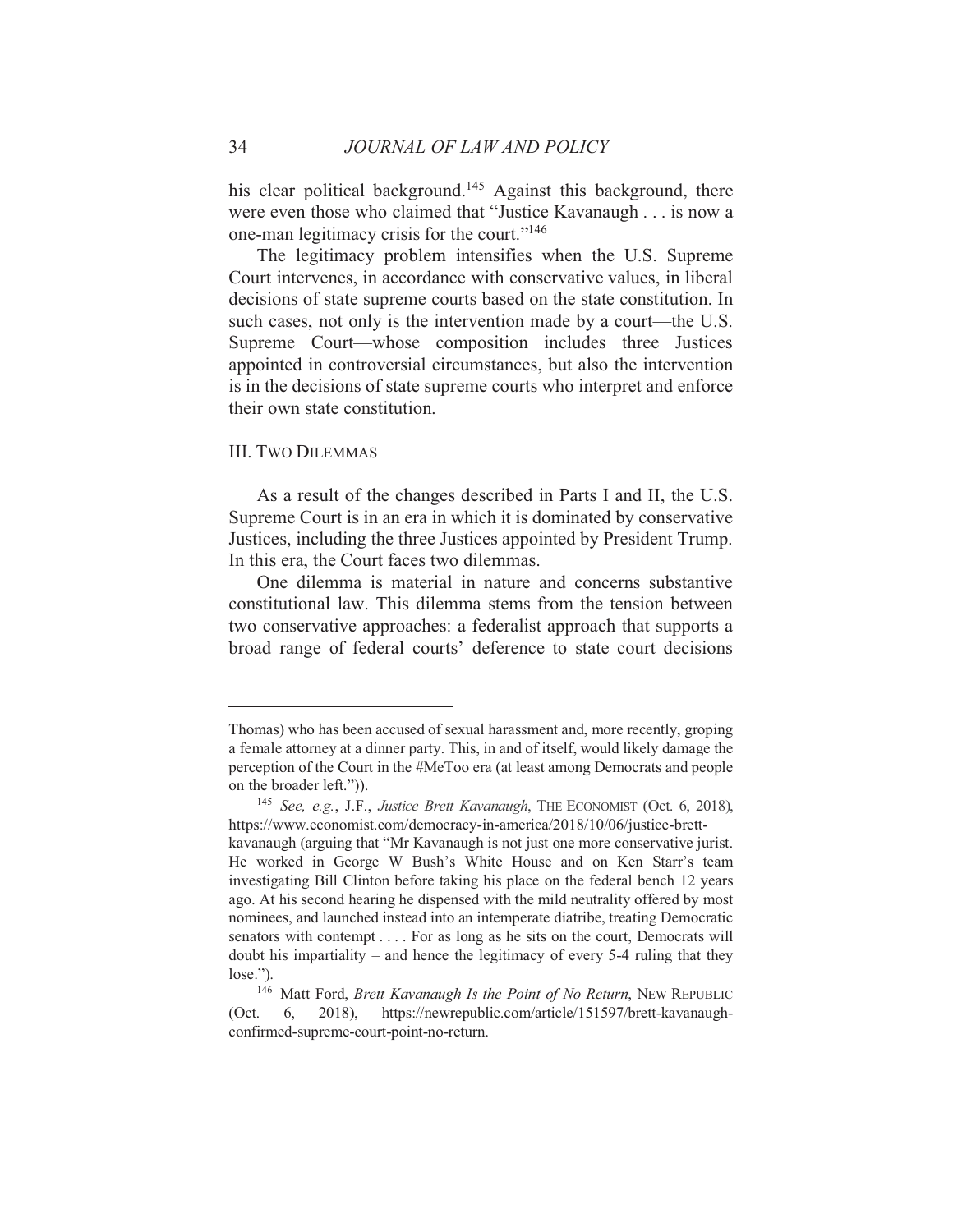based on state constitutions, and a non-liberal approach that advocates conservative values.

The second dilemma is institutional in nature and stems from the weakening of the legitimacy of the Supreme Court following the appointments of three Justices by President Trump. Specifically, the principle of judicial independence against the expectation for the Justices to rule in light of their conservative non-liberal legal views.

In this Part we describe the two dilemmas.

## A. The Material Dilemma: Federalism v. Conservative **Positions**

The common meaning of federalism in the context of the Judiciary is that a federal court will accord substantial deference to the decisions of state courts based on state laws, hold them conclusive with respect to interpretation of their own laws, <sup>147</sup> and ask only whether the state court interpretation of the state constitution has fair support in state law.<sup>148</sup> Federalism has a series

<sup>&</sup>lt;sup>147</sup> See Rowan v. Runnels, 46. U.S. 134, 139 (1847).

<sup>&</sup>lt;sup>148</sup> See, e.g., Demorest v. City Bank Farmers Tr. Co., 321 U.S. 36, 42 (1944) ("Even though the constitutional protection invoked be denied on non-federal grounds, it is the province of . . [the Supreme] Court to inquire whether the decision of the state court rests upon a fair or substantial basis . . . . But if there is no evasion of the constitutional issue, and the nonfederal ground of decision has fair support [the judgment must be affirmed]"); Henry Paul Monaghan, Supreme Court Review of State-Court Determinations of State Law in Constitutional Cases, 103 COLUM. L. REV. 1919, 1960 (2003) (asserting that "Courts and commentators alike now quite reflexively assume that narrow review suffices to maintain the supremacy of federal law. They ask only whether the state court interpretation has fair support in state law; that is, is the state court's description of state law reasonable?"); E. Brantley Webb, How To Review State Court Determinations of State Law Antecedent to Federal Rights, 120 YALE L.J. 1192, 1196 (2011) ("Historically, the [Supreme] Court has applied a highly deferential predicate standard of review known as the fair support rule to antecedent state law grounds. This rule precludes the Court from disallowing state law grounds absent evidence that a state court has attempted to evade federal law."); Michael L. Wells, Wrongful Convictions, Constitutional Remedies, and Nelson v. Colorado, 86 FORDHAM L. REV. 2199, 2201 (2018) ("Ordinarily, the [Federal Supreme] Court will not examine the state law grounds for a state court's decision in such cases. An exception to this rule exists, however, for cases in which the relied-upon state law undermines federal rights and lacks fair support in prior state law.").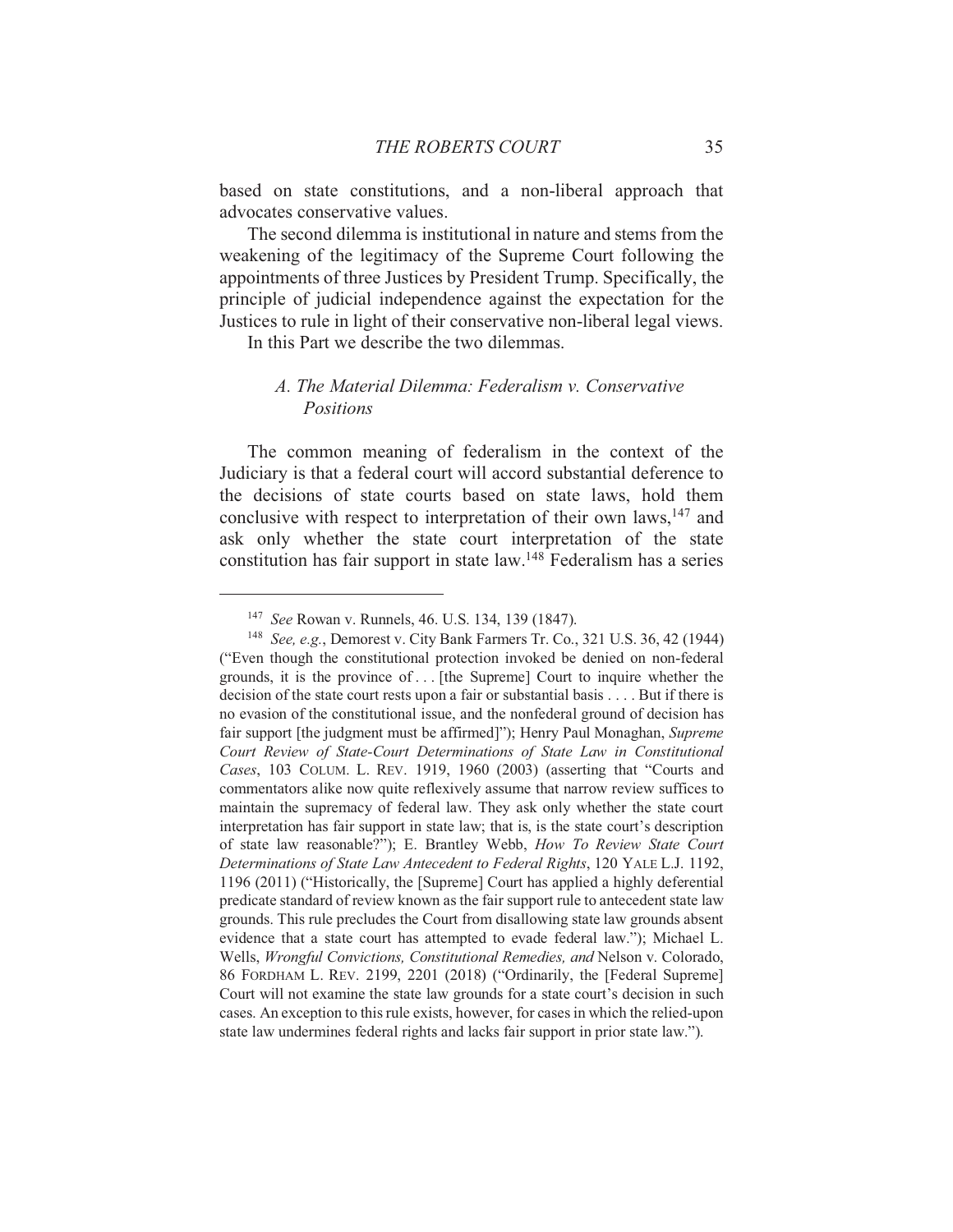of advantages.<sup>149</sup> Its pros include, inter alia, satisfying diverse local preferences,<sup>150</sup> encouraging competition among states<sup>151</sup> or between the states and the Federal government, <sup>152</sup> and increasing political participation and community.<sup>153</sup>

Although federalism also has drawbacks,<sup>154</sup> it is one of the foundations of the American regime and no judge can ignore it. The

<sup>150</sup> See, e.g., Steven G. Calabresi, Federalism and the Rehnquist Court: A Normative Defense, 574 ANNALS AM. ACAD. POL. & SOC. SCI. 24, 27 (2001) (describing federalism as "constitutionally mandated decentralization" that is valuable because it enables adaptation to local preferences).

<sup>151</sup> See, e.g., Jonathan R. Macey, Federal Deference to Local Regulators and the Economic Theory of Regulation: Toward a Public-Choice Explanation of Federalism, 76 VA. L. REV. 265, 291 (1990) ("traditional defense of a strong federalist system as a device for achieving a more efficient legal system by encouraging competition among the states.").

<sup>152</sup> See e.g., Renee M. Jones, Dynamic Federalism: Competition, Cooperation and Securities Enforcement, 11 CONN. INS. L.J. 107 (2004) (discussing the importance of competition between federal and state authorities in the process of developing regulation in the corporate and securities arenas).

<sup>153</sup> See e.g., Michael McConnell, Federalism: Evaluating the Founders' Design, 54 U. CHI. L. REV. 1484, 1507-10 (1987) (summarizing community and political participation rationales for federalism).

<sup>154</sup> See, e.g., Susan Rose-Ackerman, Risk Taking and Reelection: Does Federalism Promote Innovation?, 9 J. LEGAL STUD, 593 (1980) (asserting that the horizontal competition between states engendered by federalism discourages state officials from undertaking risky innovations); Roberta Romano, Competition for Corporate Charters and the Lesson of Takeover Statutes, 61 FORDHAM L. REV. 843, 855 (1993) ("[B]enefits and burdens of a law may not be contained within the legislating jurisdiction"); Jacques Leboeuf, The Economics of Federalism and the Proper Scope of the Federal Commerce Power, 31 SAN DIEGO L. REV. 555, 565–74 (1994) (discussing loss of economies of scale and various externalities as disadvantages of federalism); Keith S. Rosenn, Federalism in the Americas in Comparative Perspective, 26 U. MIAMI INTER-AM. L. REV. 1, 7-8 (1994) (a survey of seven different disadvantages of federalism); Yishai Blank, Federalism,

<sup>&</sup>lt;sup>149</sup> See, e.g., Gregory v. Ashcroft, 501 US 452, 458 (1991); Jenna Bednar & William N. Eskridge, Jr., Steadying the Court's "Unsteady Path": A Theory of Judicial Enforcement of Federalism, 68 S. CAL. L. REV. 1447, 1467-71 (1995); John O. McGinnis & Ilya Somin, Federalism vs. States' Rights: A Defense of Judicial Review in a Federal System, 99 Nw. U.L. REV. 89, 106 (2004); Dennis Murashko, Accountability and Constitutional Federalism: Reconsidering Federal Conditional Spending Programs in Light of Democratic Political Theory, 101 Nw. U.L. REV. 931, 948–49 (2007); Jeffrey M. Hirsch, Revolution in Pragmatist Clothing: Nationalizing Workplace Law, 61 ALA. L. REV. 1025, 1052-54 (2010).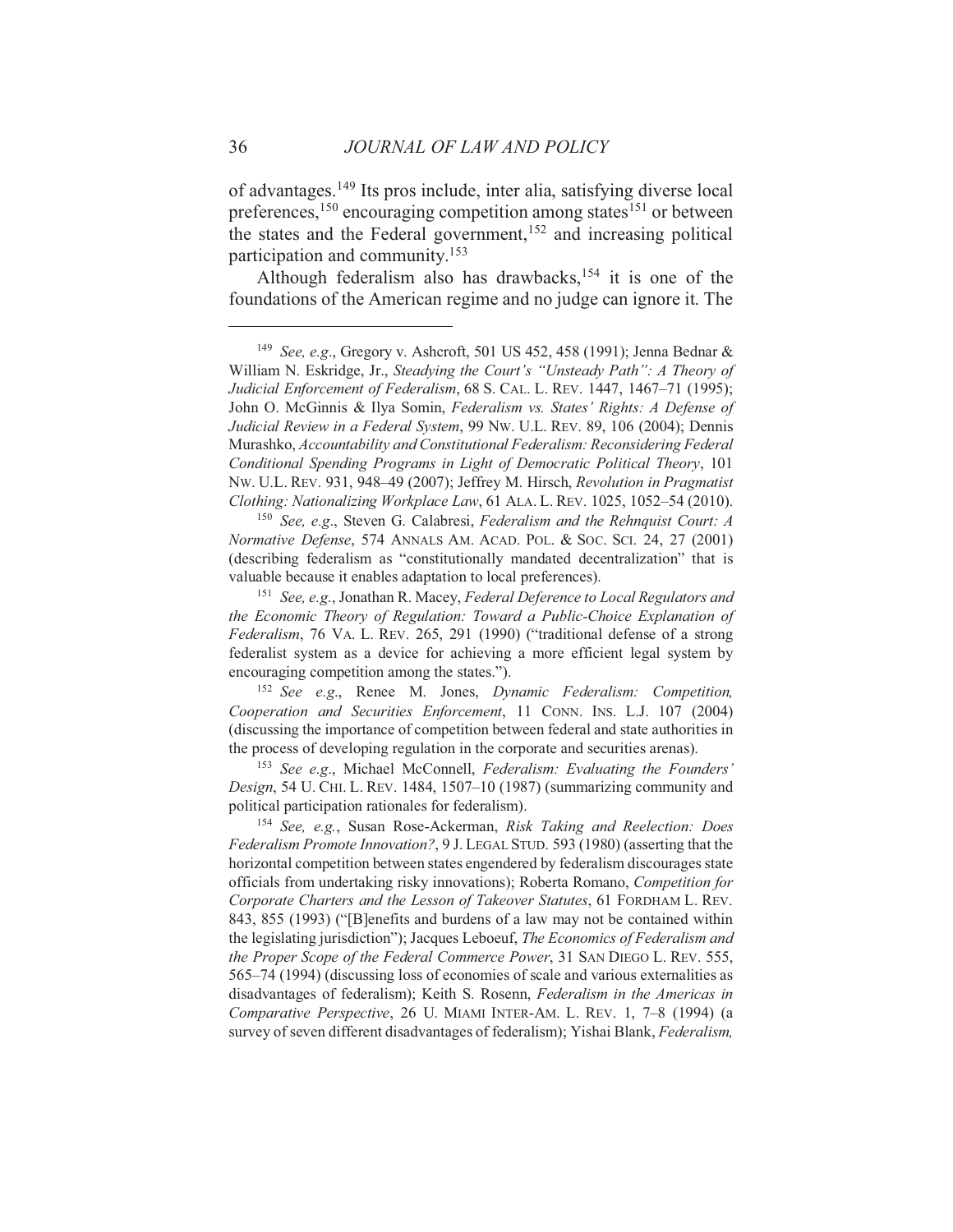differences between views on federalism are expressed through the spectrum of interpretative approaches to the clauses in the Constitution that form federalism in the United States.<sup>155</sup> On this spectrum, conservative judicial approaches are on the more federalist side of the spectrum, while liberal judicial approaches tend toward the less federalist side.<sup>156</sup>

The federalist approach, on the conservative side of the spectrum, may clash with conservative legal worldviews to the

<sup>155</sup> See, e.g., Erwin Chemerinsky, The Assumptions of Federalism, 58 STAN. L. REV. 1763, 1766 (2006). Professor Chemerinsky points out:

> [O]ver the course of American history, the Supreme Court has shifted between two models of federalism. For the first century of American history, the Court expansively defined federal power and did not once declare a federal law unconstitutional as exceeding the scope of Congress's powers or as violating the Tenth Amendment. From the late nineteenth century through 1936, the Court shifted to a very different view of federalism, narrowly defining the scope of Congress's spending power and invalidating laws as violating a zone of activities reserved to the states by the Tenth Amendment. From 1937 until the early 1990s, the Court shifted back to upholding federal power; not once during this time was any law struck down for exceeding the scope of Congress's commerce power, and only once was a law found to violate the Tenth Amendment, but that case was overruled nine years later. Since the early 1990s, the Court again has used federalism to limit federal powers.

<sup>156</sup> See, e.g., Rena I. Steinzor, Unfunded Environmental Mandates and the "New (New) Federalism": Devolution, Revolution, or Reform?, 81 MINN, L. REV. 97, 154 (1996) ("Conservatives on the Court, led by Justices Rehnquist and O'Connor, have excoriated their brethren to protect state and local governments against excessive intrusions by a federal government ineffectively constrained via the political process. Liberals on the Court have issued equally impassioned warnings that the Court has no role to play in mediating what are essentially political disputes between the states and Congress.").

Subsidiarity, and the Role of Local Governments in an Age of Global Multilevel Governance, 37 FORDHAM URB, L.J. 509, 529-30 (2010) (noting several shortcomings of federalism); Jaclyn G. Ambriscoe, Massachusetts Genetic Bill of Rights: Chipping Away at Genetic Privacy, 45 SUFFOLK U. L. REV. 1177, 1200 (2012) ("A disadvantage to federalism is that by empowering each state to have its own penal code, criminal procedure throughout the nation is fragmented and often inconsistent. Conflict of laws is a common problem in U.S. criminal procedure – where two states have a central connection to a crime, but the states have contradictory laws.").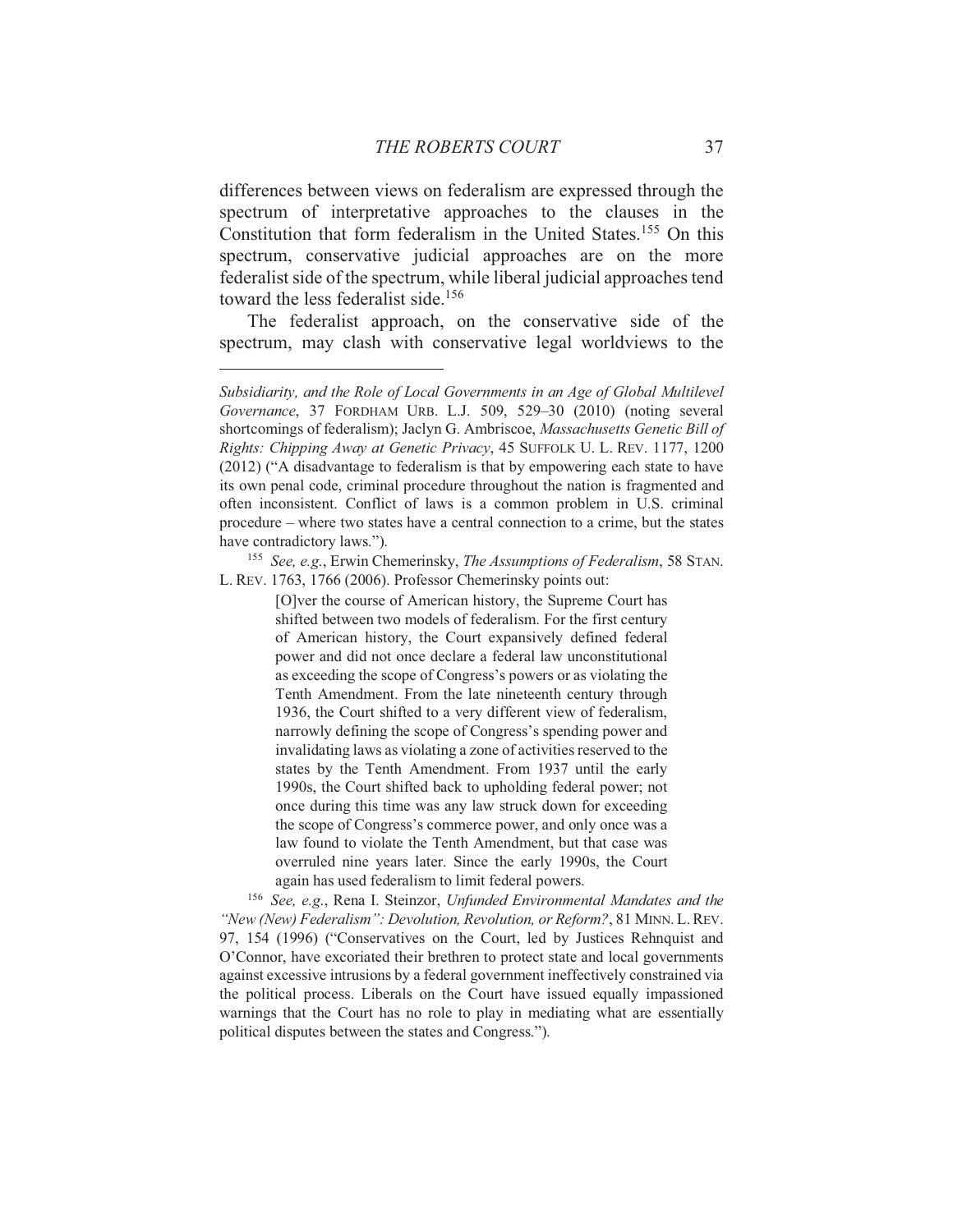extent that a state constitution, as interpreted by liberal state courts, can derive more liberal consequences than the Federal Constitution can, when interpreted by a Supreme Court with a conservative majority. Indeed, as Professor Fallon puts it, "the relationship between a commitment to constitutional federalism and other conservative values is by no means always obvious."<sup>157</sup> Thus, for example, it has been argued that "[c]onsistency on states' rights [by the Rehnquist Court | ... is noticeably absent in controversies in which defer[ence] to the states would amount to defer[ence] to a liberal agenda."<sup>158</sup> Empirically, the tendency to prefer ideology with respect to human rights issues over ideology related to federalism makes sense because "issues of federalism and judicial power are less ideologically charged than issues of personal liberty."<sup>159</sup>

Indeed, conservative judges have "interests in upholding 'conservative' statutes and invalidating 'liberal' ones."<sup>160</sup> Thus, generally speaking, it seems that conservative judicial positions are those disfavoring "the criminally accused" and civil rights/civil liberties claimants. However, that is not the case in affirmative action and Takings Clause cases, where the conservative position is pro-claimant; and in economic cases, conservative positions are anti-union, pro-business (in cases involving challenges to the

<sup>&</sup>lt;sup>157</sup> Fallon, *The "Conservative" Paths*, *supra* note 10, at 434.

<sup>&</sup>lt;sup>158</sup> David Niven & Kenneth W. Miller, Federalism by Convenience: The Supreme Court's Judicial Federalists on the Death Penalty and State's Rights Controversies, 33 CAP. U. L. REV. 567, 567 (2005). See Michael J. Zydney Mannheimer, When the Federal Death Penalty is "Cruel and Unusual," 74 U. CIN. L. REV. 819, 821 (2006) ("The Eighth Amendment's proscription of 'cruel and unusual punishments' prohibits the federal government from imposing a sentence of death in any State that does not itself impose that punishment .... [T] his proposition is faithful to the vision of the Anti-Federalists who fought for a Bill of Rights that would impose an important constraint on the central government and would repose ultimate authority in the people of the several States to decide whether a particular mode of punishment is acceptable within their respective borders.").

<sup>&</sup>lt;sup>159</sup> LEE EPSTEIN ET AL., THE BEHAVIOR OF FEDERAL JUDGES: A THEORETICAL AND EMPIRICAL STUDY OF RATIONAL CHOICE 106 (2013).

<sup>&</sup>lt;sup>160</sup> Samuel R. Bagenstos, Spending Clause Litigation in the Roberts Court, 58 DUKE L.J. 345, 353 (2008).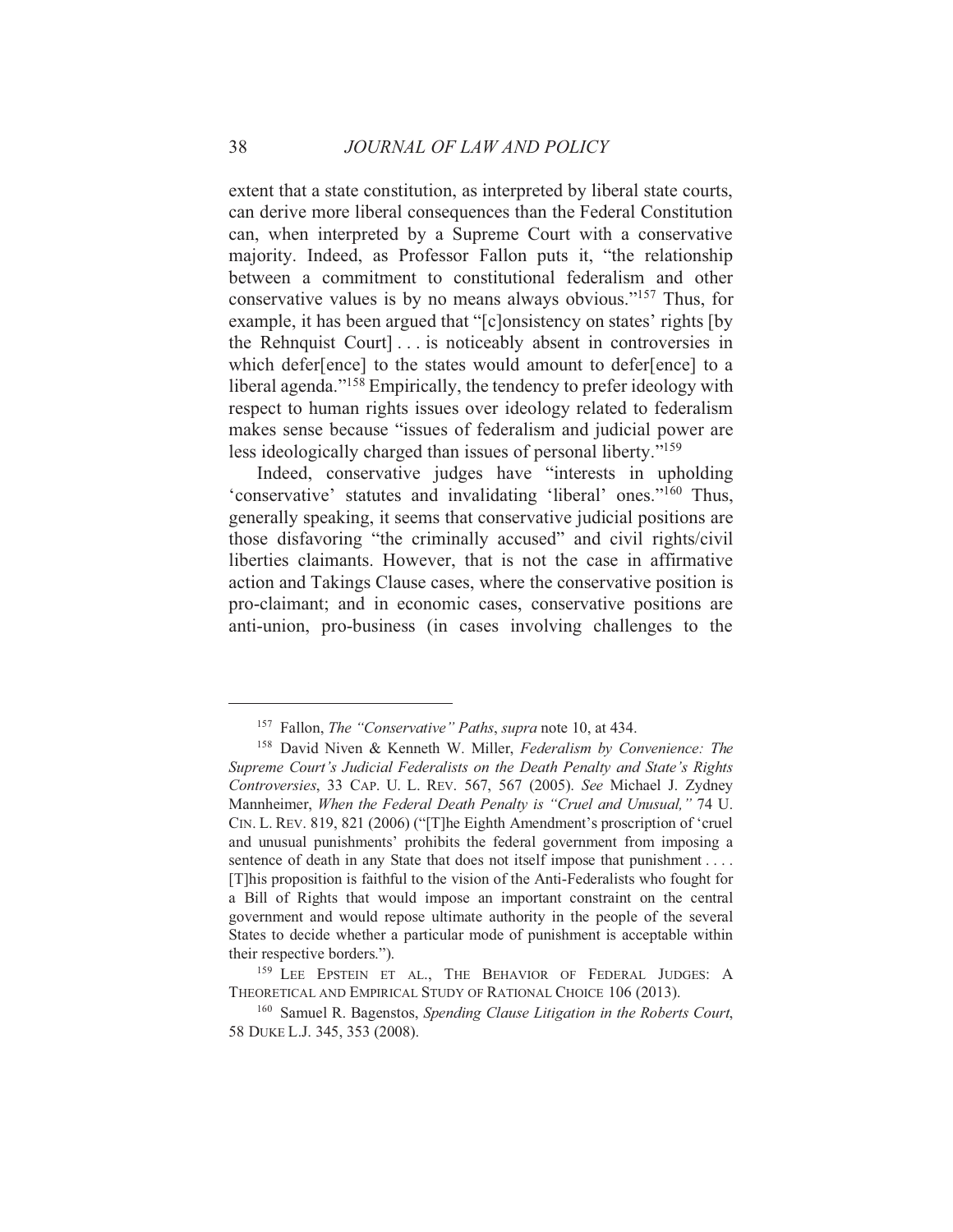government's regulatory authority), anti-liability, and anti-injured $person.<sup>161</sup>$ 

Against this background, it seems, as Professor Fallon puts it, that while the "commitment to protecting federalism constitutes a conservative core component  $\alpha$ f judicial philosophies, . . . [s] ometimes, . . . state and local decision-making produces [liberal] outcomes that judicial conservatives find substantively objectionable."<sup>162</sup>

Thus, the material dilemma faced by conservative Supreme Court Justices deciding the constitutionality of liberal rulings of state courts based on the state constitution, is between political conservative ideology and judicial conservative ideology.

## B. The Institutional Dilemma: The Supreme Court's Legitimacy Deficit v. Conservative Positions

Professor Fallon pointed out the growing danger to the legitimacy of the Supreme Court in the current era:

> In the United States today, the conjunction of democracy in constitutional interpretation with sharp ideological division in politics has produced, or at least threatens to generate, serious grounds for forward-looking worry about the legitimacy of constitutional adjudication in the Supreme Court, at least in the sociological and ultimately the moral sense $163$

On this background, in addition to the material dilemma, the Roberts Court also faces an institutional dilemma. The institutional dilemma arises from the legitimacy deficit of the Supreme Court, and the legal positions and worldviews of conservative judges.

<sup>&</sup>lt;sup>161</sup> See Jeffrey A. Segal, et al., Ideological Values and the Votes of U.S. Supreme Court Justices Revisited, 57 J. POL. 812, 815 (1995). This categorical scheme is obviously crude since political conservatives include both libertarians, who generally believe that that government governs best which governs least, and social conservatives, who favor governmental regulations to protect traditional values and structures. See Fallon, *The "Conservative" Paths*, *supra* note 10, at 447.

<sup>&</sup>lt;sup>162</sup> Fallon, *The "Conservative" Paths, supra* note 10, at 433-34.

<sup>&</sup>lt;sup>163</sup> FALLON, LAW AND LEGITIMACY, *supra* note 6, at 157–58.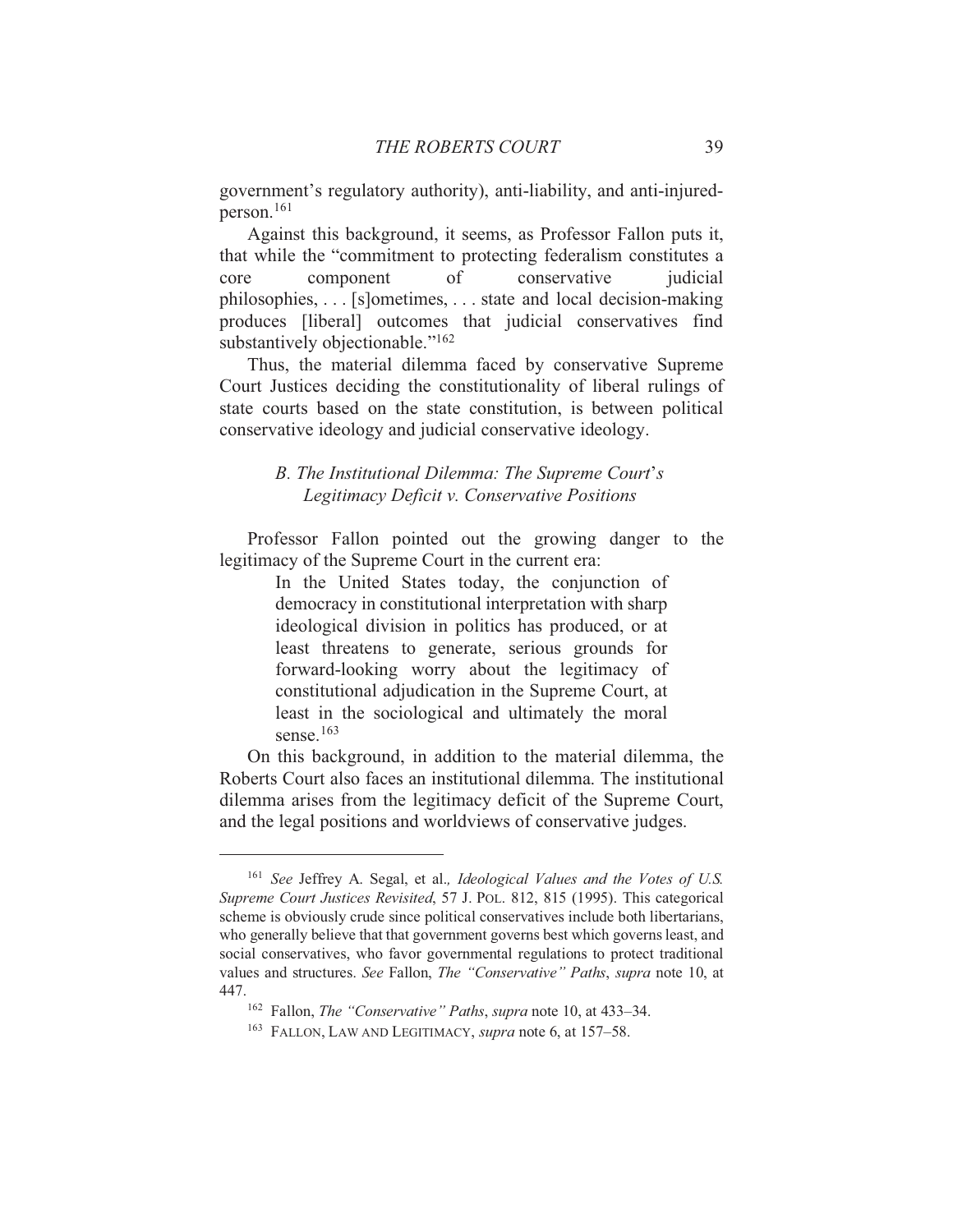This legitimacy deficit may lead the Supreme Court to make strategic calculations that balance preserving public confidence in the Court and the Justices' judicial independence against their desire, and even commitment,<sup>164</sup> to realize their legal worldviews. As Professor Grove puts it: "In cases of conflict between sociological and legal legitimacy, the Justices face a challenging (and unappealing) normative choice."<sup>165</sup>

Consider . . . the assertion that one or more members of the Supreme Court should modify their jurisprudence in order to preserve the Court's legitimacy. This argument underscores an important tension between the internal (legal) and external (sociological) legitimacy of the Supreme Court. On the one hand, there is some evidence that Justices do in fact 'switch' their votes in response to public pressure  $-$  that is, to preserve the Court's sociological legitimacy.... On the other hand, there is reason to doubt that such 'switches' are legally legitimate. Assuming such changes occur... the Justices do not have a consistent or principled approach, and they are most certainly not candid about 'caving' to public pressure. To the contrary, the Justices (at least publicly) *deny* the influence of such external pressure. Thus, there is one legitimacy dilemma: in politically charged moments, the Justices may feel pressure to sacrifice the legal legitimacy of their judicial decisions in order to preserve the sociological legitimacy of the Court as a whole. (Footnotes omitted.)

See also Metzger, supra note 20, at 370-81. Professor Metzger asserts at 364: [C] oncerns about preserving public support for the Court fall within the bounds of reasonable constitutional adjudicationboth as currently undertaken and in the form that Fallon advocates. The bigger problem is that overt consideration of the impact of a decision on the Court's standing

may prove self-defeating by leading the public to view the Justices as little more than politicians in robes, thereby undercutting the very institutional legitimacy the Justices sought to preserve. An alternative would be for the Justices to take sociological legitimacy into account, but only sub rosa.

<sup>&</sup>lt;sup>164</sup> For the normative aspects of taking account by the Court of sociological legitimacy considerations see Grove, supra note 3, at 2250-72. Professor Grove points out at 2245:

 $165$  Grove, *supra* note 3, at 2270.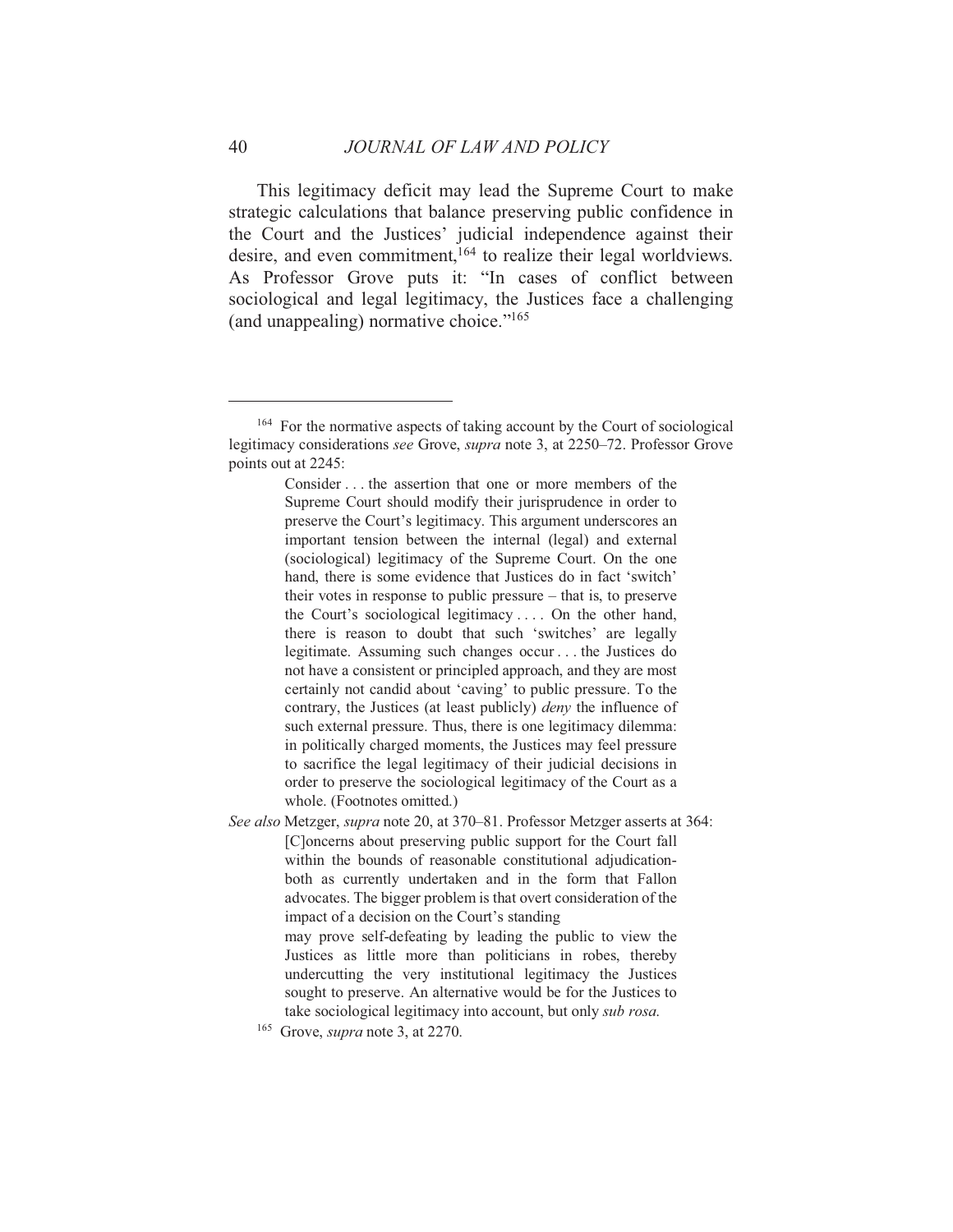In light of the empirical findings regarding the influence of public opinion on the Supreme Court, <sup>166</sup> a decline in public confidence in the Court can erode judicial independence. The recent decline in public confidence in the Supreme Court has contributed to the erosion of the Court's independence during the Chief Justice Roberts' tenure.<sup>167</sup>

In an essay written shortly before the November 2020 election, in which a Democratic candidate won the presidential election and the Democratic Party won a majority in both the Senate and the House of Representatives, Professor Keith Wittington wrote:

> If Republicans continue to win electoral victories, the still-narrow conservative majority on the Roberts Court will be joined by reinforcements and will be able to count on support in the political branches. If not, then an aggressive conservative majority on the Court might find itself in political hot water and emboldening the growing chorus of activists and politicians on the left who are calling for Courtpacking.<sup>168</sup>

Professor Wittington further claims that in an era of polarized politics, even judges deliberating in good faith may come to be perceived as illegitimate if they reach the "wrong" conclusions about high-profile, contentious constitutional issues.<sup>169</sup>

<sup>&</sup>lt;sup>166</sup> See, e.g., Christopher J. Casillas, et al., How Public Opinion Constraints the U.S. Supreme Court, 55 AM, J. POL, SCI, 74, 86 (2011) (pointing out that the results of the empirical study conducted by the authors "suggest that the public opinion's influence on Supreme Court decisions is real, substantively important, and most pronounced in non-salient cases").

<sup>&</sup>lt;sup>167</sup> Alison Higgins Merrill et al., *Confidence and Constraint: Public Opinion*, Judicial Independence, and the Roberts Court, 54 WASH. U. J.L. & POL'Y 209,  $216 - 17(2017)$ .

<sup>&</sup>lt;sup>168</sup> Keith E. Whittington, Practice-Based Constitutional Law in an Era of Polarized Politics, 18 GEO. J.L. & PUB. POL'Y 227, 238 (2020).

 $169$  *Id.* at 237.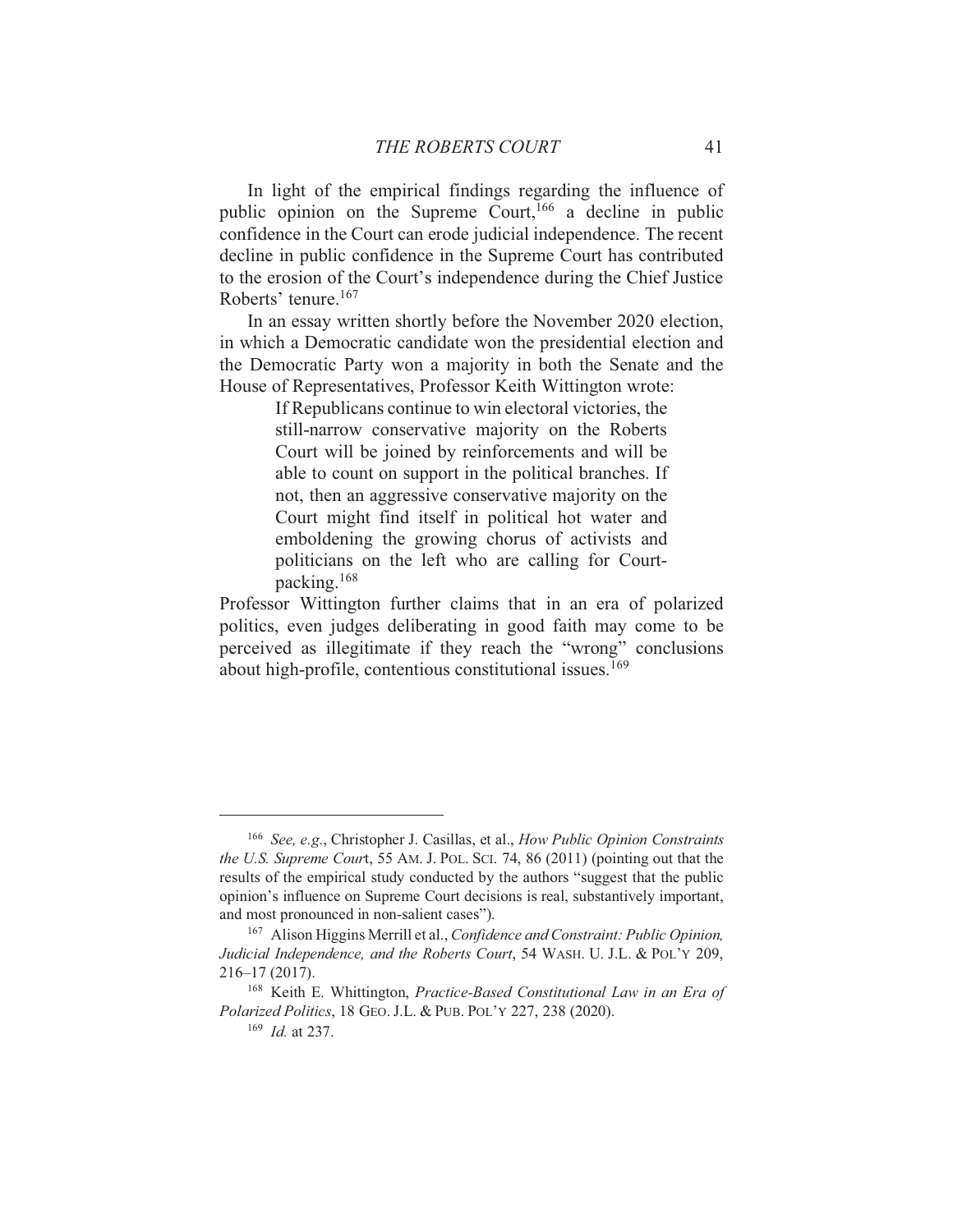At the same time, the Supreme Court Justices enjoy full judicial independence,  $170$  which can also be viewed as an obligation.  $171$  They are obviously not obliged to rule in accordance with the ideology of the President who appointed them. As Professor Donald Alexander Downs puts it, "[m]embers of the US Supreme Court are obligated to follow the evident dictates of law regardless of judicial predisposition."<sup>172</sup> However, the Justices are generally appointed on the basis of the views expressed in their previous positions.<sup>173</sup>

Judge Kavanaugh is highly divisive in his decisions and rhetoric. He tends to dissent and be dissented against, typically along partisan lines  $\dots$ . Kavanaugh is in the top percentiles of dissents, especially against Democrat-appointed colleagues. This divisiveness ramps up during election season: Kavanaugh in particular is observed disagreeing with his colleagues more often in the lead-up to elections, suggesting that he feels personally invested in national politics . . . . Far more often than his colleagues, Judge Kavanaugh justifies his decisions with conservative doctrines, including politicized precedents that tend to be favored by Republican-appointed judges, the original Articles of the Constitution, and the language of economics and free markets ... [A]n exploratory sentiment analysis of his opinions shows that Judge Kavanaugh tends to speak negatively

<sup>&</sup>lt;sup>170</sup> See, e.g., Mario M. Cuomo, Some Thoughts on Judicial Independence, 72 N.Y.U.L. REV. 298, 304 (1997) ("The framers saw clearly that the judicial branch could play its part in democracy's balancing act only if it were free to maintain its loyalty to the Constitution and the federal law without direct interference by the legislature or executive. And so they made that independence inherent in the structure of the government.").

 $171$  See Thomas I. Vanaskie, The Independence and Responsibility of the Federal Judiciary, 46 VILL, L. REV. 745, 776 (2001) ("Judicial restraint-by which I mean deciding cases in accordance with the discipline of legal reasoning, paying careful attention to the language of the statute or constitutional provision at issue. existing precedent and accumulated wisdom, coupled with that healthy distrust of the idea that judges must necessarily know better  $-$  is indeed the reciprocal obligation of judicial independence.").

<sup>&</sup>lt;sup>172</sup> Downs, *supra* note 8, at 564.

<sup>&</sup>lt;sup>173</sup> See, e.g., STEPHEN L. CARTER, THE CONFIRMATION MESS: CLEANING UP THE FEDERAL APPOINTMENTS PROCESS 68 (1994) ("political considerations have entered into judicial appointments since the start, and sometimes, even in the early years of the Republic, the politics were about the nominee's likely votes."). Thus, for example, in an empirical study based on the examination of Justice Kavanaugh 's decisions as a judge in the United States Court of Appeals for the District of Columbia Circuit, it was found: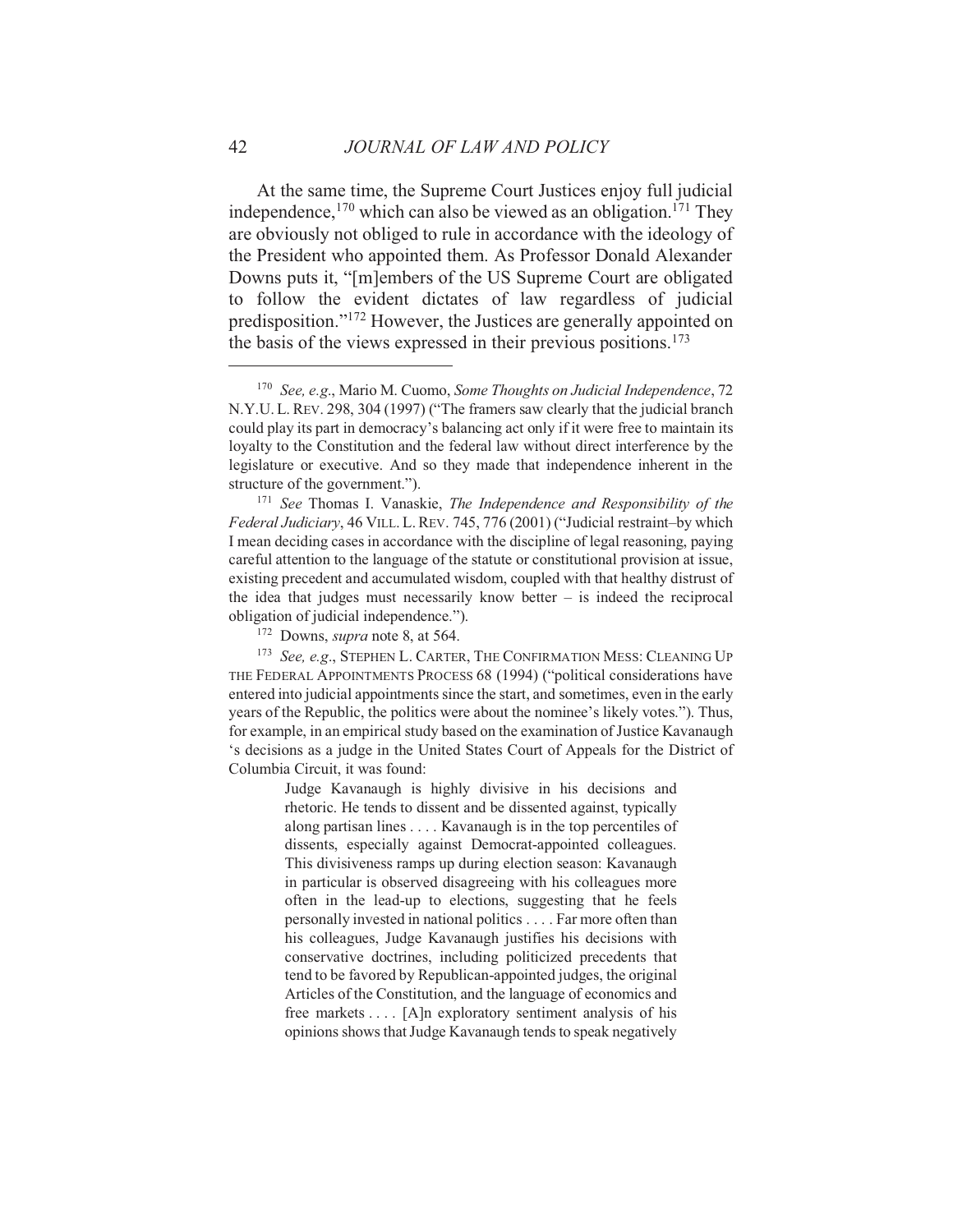#### IV. TYPES OF JUDICIAL TACTICS FOR ADDRESSING THE DILEMMAS

The difficulty that Supreme Court Justices' face when asked to decide controversial cases not in accordance with their constitutional views on the substance of the matter, does not mean that "it would be impossible to construct a theory – perhaps a 'meta theory' of legitimacy that would guide judges in resolving trade-offs among types of legitimacy."<sup>174</sup> Thus, the dual ambivalence, which we have described in previous Parts, may lead the Supreme Court and, in practice, seems to have led it—to adopt tactics to cope with the two dilemmas we describe.

Over the years, the Supreme Court has developed various avoidance doctrines. Some avoidance doctrines, such as standing requirements, are based on the Case or Controversy Clause, <sup>175</sup> while others are based on judge-made doctrines that reflect judicial

<sup>174</sup> Grove, *supra* note 3, at 2271.

of liberalism. He also expresses dislike toward government institutions and toward working-class groups.

Elliott Ash & Daniel L. Chen, What Kind of Judge Is Brett Kavanaugh? A Quantitative Analysis, 2018 CARDOZO L. REV. DE NOVO 70, 71-72. See also Chris Sagers, Antitrust, Political Economy, and the Nomination of Brett Kavanaugh, (Sept. 6, 2018), https://ssrn.com/abstract=3245279 (arguing that Judge Kavanaugh has demonstrated in his antitrust law decisions a strongly ideological agenda and a willingness to pursue it with substantial disregard for precedent and statute); Arnold W. Reitze, Jr., Evaluation of Circuit Judge Kavanaugh's Opinions Concerning the CAA, UTAH L. FAC. SCHOLARSHIP (Aug. 4, 2018), https://ssrn.com/abstract=3227006 (arguing that Kavanaugh believes a court's assessment of an agency's compliance with statutory limits does not depend on whether the agency's policy is good or whether the agency's intentions are laudatory, and that the courts must enforce statutory limits).

<sup>&</sup>lt;sup>175</sup> See, e.g., Bradford C. Mank, State Standing in United States v. Texas: Opening the Floodgates to States Challenging the Federal Government, or Proper Federalism?, 2018 U. ILL. L. REV. 211, 214-15 ("While the Constitution does not explicitly require that every plaintiff establish "standing" to file suit in a federal court, the Supreme Court has implied from Article: III's limitation of judicial decisions to 'cases' and 'controversies' that federal courts must mandate standing requirements to ensure that a plaintiff has a genuine interest and a stake in the outcome of a case. For a federal court to have jurisdiction over a case, at least one plaintiff must show he has standing to seek each form of relief sought. Federal courts must dismiss a case if none of the plaintiffs meet the established Article: III standing requirements.").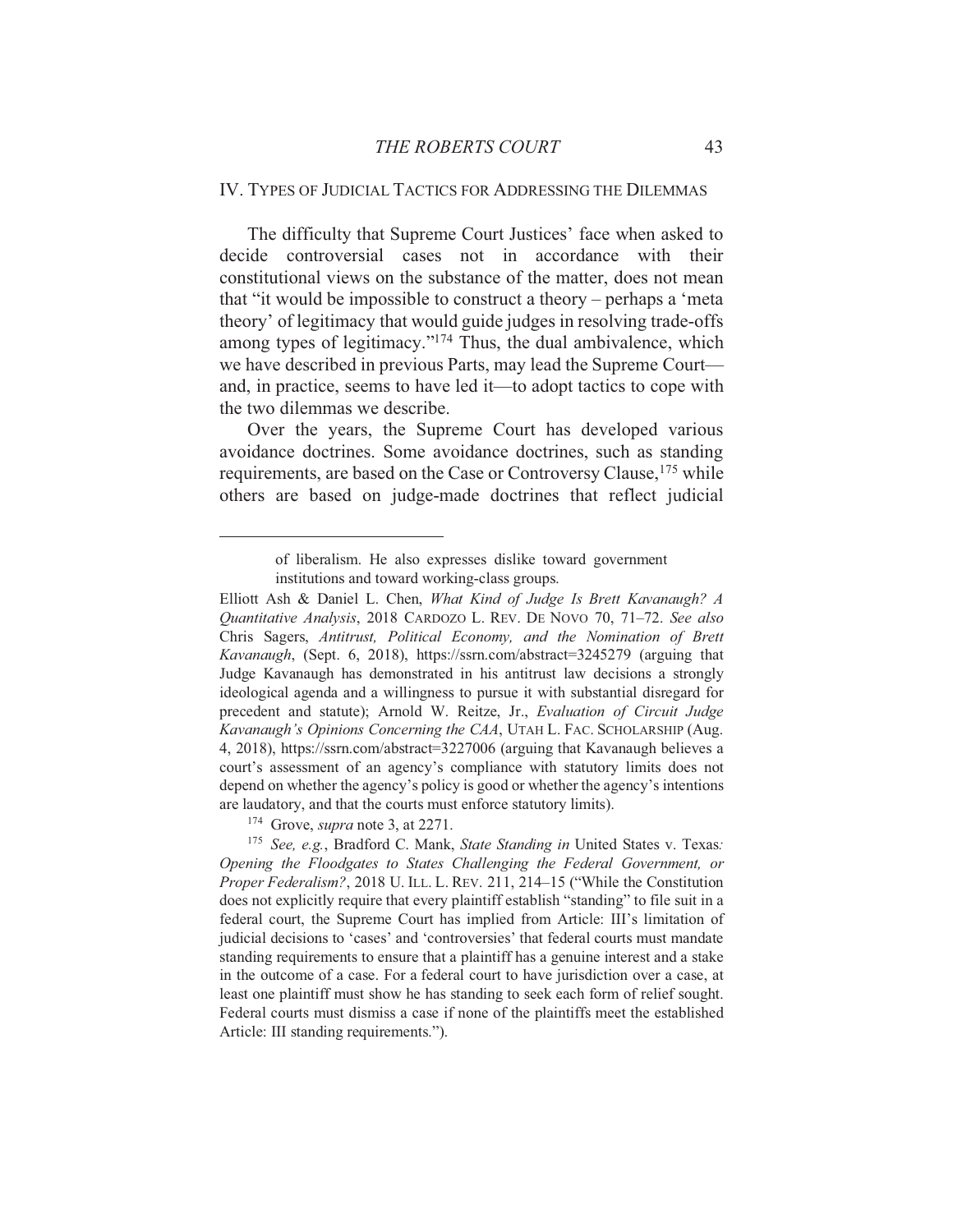minimalism.<sup>176</sup> Avoidance doctrines of the second category include, inter alia, the last resort doctrine, according to which a federal court should refuse to rule on a constitutional issue if the case can be resolved on a non-constitutional basis,<sup>177</sup> and the measured steps doctrine, whereby federal judges have to decide constitutional issues, when necessary, as narrowly as possible.<sup>178</sup>

Special relevance to the scope of the Supreme Court's judicial review of state court decisions based on the state constitution has the well-established adequate and independent state ground doctrine. According to this doctrine, when reviewing decisions of state courts, the U.S. Supreme Court will decline to hear a case—as a matter of judicial restraint<sup>179</sup>—if an adequate and independent state ground supports the state court decision.<sup>180</sup>

It can be assumed that the two dilemmas discussed above will lead the Roberts Court to expand the application of general avoidance doctrines as far as possible, and especially when the implementation of those avoidance doctrines relate specifically to

<sup>&</sup>lt;sup>176</sup> See Sanford G. Hooper, Judicial Minimalism and the National Dialogue on Immigration: The Constitutional Avoidance Doctrine in Zadvydas v. Davis, 59 WASH. & LEE L. REV. 975, 990 (2002) ("[C]ommentators who support the judiciary's use of the avoidance canon argue that it helps guarantee judicial minimalism rather than judicial activism .... [U]se of the constitutional avoidance doctrine can reduce conflict between the different branches of government and lead to validation, rather than invalidation, of congressional statutes.").

<sup>&</sup>lt;sup>177</sup> See Ashwander v. Tenn. Valley Auth., 297 U.S. 288, 347 (1936) (Brandeis, J., concurring) ("The Court will not pass upon a constitutional question although properly presented by the record, if there is also present some other ground upon which the case may be disposed of.").

<sup>&</sup>lt;sup>178</sup> See, e.g., Cass R. Sunstein, Opinion, Kavanaugh Confirmation Won't Affect Supreme Court's Legitimacy, BLOOMBERG (Sept. 30, 2018, 8:00 AM), https://www.bloomberg.com/opinion/articles/2018-09-30/kavanaugh-

confirmation-won-t-affect-supreme-court-s-legitimacy [https://perma.cc/6 EXA-UKSJ] (arguing that the Supreme Court could preserve its legitimacy by issuing narrow ('minimalist') decisions). For the measured steps doctrine, see, e.g., Lisa A. Kloppenberg, Measured Constitutional Steps, 71 IND. L.J. 297 (1996).

<sup>&</sup>lt;sup>179</sup> See Ashwander, 297 U.S. at 341–56 (Brandeis, J., concurring).

<sup>&</sup>lt;sup>180</sup> For the adequate and independent state ground doctrine see, e.g., Lisa A. Kloppenberg, Avoiding Constitutional Questions, 35 B.C. L. REV. 1003, 1061–65 (1994); Cynthia L. Fountaine, Article III and the Adequate and Independent State Grounds Doctrine, 48 AM. U. L. REV. 1053, 1056-74 (1999).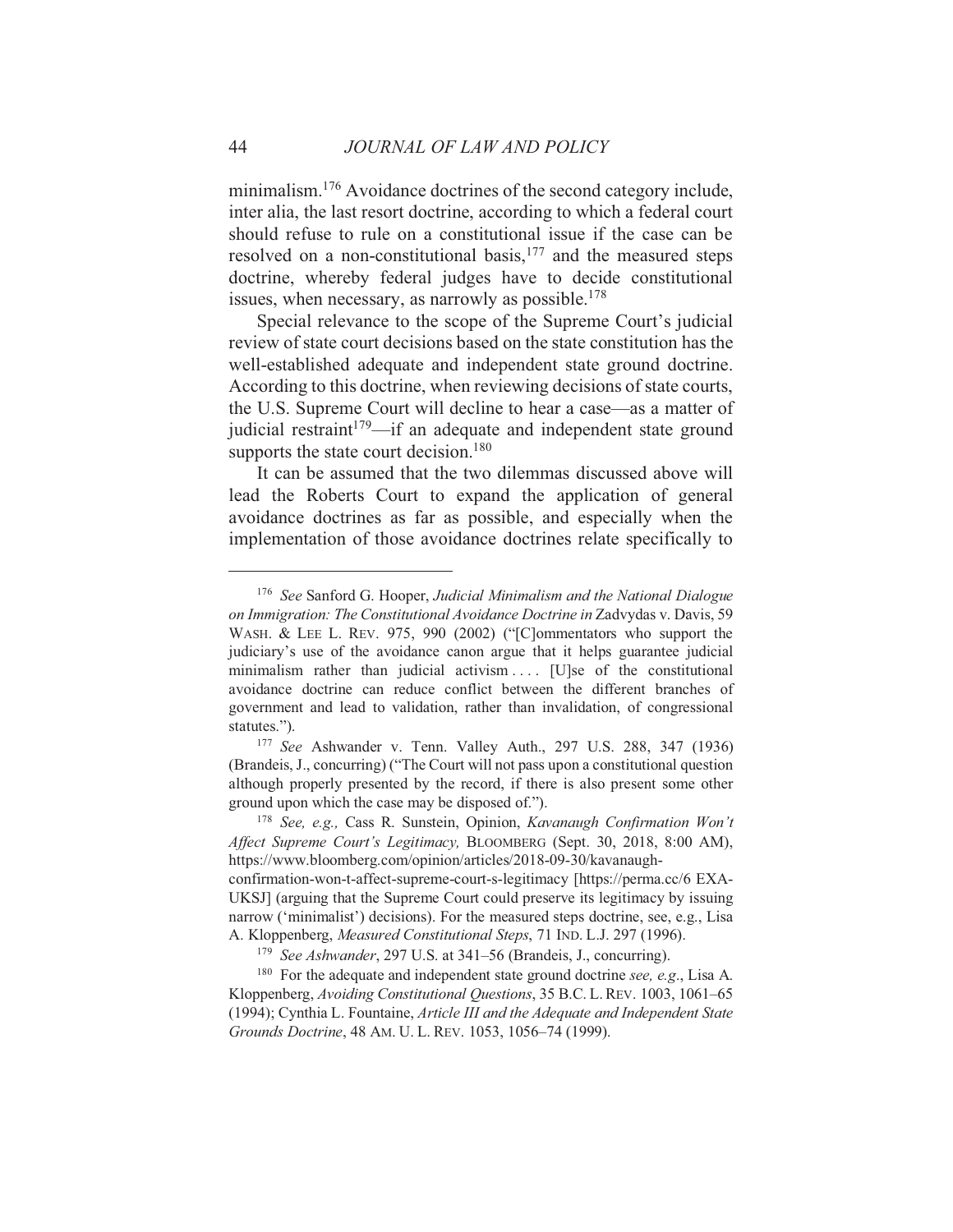reviewing state court rulings based on the state constitution. But as we will illustrate in Part V, the Court may also cope with these dilemmas by means of additional judicial tactics.

The control of the Supreme Court by conservative Justices may also oblige liberal judges to make tactical choices.<sup>181</sup> However, the main dilemmas of this type plague the conservative Justices, who are in the majority. This is because the conservative Justices have to balance their federalist view with their material constitutional views, and deal with the Court's current legitimacy problems.

In this Part we point out further Supreme Court tactics for addressing the dilemmas we have described in the previous Parts. The judicial tactics we describe are of two types: substantive and procedural.

Substantive Tactics: In terms of substantive law, the Court may try to seek judicial compromise in order to reach a broad common denominator among the Justices. The power of the Justices to form compromises was described as "legitimate if limited"<sup>182</sup> and in some

<sup>&</sup>lt;sup>181</sup> See generally Micah Schwartzman & Nelson Tebbe, Establishment Clause Appeasement, 2019 SUP. CT. REV. 271 (2019) (discussing the Supreme Court's seven-to-two voting pattern in American Legion v. American Humanist Association, 139 S. Ct. 2067 (2019), rejecting an Establishment Clause challenge to state ownership and display of a 40-foot tall Latin cross). The authors point out:

Faced with sharper divisions and likely defeats, the Court's more liberal Justices must make difficult choices. One option is simply to follow their considered interpretations of the Constitution. They can act on what they believe is the most justified conception of the law without regard to whether it exacerbates conflict. Another option is to behave strategically. Especially in cases where considerations of principle or precedent could support a range of outcomes, the Justices in the minority might take instrumental considerations into account. They could compromise, offering concessions in exchange for incremental progress. Or they could work to co-opt Justices who they believe may be willing to vote with them in future cases, offering them cooperation today in the hope of an alliance tomorrow. These strategies are fairly familiar.

Yet the liberal Justices might follow another approach—they could engage in appeasement.

Id. at 271-72.

<sup>&</sup>lt;sup>182</sup> Richard M. Re, *Beyond the Marks Rule*, 132 HARV. L. REV. 1943, 2008  $(2019).$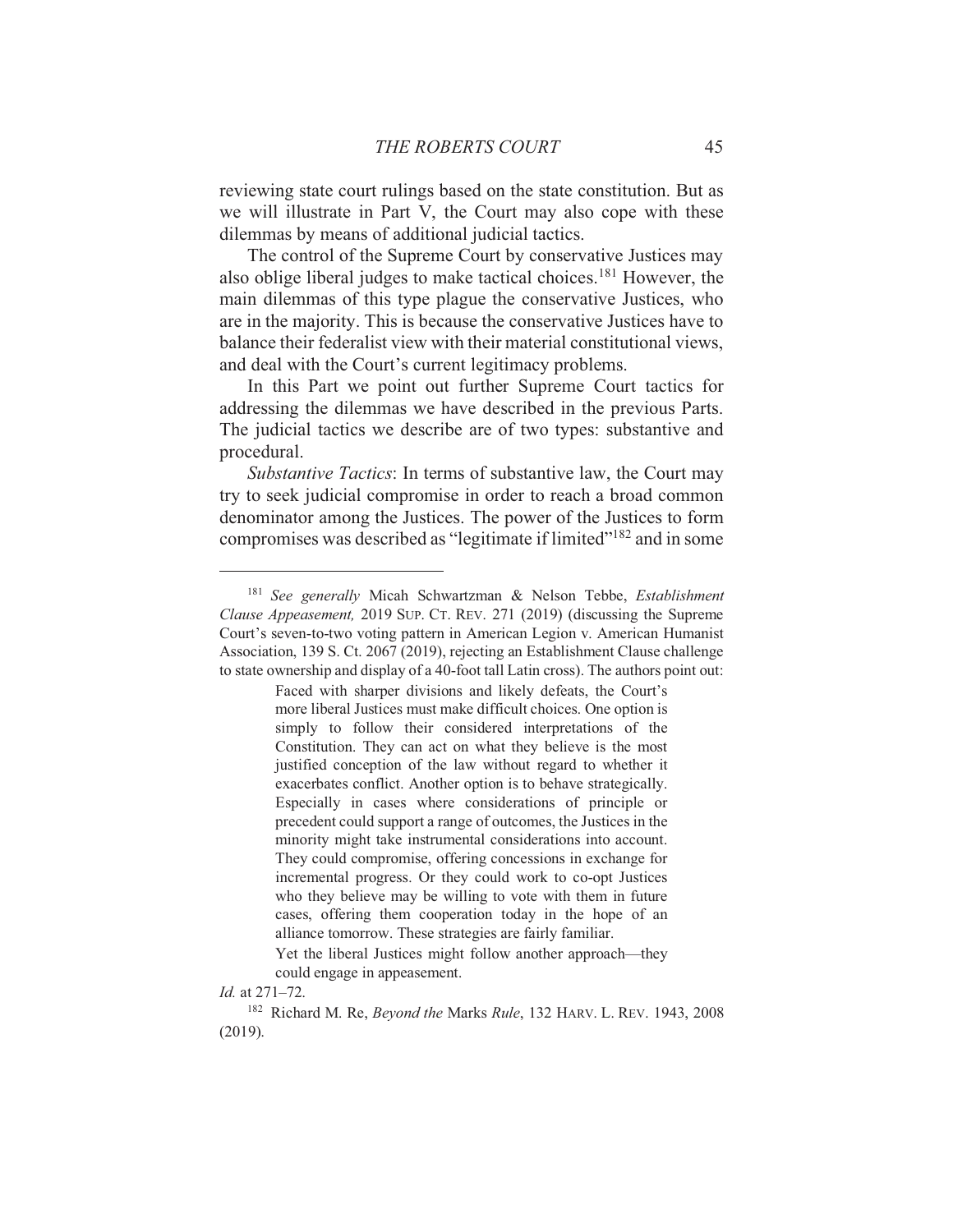cases even as a "constitutional imperative."<sup>183</sup> Indeed, Supreme Court decisions based on judicial compromises do form and "presidents [that] will not be in a very strong position to challenge the Court,  $\dots$  may find ways to support the Court in the name of consensus or moderation."<sup>184</sup> Indeed, a series of examples of compromise between Justices can be found, with a view to reaching a consensus—among all the Justices, or at least between the majority Justices.<sup>185</sup> In a different context, it has been argued that

<sup>&</sup>lt;sup>183</sup> Samuel A. Marcosson, Masterpiece Cakeshop and Tolerance as a Constitutional Mandate: Strategic Compromise in the Enactment of Civil Rights Laws, 15 DUKE J. CONST. L. & PUB. POL'Y 139, 167 (2020).

<sup>&</sup>lt;sup>184</sup> J. Mitchell Pickerill & Cornell W. Clayton, *The Roberts Court and* Economic Issues in an Era of Polarization, 67 CASE W. RES. L. REV. 693, 704  $(2017).$ 

<sup>&</sup>lt;sup>185</sup> See, LEE EPSTEIN & JACK KNIGHT, THE CHOICES JUSTICES MAKE 4-7 (1998) (relying on the conference notes of Justices Brennan and Powell to show that the intermediate level of scrutiny that is applied to gender discrimination claims was a product of compromise among the Justices in the majority coalition); William D. Araiza, Was Cleburne an Accident?, 19 U. PA. J. CONST. L. 621 (2017) (providing an in-depth history of the internal debates in City of Cleburne v. Cleburne Living Ctr., Inc. 473 U.S. 432 (1985), and suggesting that the features that have caused many scholars to read it as an "animus" decision were not the result of deliberate doctrinal choices at all, but rather the result of a series of ad hoc unrelated compromises among the Justices in the majority); Richard J. Pierce, Jr., The Supreme Court's New Hypertextualism: An Invitation to Cacophony and Incoherence in the Administrative State, 95 COLUM. L. REV. 749, 780 (1995) (pointing out that "Chevron [Chevron U.S.A. v. Natural Resources Defense Council, 467 U.S. 837 (1984)] made sense as a compromise among Justices who knew that they were likely to produce an extraordinarily confusing body of case law if each Justice felt free to express his views with respect to the meaning of ambiguous provisions in agency-administered statutes"); Julie R. O'Sullivan, United States v. Johnson: Reformulating the Retroactivity Doctrine, 69 CORNELL L. REV. 166, 194 (1983) ("[T]he internally inconsistent Johnson decision [United] States v. Johnson, 457 U.S. 537 (1982)] does not validate Harlan's retroactivity jurisprudence, but instead represents a compromise among Justices who use the retroactivity theory."); THE SUPREME COURT, 1986 TERM: LEADING CASES: III. Federal Statutes and Regulations, 101 HARV. L. REV. 270, 309, n.67 (1987) ("One explanation for the Court's failure [in Bowen v. Gilliard, 483 U.S. 587 (1987)] to broaden explicitly the permissible justifications for affirmative action is that the opinion reflects a compromise among the Justices who joined it."); Rachel F. Moran, Rethinking Race, Equality, and Liberty: The Unfulfilled Promise of Parents Involved, 69 OHIO ST. L.J. 1321, 1328 (2008) (pointing out that "[Parents] Involved in Community Schools v. Seattle School District N. 1, 551 U.S. 701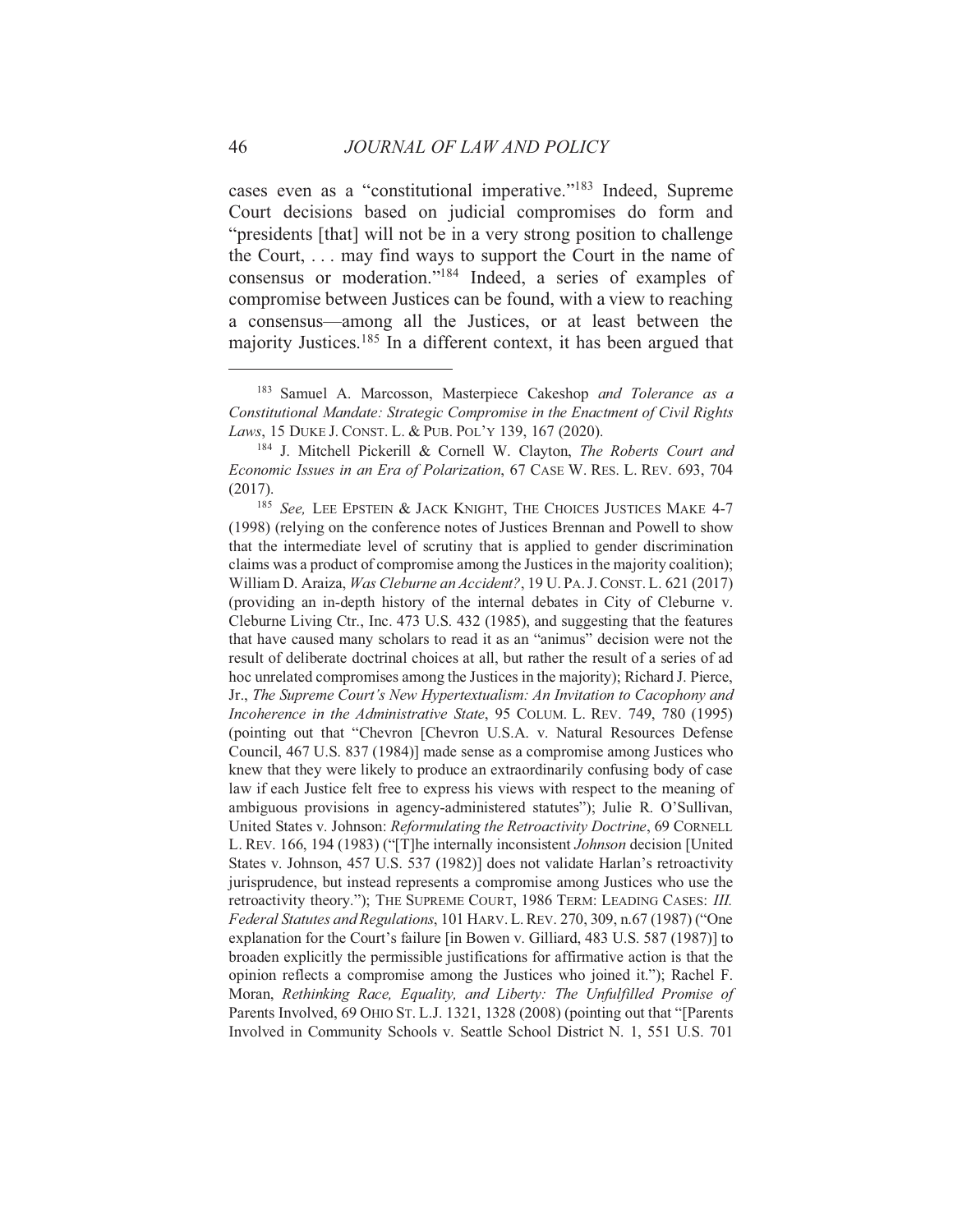the Supreme Court may "respond to both sides of the ... dispute by fashioning a constitutional law in which each side can find recognition."<sup>186</sup> And it has been argued that considerations of public legitimacy of the Supreme Court influenced the vote of Chief Justice Roberts in a number of recent cases.<sup>187</sup> A further tactic on the

<sup>(2007)]</sup> was the last major desegregation case in which the Court spoke with one voice. The unanimous opinion was the product of tense negotiation and behindthe-scenes compromise among the Justices . . . ."; Peter L. Giunta, Unequalled Among Firsts, 25 CARDOZO L. REV. 2079, 2086 (1994) (arguing that "United States v. Lopez [514 U.S. 549 (1995)] was a compromise that restricted the scope of the 'substantially affecting' interstate commerce standard created by the Court during the New-Deal Era. The compromise was between Justices O'Connor and Kennedy who favored stability and moderation, and Justice Thomas, who wanted to get back to the original meaning of the Constitution by limiting the power of Congress to impinge on areas of regulation reserved to the states."); J. Stephen Clark, President-Shopping for a New Scalia: The Illegitimacy of "McConnell" Majorities" in Supreme Court Decision-Making, 80 ALB. L. REV. 743, 745 (2017) ("[T]he Court could try to avoid rendering 5-4 decisions that depend on the vote of a Justice who owes his or her seat to the kind of President-shopping that McConnell has now pioneered."). See generally, DAVID M. O'BRIEN, STORM CENTER: THE SUPREME COURT IN AMERICAN POLITICS (W.W. Nortion & Co., 11<sup>th</sup> ed., 2017).

<sup>&</sup>lt;sup>186</sup> Robert Post & Reva Siegel, Roe Rage: Democratic Constitutionalism and Backlash, 42 HARV. C.R.-C.L. L. REV. 373, 429 (2007) (discussing Planned Parenthood v. Casey, 505 U.S. 833 (1992), in which the Supreme Court declined either to overrule Roe v. Wade or to retain its broad, rule-like trimester framework); See also Tara Leigh Grove, Sacrificing Legitimacy in a Hierarchical Judiciary, 121 COLUM. L. REV. 1555, 1677 (2021) ("The Casey joint opinion makes clear that the Justices declined to overrule Roe v. Wade in large part out of concern for the Supreme Court's sociological legitimacy.").

<sup>&</sup>lt;sup>187</sup> See Klarman, *supra* note 137, at 253 ("IIIn the ACA [Nat'l Fed'n of Indep. Bus. v. Sebelius, 567 U.S. 519 (2012)] and census [Dep't of Com. v. N.Y., 139 S. Ct. 2551 (2019)] cases, Chief Justice Roberts apparently changed his mind at the last moment, voted against ideological conviction, and handed the liberals two important victories . . . . [H] e seems to have done the same thing three more times, but without the last-minute change of heart: the case involving the Trump Administration's suspension of President Obama's Deferred Action for Childhood Arrivals program [Dep't of Homeland Sec. v. Regents of the Univ. of Cal., 140 S. Ct. 1891 (2020)], the Louisiana abortion case [June Med. Servs., LLC v. Russo, 140 S. Ct. 1101 (2020)], and the Title VII cases [Bostock v. Clayton Cnty., 140 S. Ct. 1731 (2020)]. Perhaps the Chief was just playing the part of the proverbial umpire calling balls and strikes, but the smart money is betting that his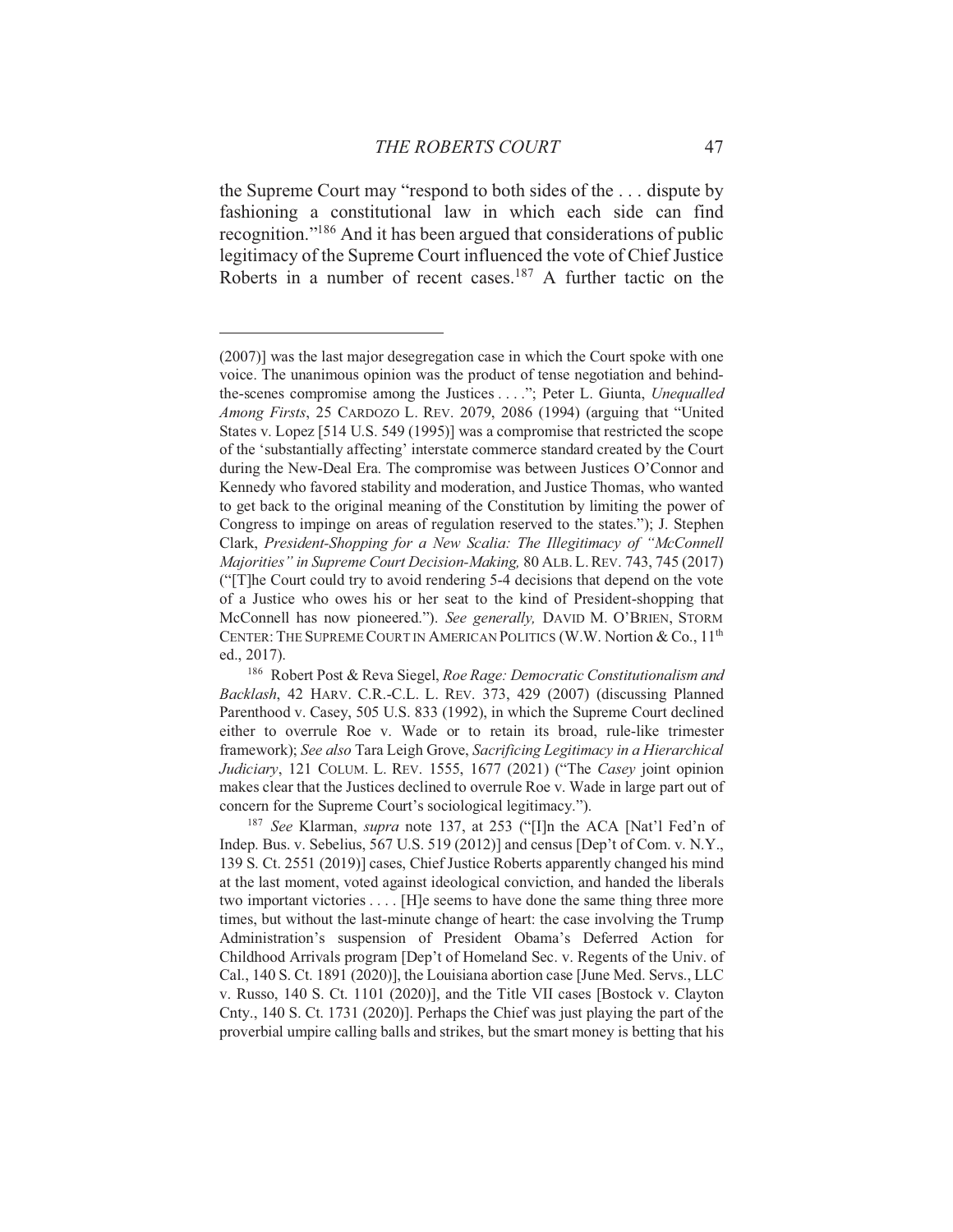substantive law level is to prevent or delay Supreme Court rulings regarding the constitutionality of state court decisions based on the state constitution, narrowly ruling on a technical jurisprudence  $i$ ssue.<sup>188</sup>

*Procedural Tactics:* In terms of procedural policy, the Roberts Court may further develop the "Babysitter Model," which the Court has already implemented in Zubik v. Burwell<sup>189</sup> and Trump v. *International Refugee Assistance Project.*<sup>190</sup> According to this model, the Supreme Court does not provide a well-founded resolution, but rather accompanies, attends, and encourages other branches to carry out their constitutional obligations. The case is ongoing until the dispute is reasonably resolved.<sup>191</sup>

Another procedural tactic is delaying the Court's decision as much as possible. The Supreme Court has already adopted this tactic in certain cases, and it has been argued that the delay was beneficial both to the court and the parties.<sup>192</sup> Indeed, normally, "[i]f the Justices knew that there always would be an even sharing of power, they could not delay their rulings in the hope that they would later be able to secure a majority for their views."<sup>193</sup> However, the Supreme Court may delay a polarizing decision as long as the Court

- <sup>190</sup> Trump v. Int'l Refugee Assistance Program, 137 S. Ct. 2080 (2017).
- 191 For the babysitter model, see Bendor & Segev, supra note 22.

<sup>192</sup> Martinez, *supra* note 188, at 1071–72 ("Better to delay the decision about substantive rights at Guantanamo for a few more years, the unstated reasoning goes, rather than run the risk of a wrong and premature decision. For the detainees, the fear is that judges in the immediate aftermath of September 11th might be too quick to uphold programs that, in a more sober atmosphere several years down the road, might be found unlawful. For the judges, the fear is that they will strike down a counterterrorism policy as unconstitutional today, only to wake up tomorrow to a nuclear bomb in New York City. For the government, an immediate ruling in favor of broad powers would, of course, be ideal, but no decision at all is better than a decision against the executive branch. Thus, one reason that much of the litigation has dragged on so interminably is that, in some cases, no one involved actually wants the merits issues decided anytime soon.").

<sup>193</sup> David Orentlicher, *Politics and the Supreme Court: The Need for* Ideological Balance, 79 U. PITT. L. REV. 411, 425 (2018).

concern for the Court's legitimacy and his own historical reputation were the determinative factors.").

<sup>&</sup>lt;sup>188</sup> Jenny S. Martinez, Process and Substance in the "War on Terror", 108 COLUM. L. REV. 1013, 1072 (2008).

<sup>&</sup>lt;sup>189</sup> Zubik v. Burwell, 578 U.S. 403 (2016).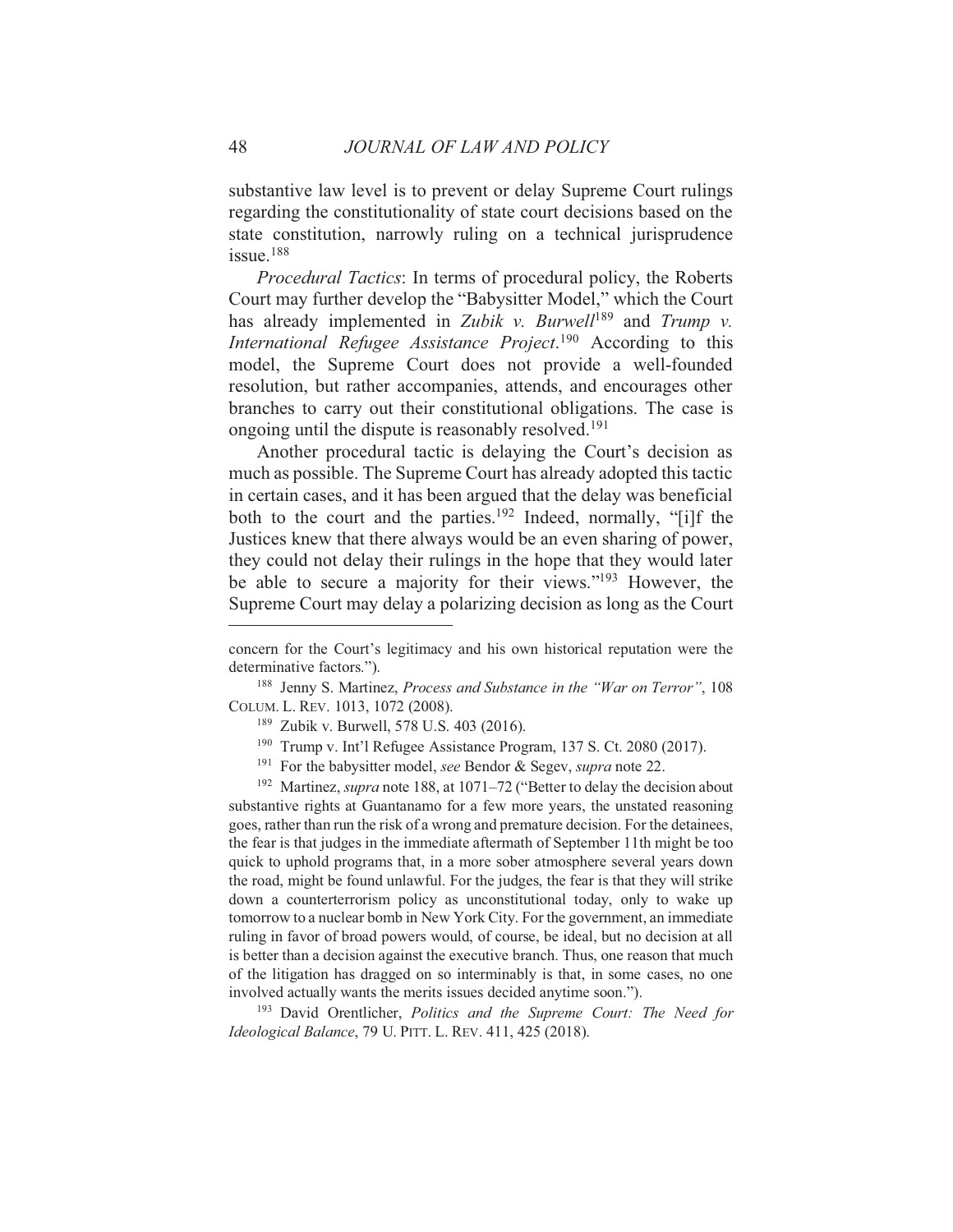is in a legitimacy deficit. Furthermore, federal courts can delay decisions by requiring the litigants to pursue unclear state law issues in state courts before seeking a federal constitutional ruling.<sup>194</sup> However, excessive use by the Supreme Court of procedural tactics may be perceived by the public as procrastination, and may undermine the sociological legitimacy of the Court. We therefore anticipate that the Supreme Court will not make frequent use of such tactics.

## V. THE ROBERTS COURT'S AMBIVALENCE AND TACTICS IN MASTERPIECE CAKESHOP, ESPINOZA, AND BOOCKVAR

This Part demonstrates the judicial tactics used by the Roberts Court to address the two dilemmas through an analysis of a number of recent Supreme Court decisions that deal with state court decisions based on state constitutions

## A. Masterpiece Cakeshop, Ltd. v. Colorado Civil Rights Commission

Masterpiece Cakeshop, Ltd. v. Colorado Civil Rights *Commission*,<sup>195</sup> illustrates a material judicial compromise, aimed to reach a broad common denominator among the Justices. The compromise enabled the Court to punt the case back to the state court.

Charlie Craig and David Mullins got married  $in$ Massachusetts.<sup>196</sup> They wanted to celebrate their wedding in their hometown in Colorado.<sup>197</sup> They went to a local bakery, Masterpiece Cakeshop, and sought to purchase a wedding cake for the celebration.<sup>198</sup> The Christian owner of Masterpiece Cakeshop, Jack Phillips, refused to design and bake the cake, saying that gay marriage violates his religious beliefs.<sup>199</sup> Craig and Mullins filed a

<sup>&</sup>lt;sup>194</sup> See Kloppenberg, supra note 180, at 1030.

<sup>&</sup>lt;sup>195</sup> Masterpiece Cakeshop, Ltd. v. Colo. Civ. Rts. Comm'n, 138 S. Ct. 1719  $(2018).$ 

 $196$  *Id.* at 1724.

 $197$  *Id.* 

 $198$  *Id.* 

 $199$  *Id.*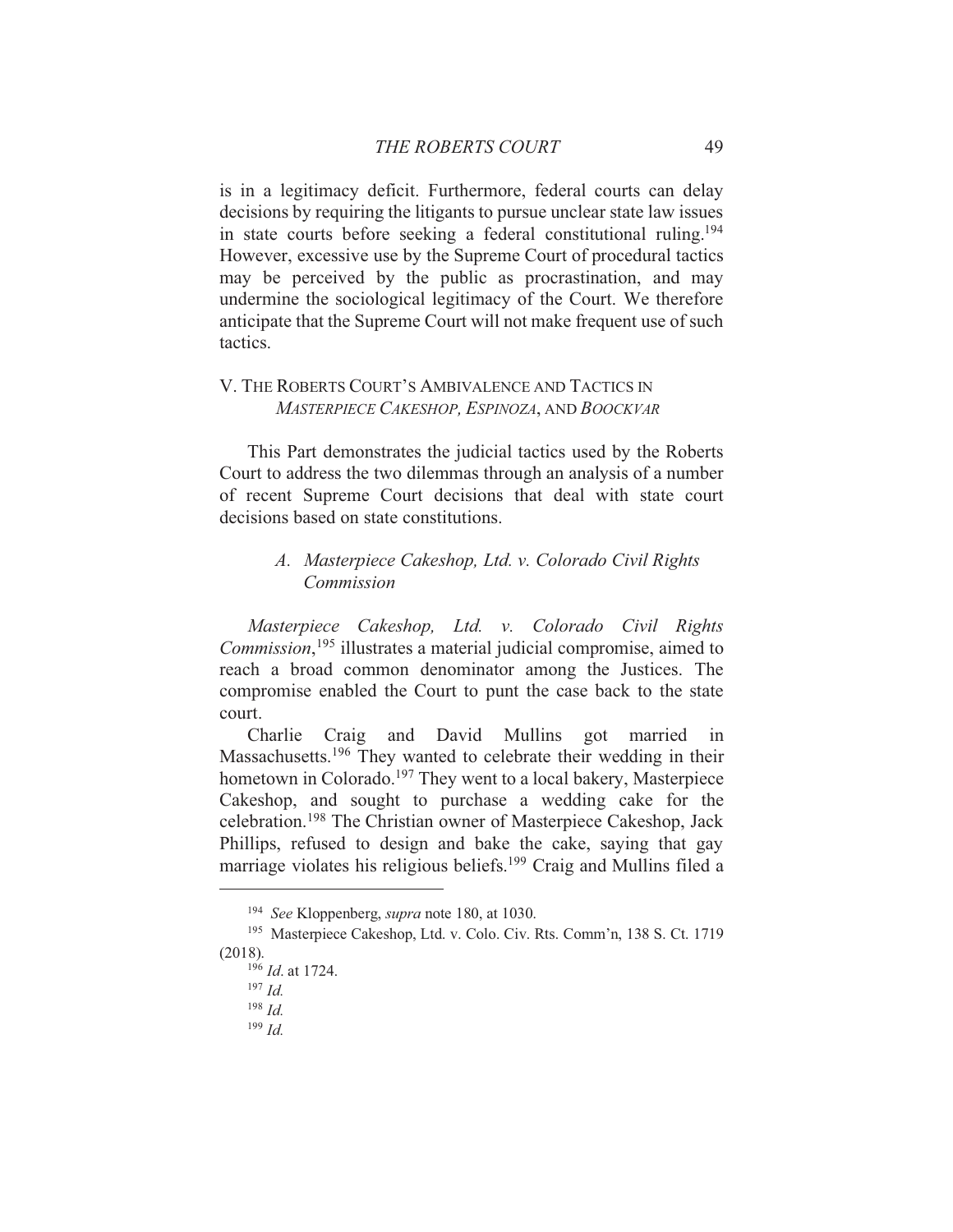discrimination complaint against Masterpiece Cakeshop and Phillips.<sup>200</sup> The Colorado Civil Rights Division found a probable cause that Phillips violated the Colorado Anti-Discrimination Act (hereinafter: the State Law),  $201$  that provides:

> It is a discriminatory practice and unlawful for a person, directly or indirectly, to refuse, withhold from, or deny to an individual or a group, because of...sexual orientation...the full and equal enjoyment of the goods, services, facilities, privileges, advantages, or accommodations of a place of public accommodation.<sup>202</sup>

The Colorado Civil Rights Commission "found it proper to conduct a formal hearing and sent the case to a State [administrative] law judge (ALJ)]. Finding no dispute as to material facts, the ALJ entertained cross-motions for summary judgment and ruled in the couple's favor."<sup>203</sup> The Commission agreed, and found that Phillips violated the State Law, since he would design and bake a cake for opposite-sex couples but not for same-sex couples.<sup>204</sup> The Colorado Court of Appeals affirmed the Commission's ruling<sup>205</sup> and the Colorado Supreme Court denied review.

In the Masterpiece Cakeshop decision,<sup>206</sup> the U.S. Supreme Court avoided answering whether forcing Masterpiece Cakeshop to

 $200$  *Id.* at 1725.

<sup>&</sup>lt;sup>201</sup> *Id.* at 1726; COLO. REV. STAT. § 24-34-601(2)(a) (2021).

<sup>&</sup>lt;sup>202</sup> COLO. REV. STAT. § 24-34-601(2)(a) (2021).

<sup>&</sup>lt;sup>203</sup> Masterpiece Cakeshop, 138 S. Ct. at 1726

 $204$  *Id.* 

<sup>&</sup>lt;sup>205</sup> Craig v. Masterpiece Cakeshop, Inc., 370 P. 3d 272, 283 (Colo. App. 2015).

<sup>&</sup>lt;sup>206</sup> Although the decision was recently given by the Federal Supreme Court only recently, on June 4, 2018, the decision has already been discussed in numerous scholarly articles. For discussions of the Masterpiece Cakeshop decision see, e.g., Brendan Beery, Prophylactic Free Exercise: The First Amendment and Religion in a Post-Kennedy World, 82 ALB. L. REV. 121 (2018); Thomas C. Berg, Masterpiece Cakeshop: A Romer for Religious Objectors?, 2018 CATO SUP. CT. REV. 139; Chad Flanders & Sean Oliveira, An Incomplete Masterpiece, 66 UCLA L. REV. DISC. 154 (2019); Lawrence G. Sager & Nelson Tebbe, The Reality Principle, 34 CONST. COMMENT. 171 (2019); Rodney K. Smith, Flickering Lights on a Hill: The Decline in the Importance of the Right of Religious Conscience and its Implications, 46 CAP. U. L. REV. 399 (2018). See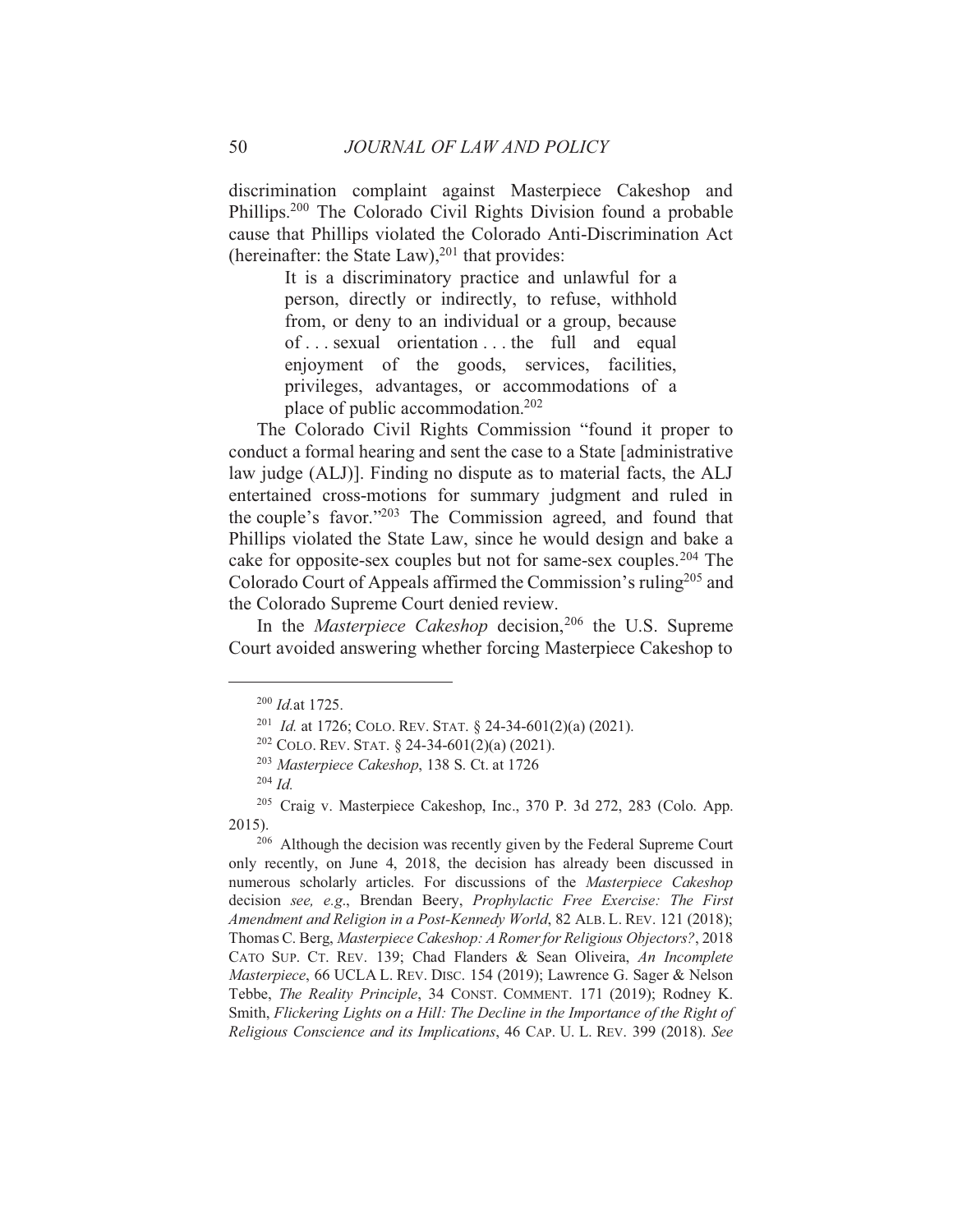design and bake a cake for a same-sex wedding would violate free exercise of religion or freedom of speech under the First Amendment. The Court refrained from making any decision in regard to the constitutionality of the State Law. Instead, in a 7-2 decision delivered by Justice Kennedy with dissenting opinions by Justices Ginsburg and Sotomayor, the Court ruled narrowly that the Colorado agency decided Phillips' case in a way that indicated that the agency was biased against religious individuals and thus violated his First Amendment right to free exercise of religion.<sup>207</sup>

Justice Kennedy's majority opinion highlighted the importance of both gay rights and religious freedom. However, he invalidated the decision of the Commission on the ground that comments made by members of the Commission while adjudicating Phillips' claim, including the description of his refusal as "one of the most despicable pieces of rhetoric that people can use," have "some elements of a clear and impermissible hostility toward the sincere religious beliefs that motivated his objection."208

In light of the reasoning in Masterpiece Cakeshop, some commentators argue that the decision may not be a religious liberty decision at all, but one about the violation of due process rights.<sup>209</sup> From a material point of view, Masterpiece Cakeshop can be read in different and even opposite ways. On the one hand, it has been argued that, according to the decision, there is no constitutional right to religious exemptions from neutral and generally applicable public accommodations laws; that the government's interest in avoiding dignitary harm is sufficient to defeat most claims for religious exemptions; that courts should be sensitive to evidence of government animus against vulnerable groups; and that for these purposes sexual orientation discrimination and racial discrimination are structurally parallel.<sup>210</sup> On the other hand, several passages of Justice Kennedy's opinion may be read to suggest that the basic

also Erwin Chemerinsky, Not a Masterpiece: The Supreme Court's Decision in Masterpiece Cakeshop v. Colorado Civil Rights Commission, 43 HUM. RTS. 93  $(2018).$ 

<sup>&</sup>lt;sup>207</sup> See Masterpiece Cakeshop, 138 S. Ct. at 1727, 1732.

 $208$  *Id.* at 1729.

<sup>&</sup>lt;sup>209</sup> See Flanders & Oliveira, *supra* note 206, at 174-75.

<sup>&</sup>lt;sup>210</sup> See Sager & Tebbe, *supra* note 206, at 174–76.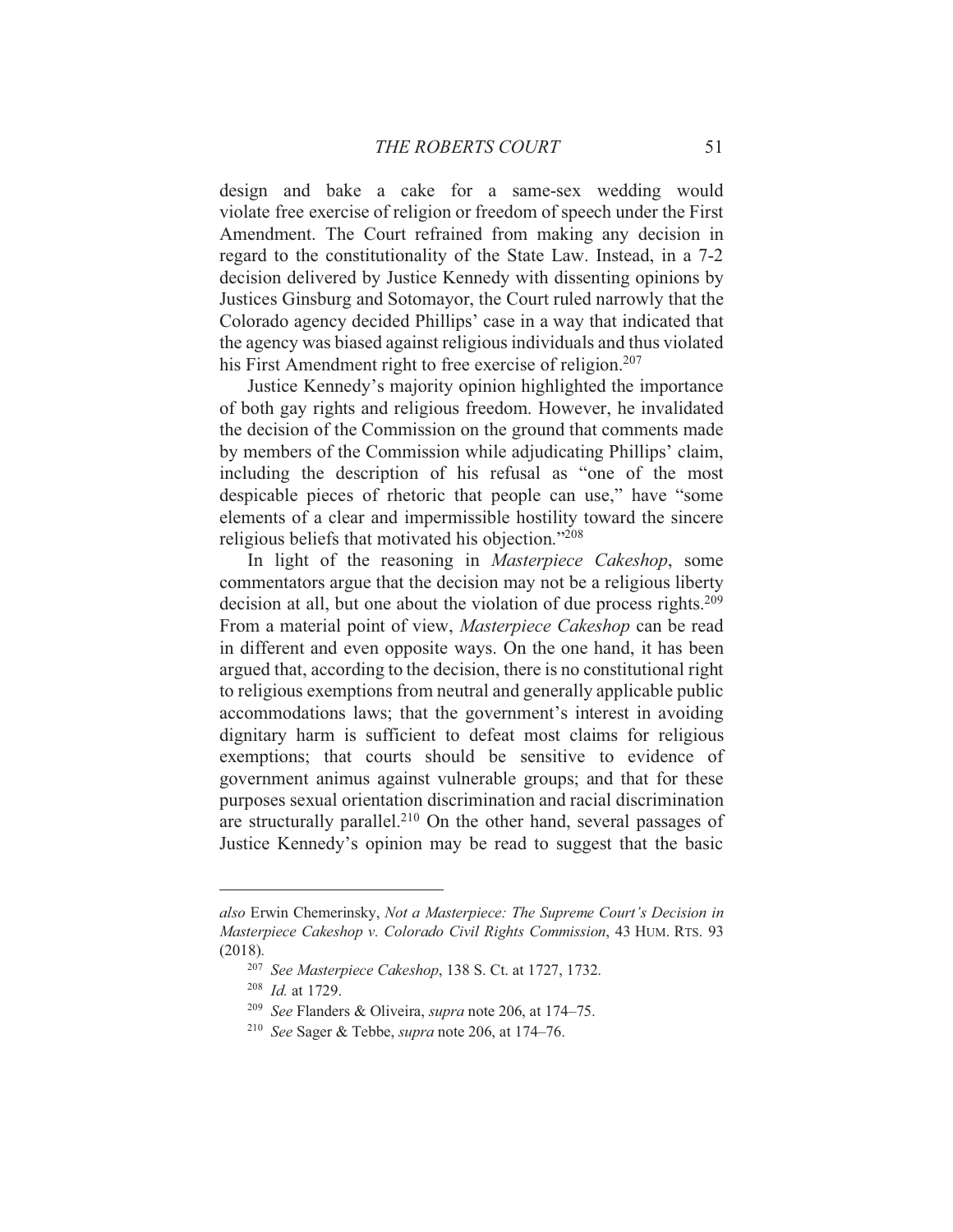structure of Colorado's civil rights law is unconstitutionally hostile to religion. $211$ 

Professor Zachary Price argues:

[C] ourts in a polarized period should lean towards outcomes, doctrines, and rationales that confer valuable protections across both sides of the Nation's major political divides, and away from those that frame constitutional law as a matter of zero-sum competition between competing partisan visions.<sup>212</sup>

This approach, which Price calls "symmetric constitutionalism," "seeks to orient constitutional decision-making towards achieving bipartisan appeal (or at least acceptance) and away from zero-sum competition between partisan understandings."<sup>213</sup>

While the symmetric constitutionalism approach rests primarily with the *Masterpiece Cakeshop* decision, this approach is not limited to cases of friction between the position arising from federalism principles and the position on substantial constitutional questions. However, in our view, the decision can be understood first and foremost against the background of the dual ambivalence, both material and institutional, which we discussed in Part IV of this Article.

Justices appointed by both Republican and Democratic presidents may be required to reconcile different judicial views in cases like Masterpiece Cakeshop, where the Supreme Court reviews state court decisions based on the state constitution. Thus, in Masterpiece Cakeshop, conservative Justices were required to reconcile a federal conservative approach that advocates the deference of federal courts to state courts rulings based on state law, and a material conservative approach that opposes an imposition of obligation on governmental authorities and private individuals to respect same-sex marriage. On the other hand, liberal Justices were in a position where their general approach, allowing broad judicial

52

<sup>&</sup>lt;sup>211</sup> See id. at 172.

<sup>&</sup>lt;sup>212</sup> Zachary S. Price, Symmetric Constitutionalism: An Essay on Masterpiece Cakeshop and the Post-Kennedy Supreme Court, 70 HASTINGS L.J. 1273, 1274-75 (2019).

 $213$  *Id.* at 1278.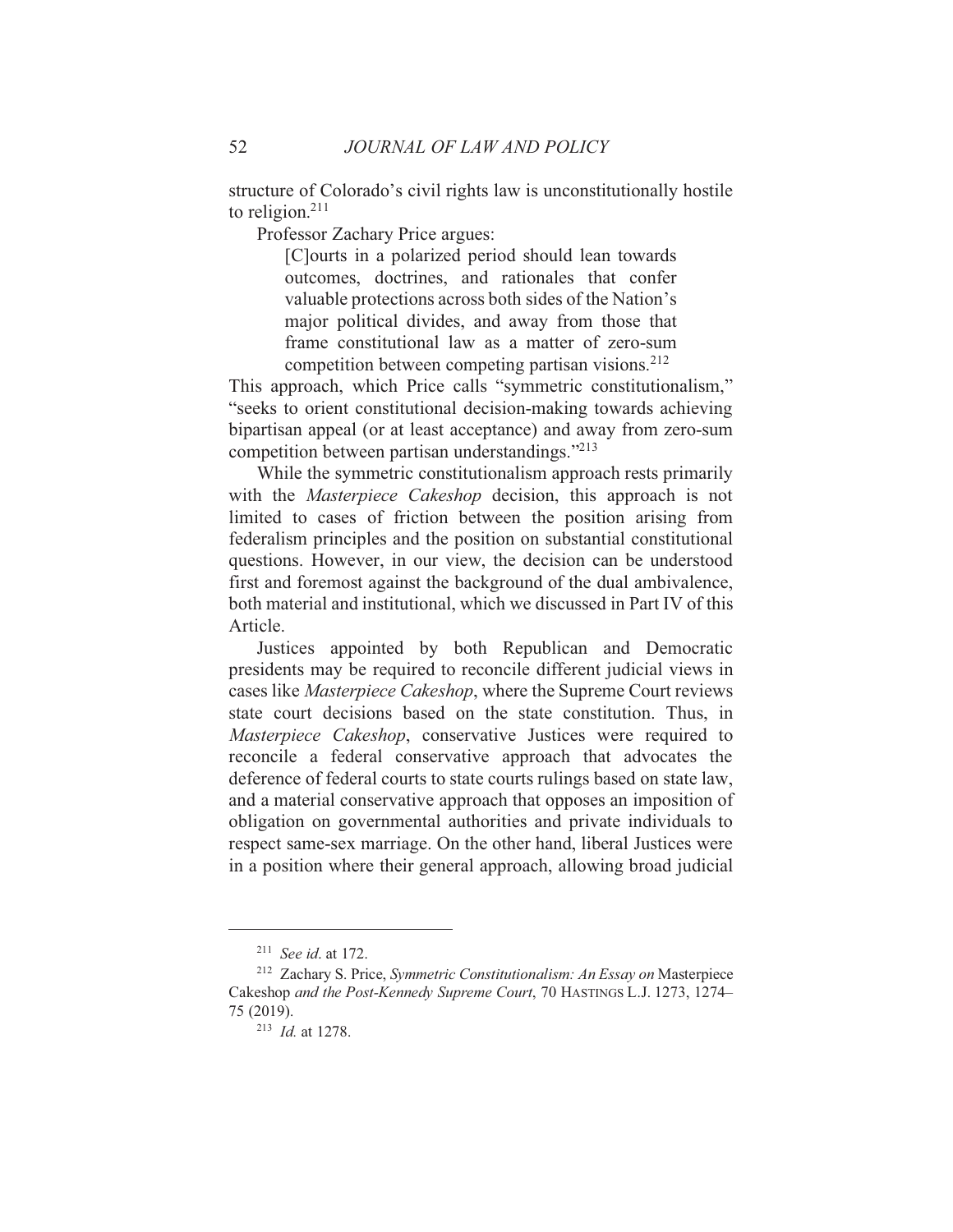review of state court rulings, might have been used as the basis for a conservative material decision.

The result reached by the Supreme Court in Masterpiece Cakeshop, supported by seven out of the nine Justices, including two Justices appointed by Democratic presidents and labeled as liberal, allowed Justices that are considered conservative and Justices considered liberal to bypass the difficulties we described and the ambivalence they cause.<sup>214</sup>

## B. Espinoza v. Montana Department of Revenue and Trinity Lutheran Church of Columbia, Inc. v. Comer

Espinoza v. Mont. Dep't of Revenue<sup>215</sup> and Trinity Lutheran Church of Columbia, Inc. v. Comer<sup>216</sup> exemplify a combination of material and procedural Supreme Court tactics that enabled the Court to carefully address the problem of governmental funding of religious education.

The Montana Legislature established a program that grants tax credits to those who donate to organizations that awards scholarships for private school tuition.<sup>217</sup> The Montana Constitution contained a provision that bars government aid to schools controlled by church, sect, or domination.<sup>218</sup> The Montana "no aid" constitutional provision is similar to thirty-seven other states' constitutional provisions; known as Blaine Amendments.<sup>219</sup> In

<sup>&</sup>lt;sup>214</sup> Professor Manoj Mate brings Masterpiece Cakeshop as an example of conflicting rights guardianship involving a state court. See Manoj Mate, Inverted Judicial Guardianship, 17 STAN. J. C.R. & C.L. 53, 130–01 (2021).

<sup>&</sup>lt;sup>215</sup> Espinoza v. Mont. Dep't of Revenue, 140 S. Ct. 2246 (2020).

<sup>&</sup>lt;sup>216</sup> Trinity Lutheran Church of Columbia, Inc. v. Comer, 137 S. Ct. 2012  $(2017).$ 

<sup>&</sup>lt;sup>217</sup> See Espinoza, 140 S. Ct. at 2251.

<sup>&</sup>lt;sup>218</sup> MONT. CONST. art. X,  $\S$  6(1).

<sup>&</sup>lt;sup>219</sup> See. e.g., Steven K. Green, The Blaine Amendment Reconsidered, 36 AM. J. LEGAL HIST. 38, 65 (1992); Joseph P. Viteritti, Blaine's Wake: School Choice, The First Amendment, and State Constitutional Law, 21 HARV. J.L. & PUB. POL'Y 657, 668 (1998); Noah Feldman, Non-Sectarianism Reconsidered, 18 J.L. & POL. 65, 110 (2002); Mark Edward DeForrest, An Overview and Evaluation of State Blaine Amendments: Origins, Scope, and First Amendment Concerns, 26 HARV. J. L. & PUB. POL'Y 551, 573 (2003); Margo A. Borders, The Future of State Blaine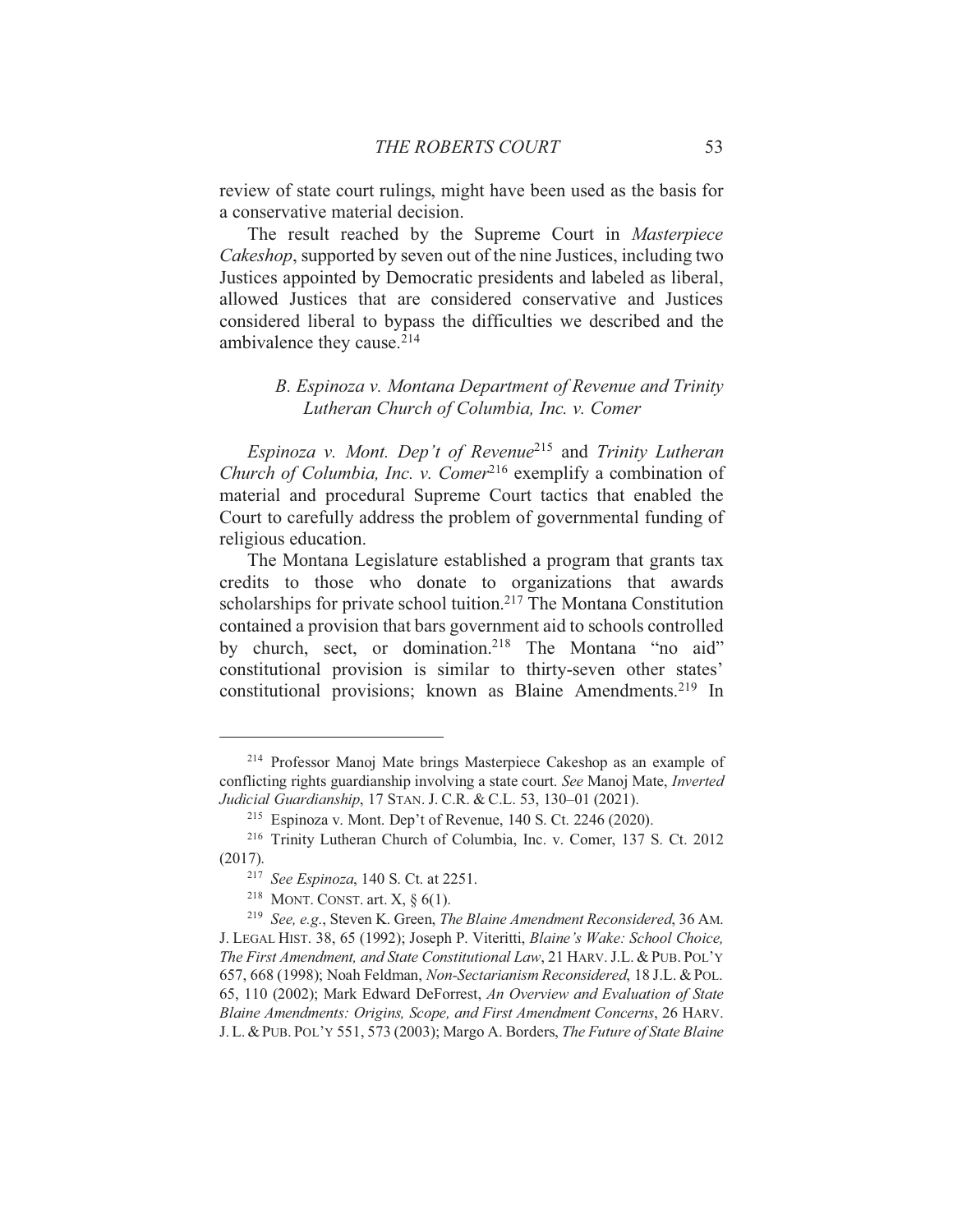pursuant to the "no aid" provision, the Montana Department of Revenue promulgated a rule that excluded religious schools from the scholarship program. $220$ 

Three families who were blocked from using the scholarship funds for their children's tuition at a religious school sued the Department in state court, arguing that they were discriminated against due to their religious beliefs and the religious nature of their school.<sup>221</sup> The trial court enjoined the discriminatory rule.<sup>222</sup> However, the Montana Supreme Court reversed and invalidated the entire program set by the Montana Legislature because it violated the "no aid" provision.<sup>223</sup> The families petitioned the U.S. Supreme Court, arguing that the Montana Supreme Court's interpretation of the Montana Constitution violated their rights under the Free Exercise Clause of the First Amendment and Equal Protection Clause of the Fourteenth Amendment.<sup>224</sup>

A divided (5-4) U.S. Supreme Court reversed and remanded. Chief Justice Roberts delivered the opinion of the Court.<sup>225</sup> He ruled that the application of the no-aid provision by the Montana Supreme Court was in violation of the Free Exercise Clause of the Federal Constitution because it excluded religious school from public benefits solely because of their religious identity.<sup>226</sup> He stated that states are not compelled to subsidize private schools, but, if they choose to do so, they cannot exclude some private schools solely because they are religious.  $227$ 

In our opinion, *Espinoza* should be explained through a broad institutional view that involves the legal struggle for government

Amendments in Light of Trinity Lutheran: Strengthening the Nondiscrimination Argument, 93 NOTRE DAME L. REV. 2141, 2146 (2018).

<sup>&</sup>lt;sup>220</sup> *Espinoza*, 140 S. Ct. at 2251.

 $^{221}$  *Id.* at 2252.

 $222$  *Id.* 

<sup>&</sup>lt;sup>223</sup> Espinoza v. Dep't of Revenue, 435 P.3d 603, 615 (Mont. 2018).

<sup>&</sup>lt;sup>224</sup> Petition for Writ of Certiorari, *Espinoza*, 140 S. Ct. 2246 (No. 18-1195).

<sup>&</sup>lt;sup>225</sup> Chief Justice Roberts was joined by Justices Thomas, Alito, Gorsuch, and Kavanaugh. The four Justices at that time, who were nominated by Democratic presidents, Justices Ginsburg, Breyer, Sotomayor and Kagan, dissented. See generally id.

<sup>&</sup>lt;sup>226</sup> See id. at 2256.

 $227$  See id. at 2261.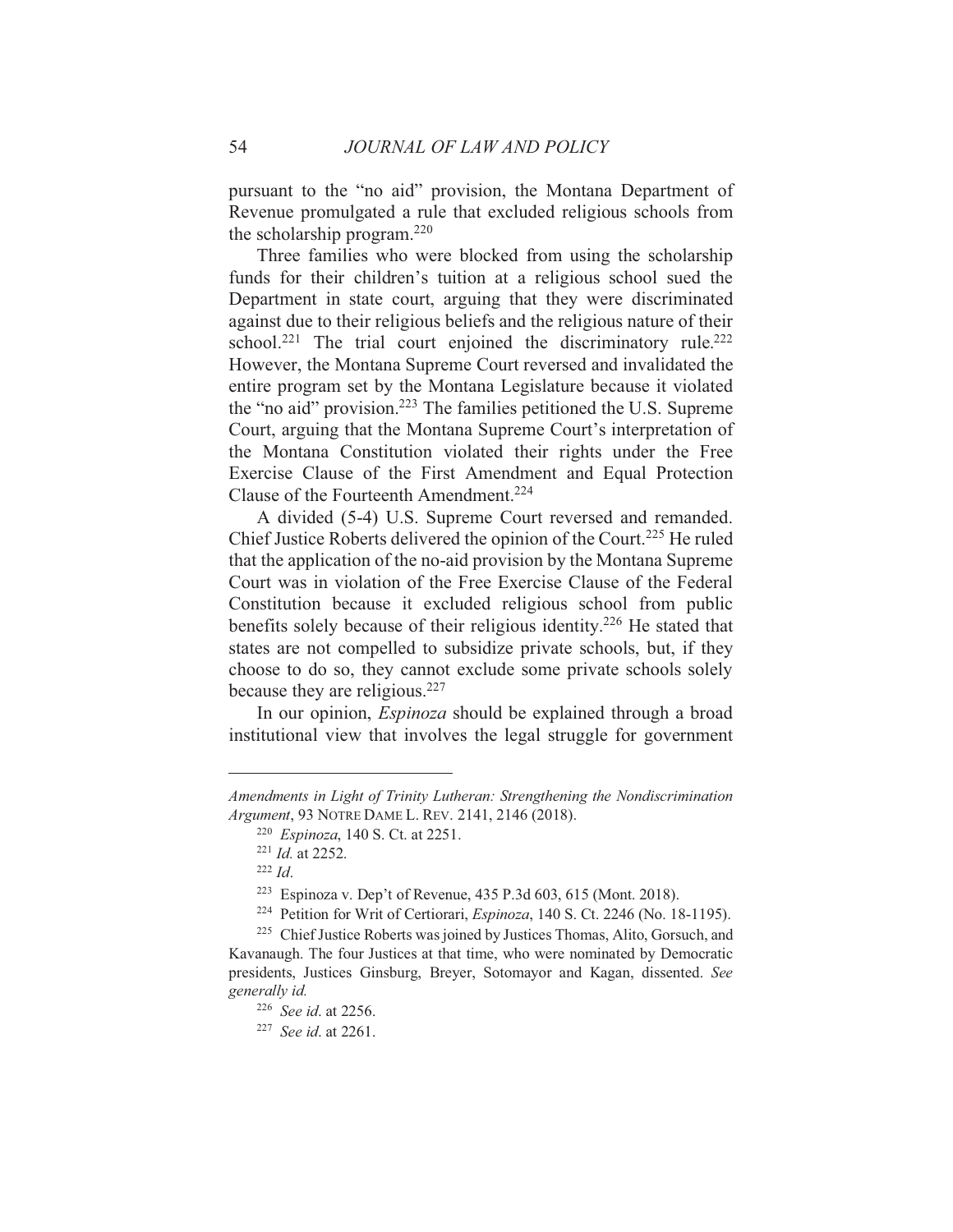funding of religious education and the continuing effort to work out the division of power of judicial federalism and to curb its partisan inclinations. Since Zelman v. Simmons-Harris,<sup>228</sup> in which the Court upheld a Cleveland school vouchers program against an Establishment Clause challenge, the opponents of government funding of religious education turned to state constitutional law and state courts to thwart initiatives to publicly fund religious institutions.<sup>229</sup> While some state supreme courts adopted interpretations similar to Zelman for their own state constitution, others explicitly declared that the state constitution erects a higher wall of separation.<sup>230</sup> In *Locke v. Davey*<sup>231</sup> the Supreme Court held that a state could deny scholarship to students who were pursuing a devotional theology degree, and that there is "room for play in the joints" between the Establishment and the Free Exercise Clauses.<sup>232</sup> Thus, *Locke* suggested that each state has significant policymaking latitude in the room between the two religion clauses. However, Locke's precise bounds were far from clear. The holding did not address the constitutionality of Blaine Amendments, and it did not mention judicial federalism.

The Roberts Court tried to confront these issues in Trinity Lutheran Church of Columbia, Inc. v. Comer,<sup>233</sup> in which it invalidated a Missouri decision to disqualify churches and other religious organizations from a program that awarded reimbursement grants to obtain safer playground surfaces made from recycled tires.<sup>234</sup> The Court  $(7-2)$  held that an organization cannot be excluded from a generally available public benefit program solely because of its religious identity.<sup>235</sup> Unlike the rest of the Court's opinion, footnote 3 was supported only by Chief Justice Roberts and by Justices Kennedy, Alito and Kagan, and substantially limited the

<sup>&</sup>lt;sup>228</sup> Zelman v. Simmons-Harris, 536 U.S. 639 (2002).

<sup>&</sup>lt;sup>229</sup> See Fitzpatrick, *supra* note 111, at 1864.

<sup>&</sup>lt;sup>230</sup> See id. at 1865.

<sup>&</sup>lt;sup>231</sup> Locke v. Davey, 540 U.S. 712 (2004).

<sup>&</sup>lt;sup>232</sup> *Id.* at 718–21 (Rehnquist, C.J.).

<sup>&</sup>lt;sup>233</sup> Trinity Lutheran Church of Columbia, Inc. v. Comer, 137 S. Ct. 2012  $(2017).$ 

<sup>&</sup>lt;sup>234</sup> See id. at 2017.

 $235$  See id. at 2024-25.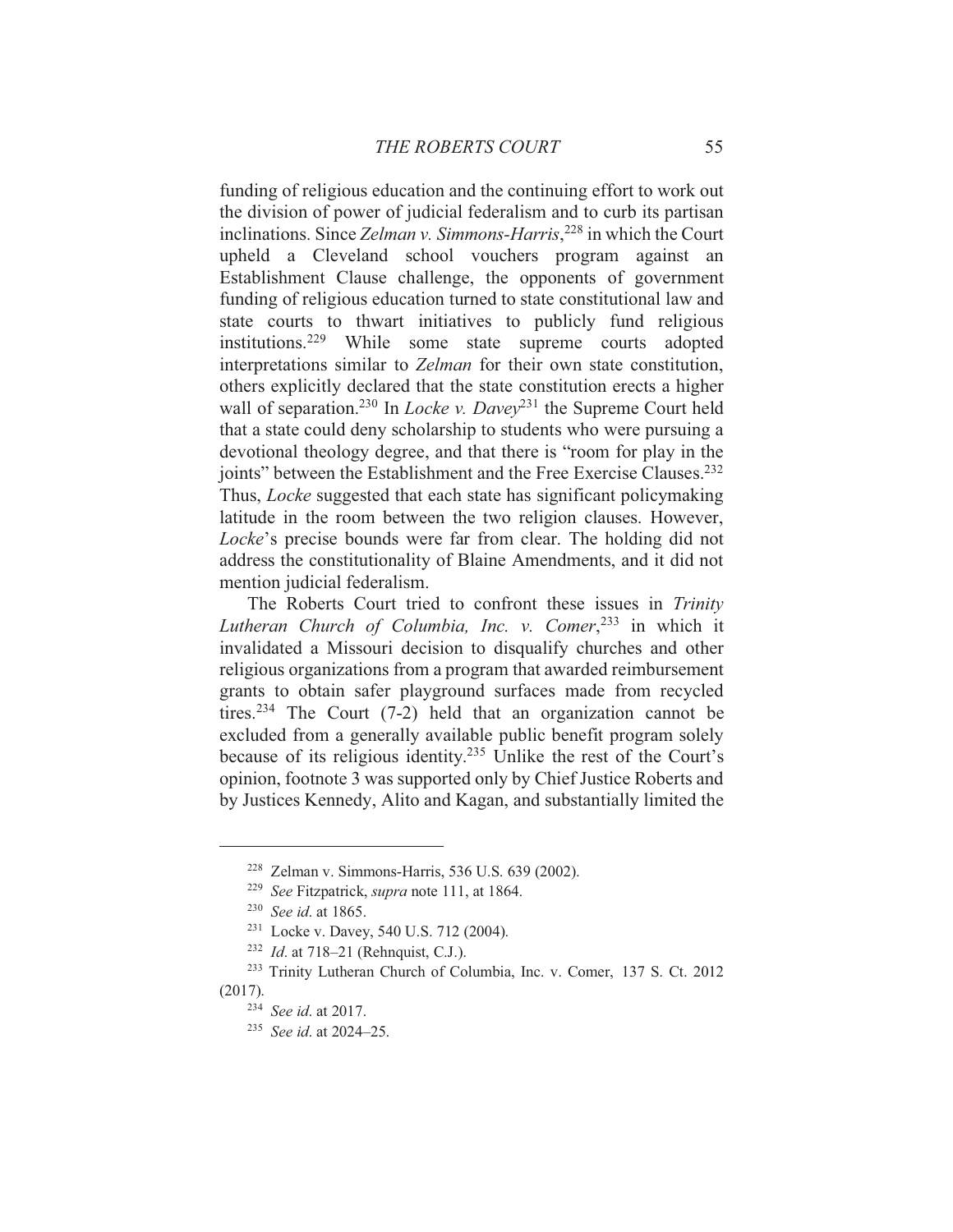reach of the opinion to express discrimination based on religious identity with respect to playground resurfacing.<sup>236</sup>

However, a day after the Court had rendered Trinity Lutheran, it punted four cases back to state courts for further consideration in light of the decision.<sup>237</sup> The significance of this move was that *Trinity Lutheran* is not about playground resurfacing only,<sup>238</sup> and that the Court is in the opinion that the decision shall guide state courts addressing religious neutral educational aid programs while applying their state constitutions and Blaine Amendments.<sup>239</sup>

Trinity Lutheran's mixed signals and curious compromises regarding judicial federalism are also apparent in footnote 1, in which the Court discusses whether the case poses a live controversy due to events that occurred after the petition was filed.<sup>240</sup> When the Court was about to rule in Trinity Lutheran, Missouri elected new governor and attorney general,<sup>241</sup> who announced a change in the

<sup>238</sup> Erica L. Green, Supreme Court Ruling Could Shape Future of School Choice, N.Y. TIMES (June 27, 2017), https://www.nytimes.com/2017/06/27/ us/politics/supreme-court-school-choice-ruling.html.

<sup>239</sup> Doyle v. Taxpayers for Pub. Educ., 137 S. Ct. 2324 (2017) (concerning whether it violates the Religion Clauses or Equal Protection Clause of the United States Constitution to invalidate a generally-available and religiously-neutral student aid program simply because the program affords students the choice of attending religious schools); Douglas Cty. Sch. Dist. v. Taxpayers for Pub. Educ., 137 S. Ct. 2327 (2017) (concerning whether Colorado's Blaine Amendment, which the unrebutted record plainly demonstrates was born of religious bigotry, can be used to force state and local governments to discriminate against religious institutions without violating the Religion Clauses of the First Amendment and the Equal Protection Clause of the Fourteenth Amendment); Colo. State Bd. of Educ. v. Taxpayers for Pub. Educ., 137 S. Ct. 2325 (2017) (concerning whether requiring a state to categorically deny otherwise neutral and generally available public aid on the basis of religion violates the United States Constitution); N.M. Ass'n of Non-pub. Schs. v. Moses, 137 S. Ct. 2325 (2017) (concerning whether applying a Blaine Amendment to exclude religious organizations from a state textbook lending program violates the First and Fourteenth Amendments).

<sup>240</sup> Trinity Lutheran, 137 S. Ct. at 2019 n.1.

<sup>241</sup> State of Missouri Official Election Results, MO. SEC'Y OF STATE, https://enrarchives.sos.mo.gov/enrnet/default.aspx?eid=750003949 (last visited Oct. 17, 2021). For the 2016 election returns select from the dropdown menu

<sup>&</sup>lt;sup>236</sup> See id. at 2024 n.3.

 $237 \text{ U.S.},$ Order List: 582 U.S.  $(June)$ 27, 2017), https://www.supremecourt.gov/orders/courtorders/062717zr\_6537.pdf.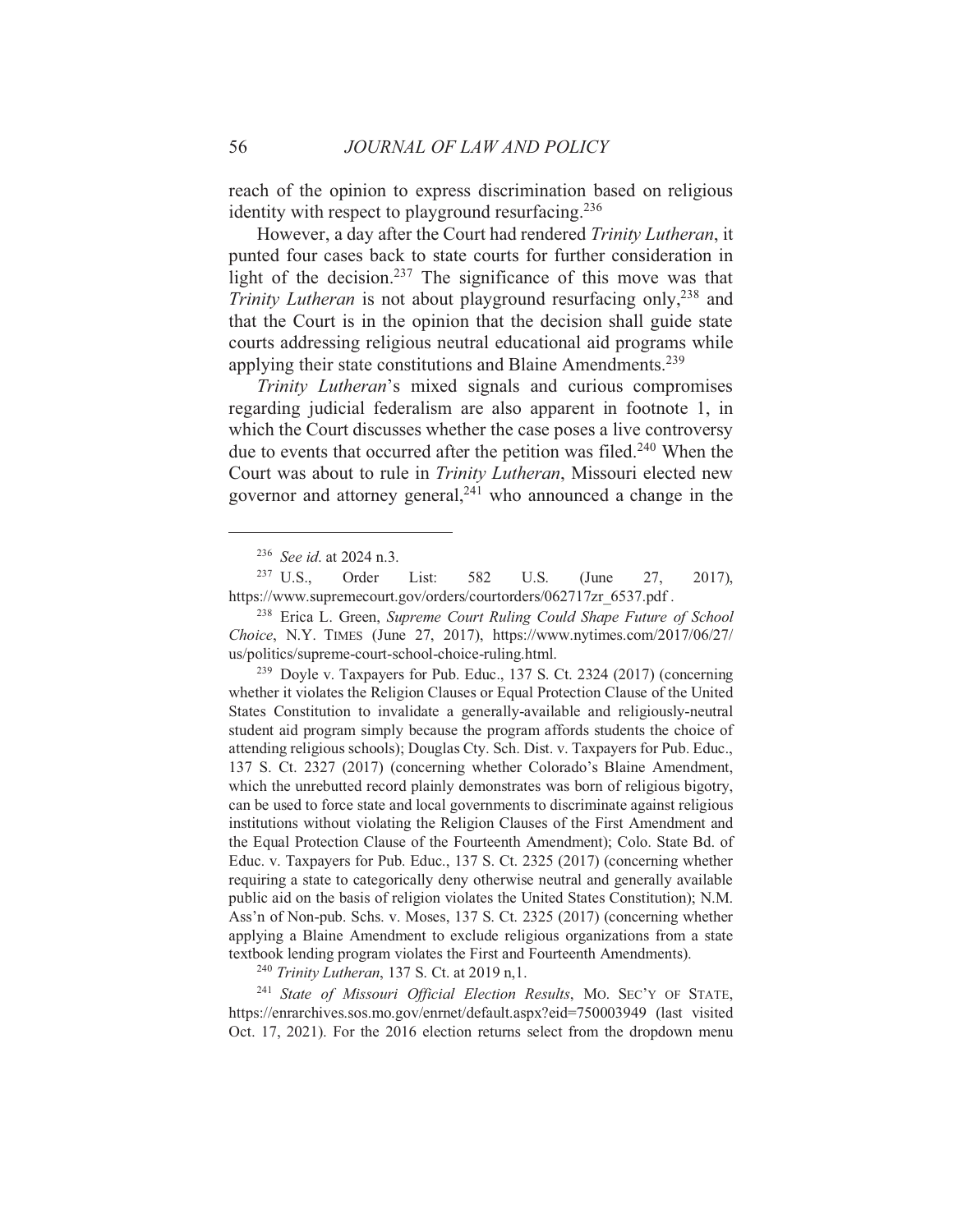state's policy and allowed religious organizations to apply for state aid and grants on equal terms.<sup>242</sup> Ordinarily, these developments would have mooted the case. However, the Governor and the Attorney General insisted otherwise, reasoning that Missouri's courts may enjoin any future payments to the petitioner under the new policy, as well as that Missouri law grants standing to taxpayers who seek an injunction barring payments of state funds that would violate the State Constitution.<sup>243</sup> The Supreme Court accepted this claim in footnote 1, citing a letter from Counsel for the Missouri Department of Natural Resources, adopting the position of the Missouri Attorney General's Office, consistent with the Missouri Supreme Court's interpretation of Missouri Constitution, that there is no clearly effective barrier that would prevent the Department from reinstating its policy in the future.<sup>244</sup>

According to conventional wisdom, Supreme Court in Trinity *Lutheran*, like in other high-profile hot button cases, were seeking a broad consensus in order to avoid a 5-4 ideological split. Such a consensus, however, could only be reached on a very narrow ground.<sup>245</sup> Consequently, the commenters critique Trinity Lutheran as either too narrow or too broad, focusing on the substantive

<sup>&</sup>quot;State of Missouri – General Election, November 8, 2016". For the 2012 election returns select "State of Missouri - General Election, November 6, 2012."

<sup>&</sup>lt;sup>242</sup> See Governor Greitens Announces New Policy to Defend Religious Freedom, OFF. OF MO. GOVERNOR (Apr. 13, 2017); Jason Hancock, Gov. Greitens Reverses State Policy, Allowing Tax Dollars to Aid Religious groups, THE KAN. CITY STARE (Apr. 13, 2017, 11:27 AM), https://www.kansascity.com/news/ politics-government/article144497099.html; Celeste Bott, Greitens Instructs DNR to Consider Religious Organizations for Grants, ST. LOUIS POST-DISPATCH (Apr. 13, 2017), https://www.stltoday.com/news/local/crime-and-courts/greitensinstructs-dnr-to-consider-religious-organizations-for-grants/article 68b8bb5ac6a8-56de-87d7-b6e31e2e2418.html. Missouri Attorney General's Office Recuses from Trinity Lutheran Case, MO. ATT'Y GEN. JOSH HAWLEY (Apr. 18, 2017).

<sup>&</sup>lt;sup>243</sup> See Trinity Lutheran Church of Columbia, Inc. v. Commer, Case No. 15-577 - Response to the Court, D. JOHN SAUER, FIRST ASSISTANT AND SOLICITOR, MO. ATT'Y GEN. OFFICE (Apr. 17, 2017).

<sup>&</sup>lt;sup>244</sup> Trinity Lutheran, 137 S. Ct. at 2019 n, 1.

<sup>&</sup>lt;sup>245</sup> See, e.g., Fred Yarger, Symposium: The Justices Reach Broad Agreement, but on a Narrow Ouestion, SCOTUSBLOG (June 27, 2017, 11:13 AM), https://www.scotusblog.com/2017/06/symposium-justices-reach-broadagreement-narrow-question/.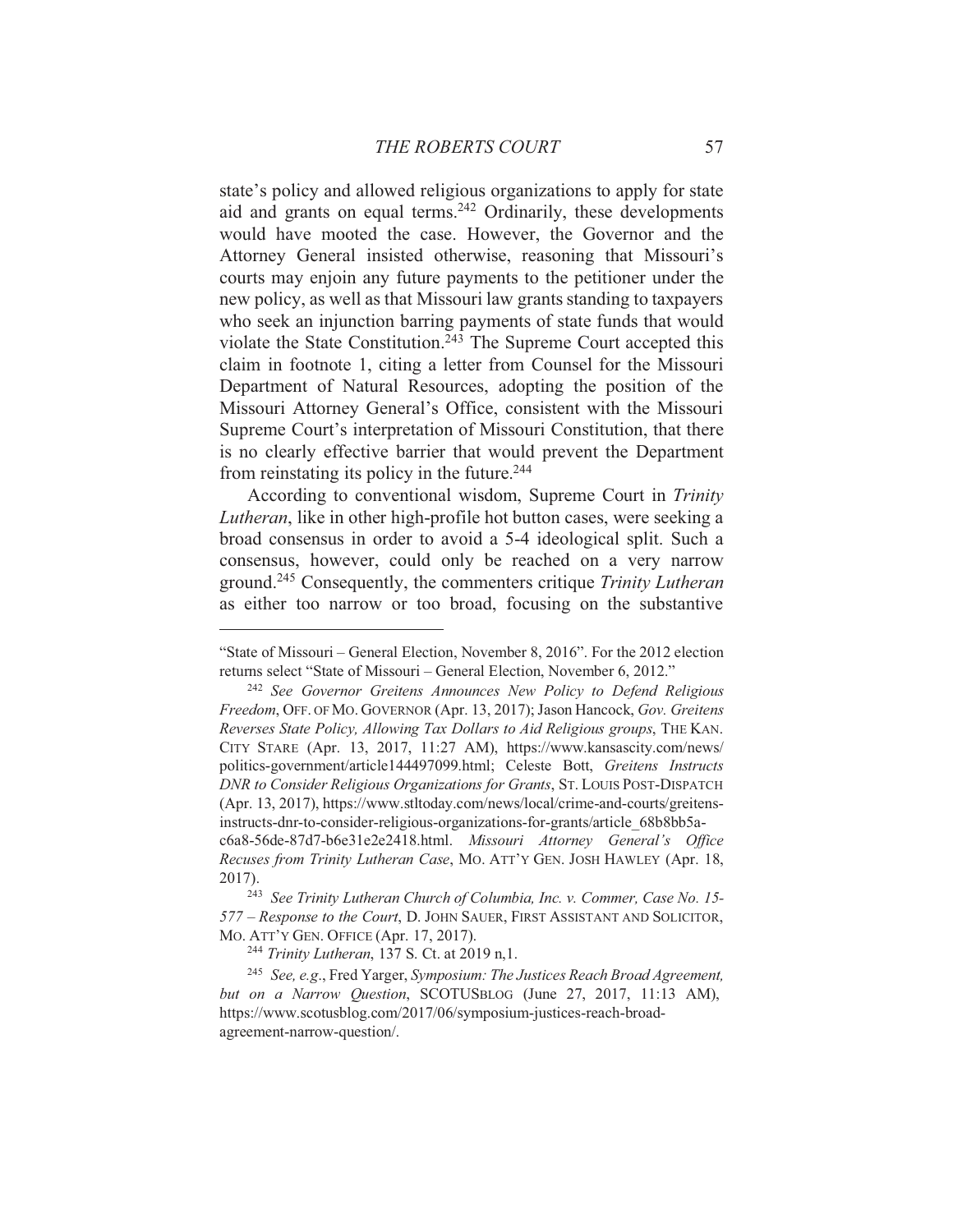constitutional issue, namely, that the Court further limited the play between the joints of the Establishment Clause and the Free Exercise Clause of the First Amendment.<sup>246</sup> It seems, however, that inclusion in Trinity Lutheran of this complex combination of signals and compromises was motivated, at least in part, by the state court's liberal activist role regarding standing and constitutional interpretation.

Indeed, the Trinity Lutheran decision is a federal constitutional case, involving only federal courts (the Federal District Court, the Eighth Circuit, and the Supreme Court). However, the decision of the Trinity Lutheran Church to wage its legal battle over state assistance to religious education in federal courts was not coincidence. It seems that it was intended to counter the opposing party's reliance on the Blaine Amendment and Missouri Supreme Court's restrictive interpretation of Missouri's Constitution.<sup>247</sup>

While the *Espinoza* decision, unlike the *Trinity Lutheran* decision, divided the Supreme Court in accord to the known ideological split of 5-4, Chief Justice Roberts' opinion in *Espinoza* is in direct continuum to Trinity Lutheran. Thus, Chief Justice Roberts' opinion in *Espinoza* is carefully maneuvering between the conflicting commitments to federalism, free exercise, judicial restraint, and the Supreme Court's precedents.

First, Chief Justice Roberts explained in his opinion in *Espinoza* that the case is controlled by Trinity Lutheran and not by Locke, since the plaintiff in *Locke* was denied a scholarship because of what he planned to do with the money—prepare for ministry, which is a enterprise.<sup>248</sup> By contrast, the Montana no-aid religious constitutional provision as applied by the Montana Supreme Court does not zero in on any religious activity, but rather bars benefits to

<sup>&</sup>lt;sup>246</sup> See Erin Morrow Hawley, Symposium: Putting Some Limits on the 'Play in the Joints', SCOTUSBLOG (June 26, 2017), https://www.scotusblog.com/ 2017/06/symposium-putting-limits-play-joints/.

<sup>&</sup>lt;sup>247</sup> See Tim Keller, Senior Attorney, Institute for Justice, 2019 Summit Panel: School Choice in the Courts, YOUTUBE (May 21, 2019), https://www.youtube.com/watch?v=pUnujYSkMPs&t=244s (discussing the choice of venue by supporters and opponents of school choice in light of the Blaine Amendments).

<sup>&</sup>lt;sup>248</sup> Espinoza v. Mont. Dep't of Revenue, 140 S. Ct. 2246, 2257–61 (2020).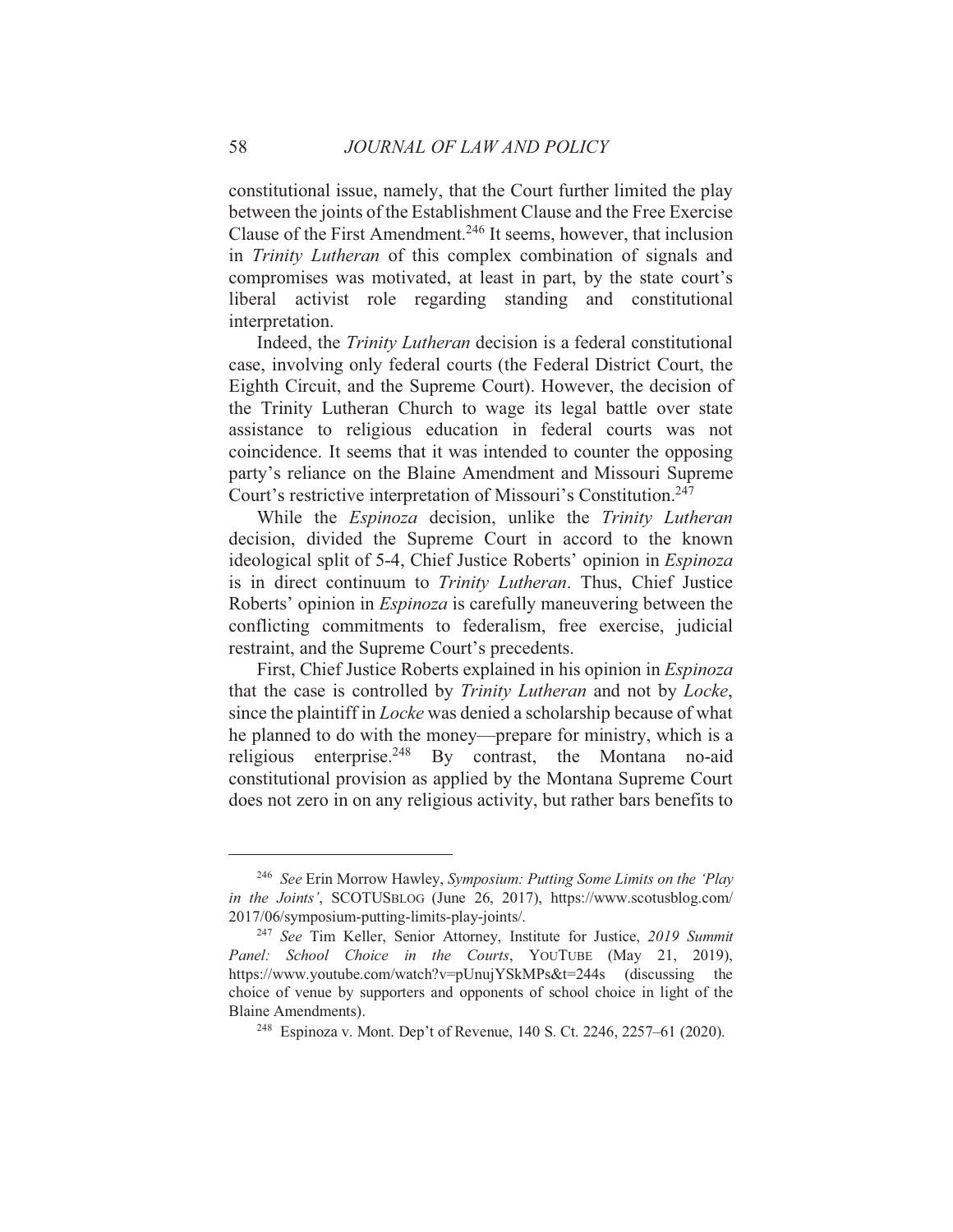religious schools based on their religious nature.<sup>249</sup> Chief Justice Roberts points out that contrary to the *Locke* decision, that involved an historic and substantial state interest in not funding the training of clergy, Montana had no comparable tradition of disqualifying religious schools from public aid.<sup>250</sup> However, Chief Justice Roberts did accept Montana's claim that the historic record of the no-aid provision is complex, and was not willing to go as far as Justice Alito, who suggested in his concurring opinion that the Montana noaid provision could not be separated from its original prejudiced motivation again Catholic immigrants.<sup>251</sup>

Second, Chief Justice Roberts rejected the arguments made by Justice Sotomayor, stressing that the Montana Supreme Court's decision did not violate the Free Exercise Clause since it rested on state law grounds, there was no violation of the Free Exercise Clause since the Montana Supreme Court invalidated the entire scholarship program and the religious schools, and religious parents were not excluded from any generally available benefit.<sup>252</sup> Chief Justice Roberts responded that her description was not accurate because although the Montana Legislature created the scholarship program, the Montana Supreme Court choose to end it altogether when it realized that there was no other mechanism to ensure that religious schools received no aid.<sup>253</sup> While the state court's final step was to eliminate the program harming religious and non-religious school alike, the state court erred when it applied the no-aid provision in one of those cases that violated the Free Exercise Clause of the Federal Constitution.<sup>254</sup>

 $^{253}$  *Id.* at 2262.

<sup>&</sup>lt;sup>249</sup> *Id.* at 2249.

 $250$  *Id.* at 2257-59.

<sup>&</sup>lt;sup>251</sup> *Id.* at 2270–72 (Alito, J., concurring).

 $252$  *Id.* at 2253-55.

 $254$  *Id.*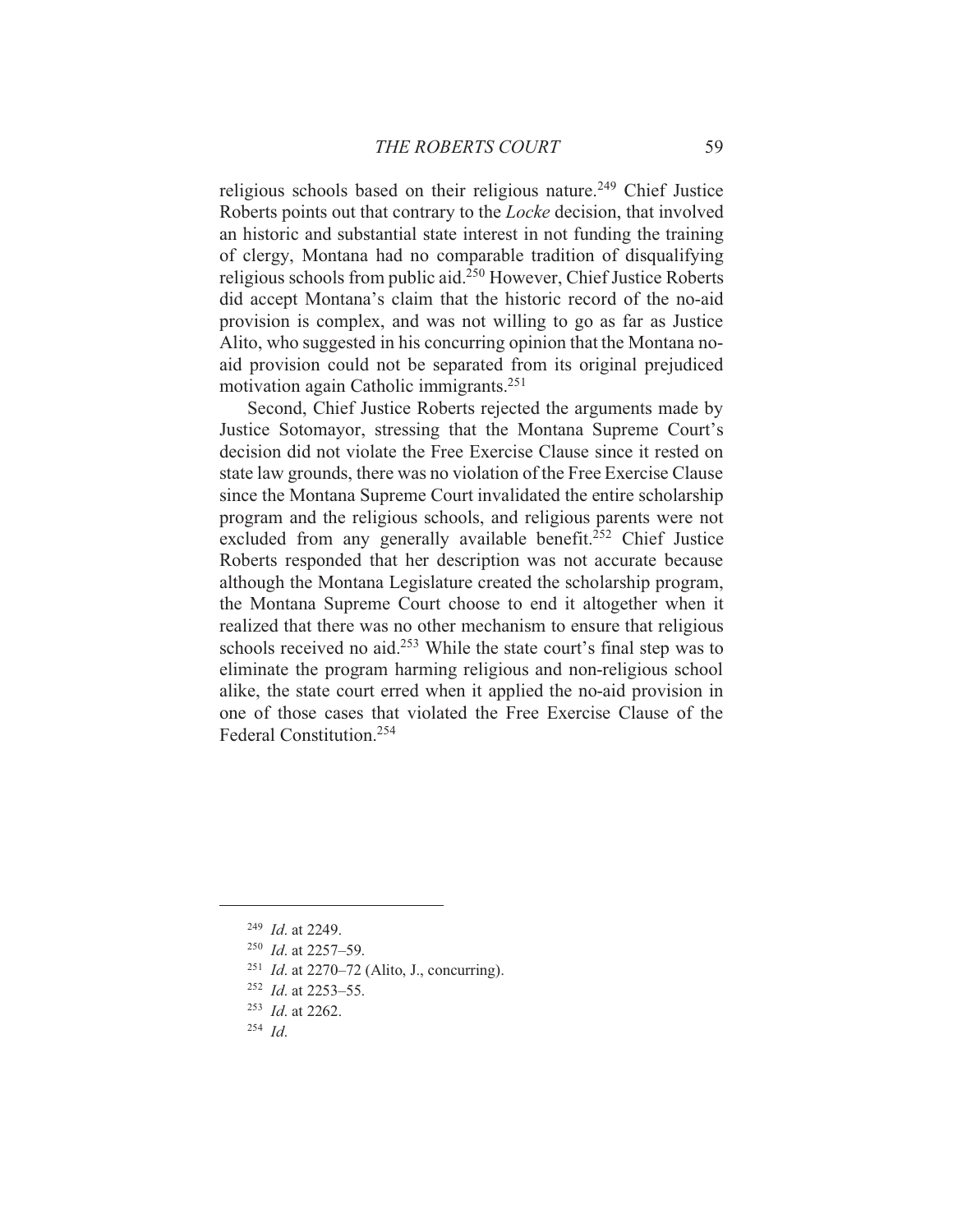#### C. Republican Party of Pennsylvania v. Boockvar

The Republican Party of Pennsylvania v. Boockvar Supreme Court decision<sup>255</sup> demonstrates the use of the "Babysitter Model" of delaying decision on the constitutionality of decision by state courts.

The Supreme Court of Pennsylvania extended the statutory deadline, which had been set by the Pennsylvania Legislature, for receiving mail-in ballots by three days and ordered officials to count ballots even if they did not have postmarks indicating that the ballots were mailed by election day.<sup>256</sup> The Republican Party petitioned the Supreme Court arguing that the state court violated the United States Constitution by usurping the Pennsylvania Legislature's authority to determine the rules governing the conduct of elections for federal office.<sup>257</sup> The petitioners sought a stay of the Supreme Court of Pennsylvania's decision. They argued that the state court's decision sowed chaos into the electoral process in Pennsylvania, and would embolden lower federal courts and state courts all over the country to alter the enacted statutory deadlines in the final weeks before the 2020 presidential election.<sup>258</sup>

Three weeks after the filing, the Court denied the stay by an equally divided Court without explanation.<sup>259</sup> Although the Senate was about to hold a hearing on Judge Amy Coney Barrett's confirmation, the eight members of the Court did not wait. In the absence of a majority, four conservative Justices publicly indicated that they would have granted the stay. Four days later, the petitioners requested the Court to expedite the review and decide the underlying constitutional question prior to the election. The request was denied again by an equally divided vote.<sup>260</sup> The decision stated that the

<sup>&</sup>lt;sup>255</sup> Republican Party of Pa. v. Boockvar, 141 S. Ct. 1 (2020).

<sup>&</sup>lt;sup>256</sup> Pa. Democratic Party v. Boockvar, 238 A.3d 345 (Pa. 2020).

<sup>&</sup>lt;sup>257</sup> U.S. CONST. art. I, § 4, cl. 1; *id.* art. II, § 1, cl. 2.

<sup>&</sup>lt;sup>258</sup> Emergency Application for Stay Pending the Filing and Disposition of a Petition for Writ of Certiorari at 31, Pa. Democratic Party v. Bookvar, 238 A.3d 345 (Pa. 2020) (No. 20A53), https://www.scotusblog.com/wp-content/uploads/ 2020/09/20A53-1.pdf.

<sup>&</sup>lt;sup>259</sup> See id. (cert. denied).

 $260$  Id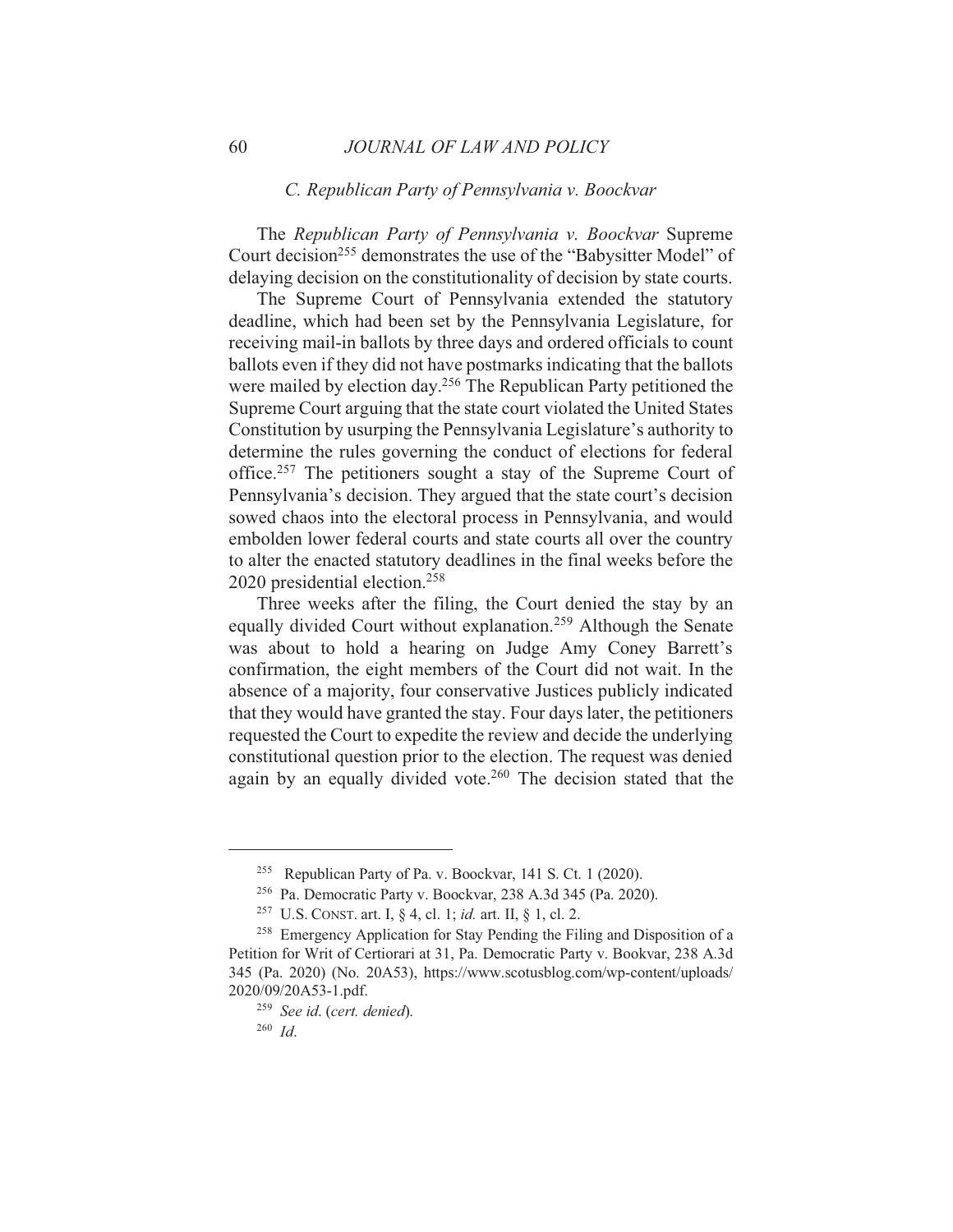Court's new Justice, Amy Coney Barrett, did not participate in the deliberation.<sup>261</sup>

In a brief statement, Justice Alito, joined by Justices Thomas and Gorsuch, criticized the Court's unwillingness to promptly resolve the constitutional dispute of national importance, which "needlessly created conditions that could lead to serious post-election problems."262 According to Justice Alito, "the Court simply denied the stay" by an equally divided vote.<sup>263</sup> Justice Alito opined the wellknown conservative Justices position<sup>264</sup> that the Federal Constitution conferred on state legislatures, not state courts, the authority to make rules governing federal elections, and that this provision "would be meaningless" if state courts could override the rules set by the legislatures simply by appealing to the state constitutional provision that orders the conduct of fair election.<sup>265</sup> Justice Alito acknowledged, that at that late date, there was not enough time to decide the question before the election, but insisted the petition for certiorari remains before the Court and if granted, the case could be decided under a shortened schedule.<sup>266</sup> Justice Alito added that the State of Pennsylvania ordered county election boards to segregate ballots received after the polls closed on election day but before the extended deadline, so that if the state court's

<sup>&</sup>lt;sup>261</sup> According to the Court's Public Information Office, Justice Coney Barrett decided not to participate in order to allow the other Justices to act on the motion quickly, and since she had not fully reviewed the fillings. See Amy Howe, Court Will not Weigh in on Pennsylvania's Mail-in Ballot Deadline Before Election, SCOTUSBLOG (Oct. 28, 2020), https://www.scotusblog.com/2020/10/ court-will-not-weigh-in-on-pennsylvanias-mail-in-ballot-deadline-beforeelection/.

<sup>&</sup>lt;sup>262</sup> Justice Alito noted that the Republican Party of Pennsylvania had asked the Court to stay the state court's decision and that the Democratic Party of Pennsylvania in earlier proceedings agreed that the constitutionality of the state court's ruling was a matter of "national importance" and urged the Court to grant review and to decide the issue before the election. Republican Party of Pa. v. Boockvar, 141 S. Ct. 1, 2 (2020).

 $^{263}$  *Id.* 

<sup>&</sup>lt;sup>264</sup> See Bush v. Palm Beach Cnty. Canvassing Bd., 531 U.S. 70 (2000); Bush v. Gore, 531 U.S. 98 (2000).

<sup>&</sup>lt;sup>265</sup> See Boockvar, 141 S. Ct. at 2.

 $266$  See id.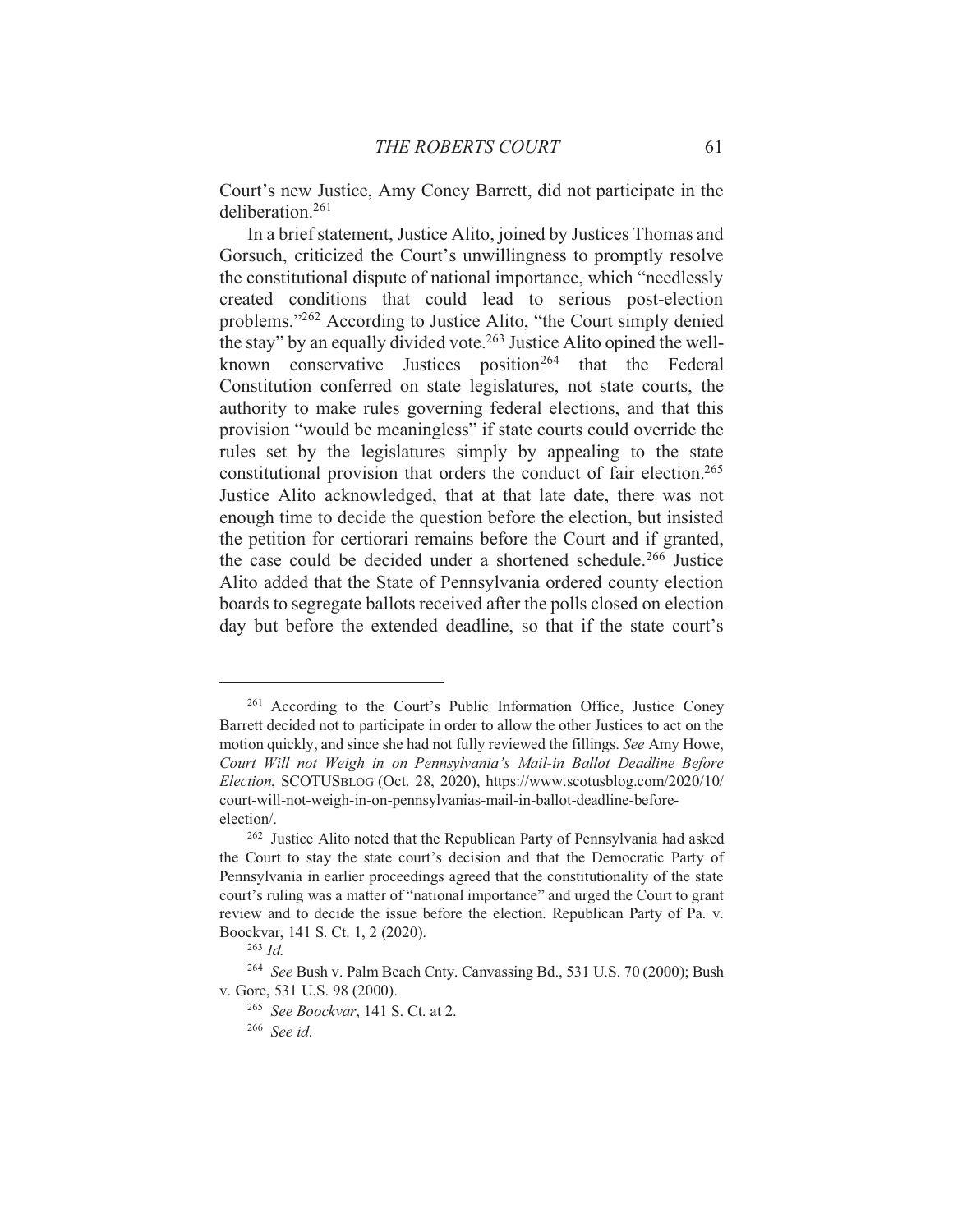decision is ultimately overturned, a targeted remedy would be available.<sup>267</sup>

Justice Alito's criticism was apparently directed at Chief Justice Roberts, who preferred to postpone consideration of the case until after the election, hopping that it would be mooted, if the state court's decision to extend the deadline would not affect the overall election outcomes between Biden and Trump. Judicial stalling ("babysitting") as a cognized tactic is uncommon in the Supreme Court.<sup>268</sup> The federal constitutional structure provides the Supreme Court an almost absolute discretion to decide its docket, which enable it not to decide hot button controversial issues by letting them percolate in the lower courts<sup>269</sup> and by punting them back to lower court for reconsideration in accordance to its directives (like in Masterpiece Cakeshop)<sup>270</sup> until the Court decides it's time to intervene and resolve the dispute in accord to the Justices constitutional understanding.

However, in recent years there have been few cases where the Court has opted for a delaying or babysitting approach, especially in high profile social and political disputes where judges themselves are divided and polarized, such as in Zubik v. Burwell<sup>271</sup> and in Trump v. International Refugee Assistance Project.<sup>272</sup> The Babysitter Model is not decision oriented. The Supreme Court does

<sup>&</sup>lt;sup>267</sup> *Id.* Three days after the presidential election, and at the end of the extended deadline, Republican petitioners filed a motion to continue to segregate the ballots and not to include them in the final total of votes. This request was partially granted by Justice Alito, who is geographically responsible for the area that includes the state of Pennsylvania. Justice Alito ordered them to continue separating the ballots, but refused to order not to count them without the request being approved by the Supreme Court in full composition. See Republican Party of Pennsylvania v. Boockvar, 208 L. Ed. 2d 293 (Alito, Circuit Justice, 3d Cir. 2020).

<sup>&</sup>lt;sup>268</sup> See Bendor & Segev, supra note 22.

<sup>&</sup>lt;sup>269</sup> See Tom S. Clark & Jonathan P. Kastellec, *The Supreme Court and* Percolation in the Lower Courts: An Optimal Stopping Model, 75 J. POL.150  $(2013).$ 

<sup>&</sup>lt;sup>270</sup> See Linda Greenhouse, The Supreme Court is Showing an Instinct for Self-Preservation, at Least Until Next Year Election, 2019 SUP. CT. PREVIEW 658  $(2019).$ 

<sup>&</sup>lt;sup>271</sup> Zublik v. Burwell, 136 S. Ct. 1557, at 1559–60 (2016).

<sup>&</sup>lt;sup>272</sup> Trump v. Int'l Refugee Assistance Project. 137 S. Ct. 2080, 2087 (2017).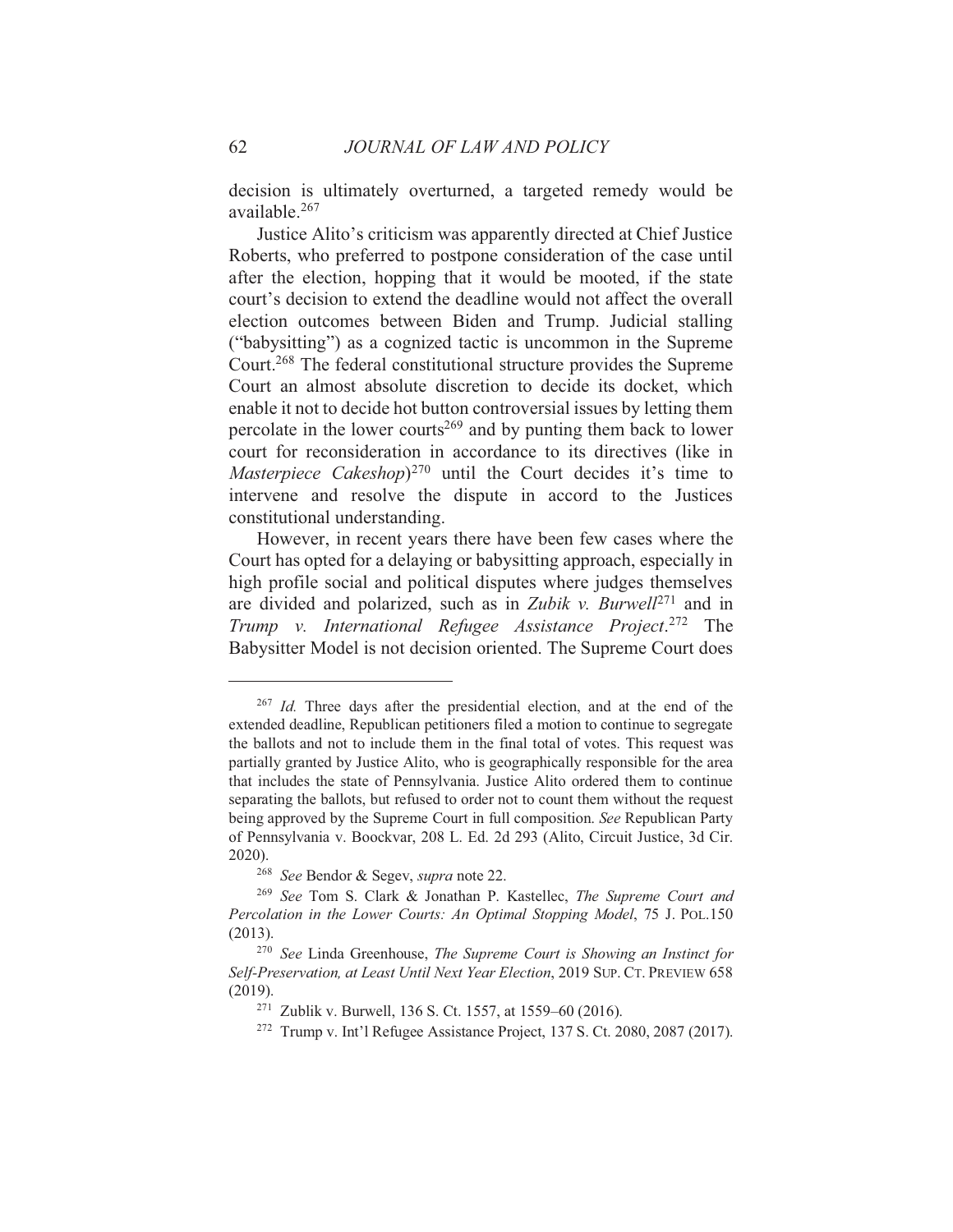not provide a well-founded resolution, but rather accompanies attends, and encourages other branches to carry out their constitutional obligation. The case is ongoing until the dispute is reasonably resolved according to the Justices' understanding.

Justice Alito's critique shows that the Supreme Court's inaction and delay was not only a result of necessity (due to shortness of time to decide before election day), but also a product of Chief Justice Robert's ideology<sup>273</sup> that favors constitutional compromises over final or binary resolutions.<sup>274</sup> The Court's hesitation to intervene in the state court's ruling can be attributed to Chief Justice Roberts' lack of conviction that the Supreme Court's involvement was necessary or worthwhile.<sup>275</sup> Namely, the limited number of late arriving ballots was unlikely to affect the outcome of the election, and other contestations of significant irregularities,<sup>276</sup> like in Texas v. Pennsylvania, $277$  were beyond the Court's limited constitutional role and limited tools to correct wrongs and defects in the election.<sup>278</sup>

<sup>&</sup>lt;sup>273</sup> See Henry T. Scott, Note, Burkean Minimalism and the Roberts Court's Docket, 6 GEO. J. L. & PUB. POL'Y 753, 761, 763 (2008).

<sup>&</sup>lt;sup>274</sup> See S.M., Shrewd Justice: The Supreme Court's Curious Compromise on the Travel Ban, THE ECONOMIST (June 26, 2017), https://www.economist.com/ blogs/democracyinamerica/2017/06/shrewd-justice.

<sup>&</sup>lt;sup>275</sup> See Tom Goldstein, The Dilemma of the Pennsylvania Injunction Request, SCOTUSBLOG (Nov. 7, 2020, 1:32 PM), https://www.scotusblog.com/ 2020/11/the-dilemma-of-the-pennsylvania-injunction-request/.

<sup>&</sup>lt;sup>276</sup> See Amy Howe, Texas Tries Hail Mary to Block Election Outcome, SCOTUSBLOG (Dec. 8, 2020, 1:20 PM), https://www.scotusblog.com/ 2020/12/texas-tries-hail-mary-to-block-election-outcome/.

<sup>&</sup>lt;sup>277</sup> Texas v. Pennsylvania, 141 S. Ct. 1230 (2020).

<sup>&</sup>lt;sup>278</sup> The Supreme Court declined to hear the petition of Texas, filed by its Attorney General, for a temporary order preventing Pennsylvania, Michigan, Georgia and Wisconsin from certifying their 2020 election results. Texas argued that changes to those states' election procedures in light of the COVID-19 pandemic, violated the Federal Constitution. None of the Justices President Trump has nominated has accepted this challenge. See Downs, *supra* note 8, at 563. The rejection was based on Texas' lack of standing to sue under Article III of the Constitution (the Election Clause), since Texas failed to prove it had a "judicial cognizable interest" in how other states conducted their elections. Justice Alito, joined by Justice Thomas, filed a short opinion, indicating that he would have allowed Texas to file its lawsuit, since it falls within the Court's original jurisdiction, but would have not granted other relief. Justice Alito added that he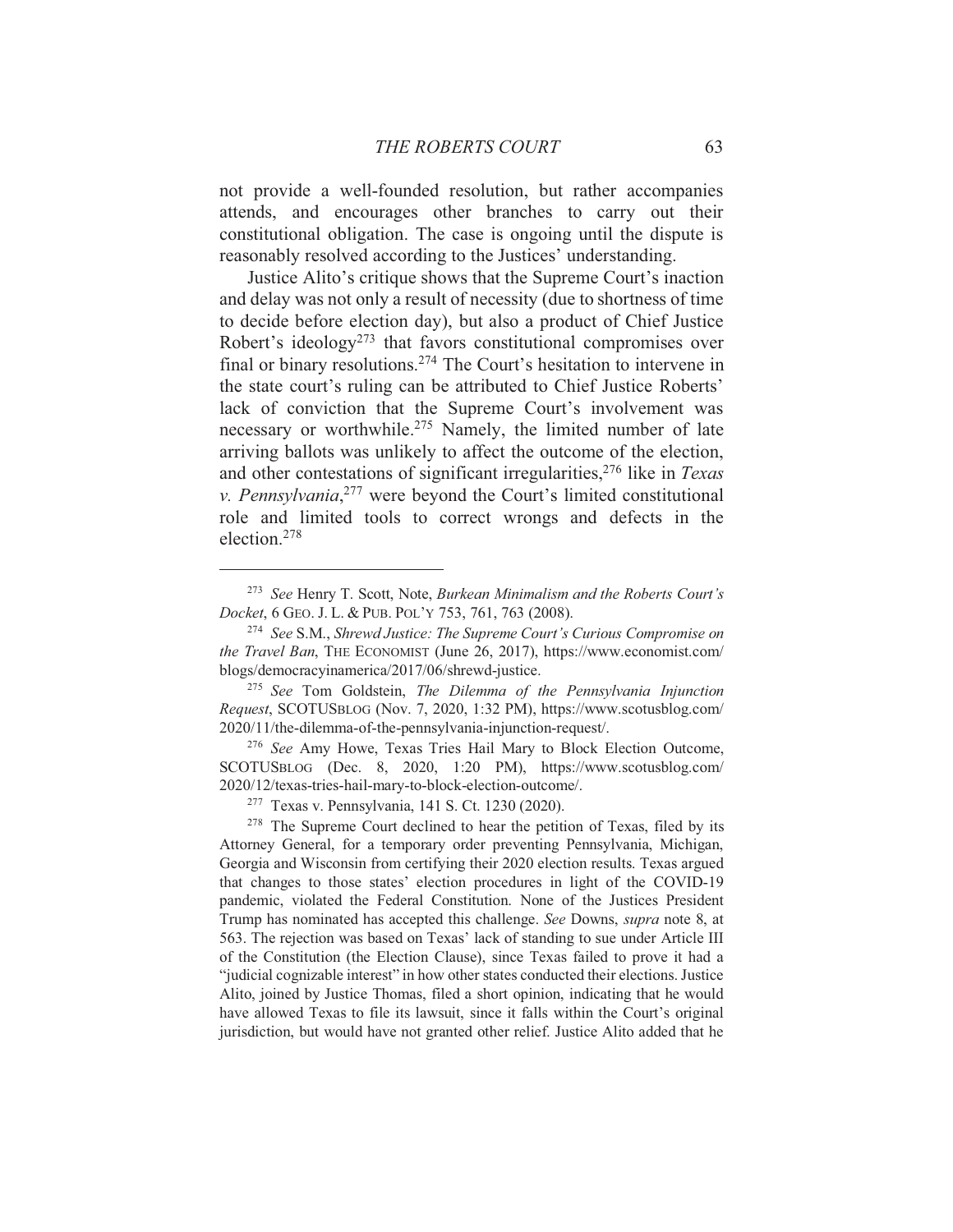The Supreme Court's cautious approach can be attributed to the Court's unwillingness to be perceived as being used for political ends in accord with the Justices' political preferences. The danger of politization was especially great, since the Court operated on an emergency basis, under factual uncertainty, without detailed opinions, and with the Justices divided on ideological lines.<sup>279</sup> By not granting or denying review, accompanied by a minimal administrative stay to segregate late arriving ballots, the Roberts Court found the middle ground to balance its constitutional commitment to the sovereignty of the state legislature and its commitments to judicial restraint and federalism. The Court's delay and inaction send mix signals. On one hand, the Court signaled its dissatisfaction with the state court's ruling, but, on the other, it maintained its commitment to judicial restraint and its legitimacy.

A month later, the Republican petitioners acknowledged in a brief that a decision in the case could not change the outcome of the 2020 election.<sup>280</sup> Nonetheless, they argued that the Court should grant review in order to clarify the law for future elections.<sup>281</sup> The

expresses no view on any other issue raised in the lawsuit, and apparently hinted that the Pennsylvania Supreme Court's extension of the deadline was unconstitutional. For analysis on the Supreme Court's decision in Texas v. Pennsylvania, see Joshua Perry & William Tong, Protecting Voting Rights After 2020: How State Legislatures Should Respond to Restrictive New Trends in Election Jurisprudence, 53 CONN. L. REV. CONNTEMPLATIONS 1, 12 (2021), claiming:

<sup>[</sup>A]lthough any reasonable Supreme Court Justice would have rejected Texas' fantastical original jurisdiction suit seeking to overturn the results in Pennsylvania and three other swing states, conservative justices in particular surely recoiled at the prospect of opening the courthouse doors for any state to sue any other state over its internal election procedures.

For analysis on the impact of the political question doctrine on claims under the Electors Clause see Scott Dodson, Texas v. Pennsylvania and the Political-Question Doctrine, 2021 U. ILL. L. REV. ONLINE 141 (2021). For Texas v. Pennsylvania, see also Brendan Williams, Did President Trump's 2020 Election Litigation Kill Rule 11?, 30 B.U. PUB. INT. L.J. 181, 197-98 (2021).

<sup>&</sup>lt;sup>279</sup> See Goldstein, supra note 275.

<sup>&</sup>lt;sup>280</sup> Reply Brief in Support of Petition for Writ of Certiorari at 9, Republican Party of Pa. v. Boockvar 141 S. Ct. 1 (2020) (No. 20-542).

 $281$  See id.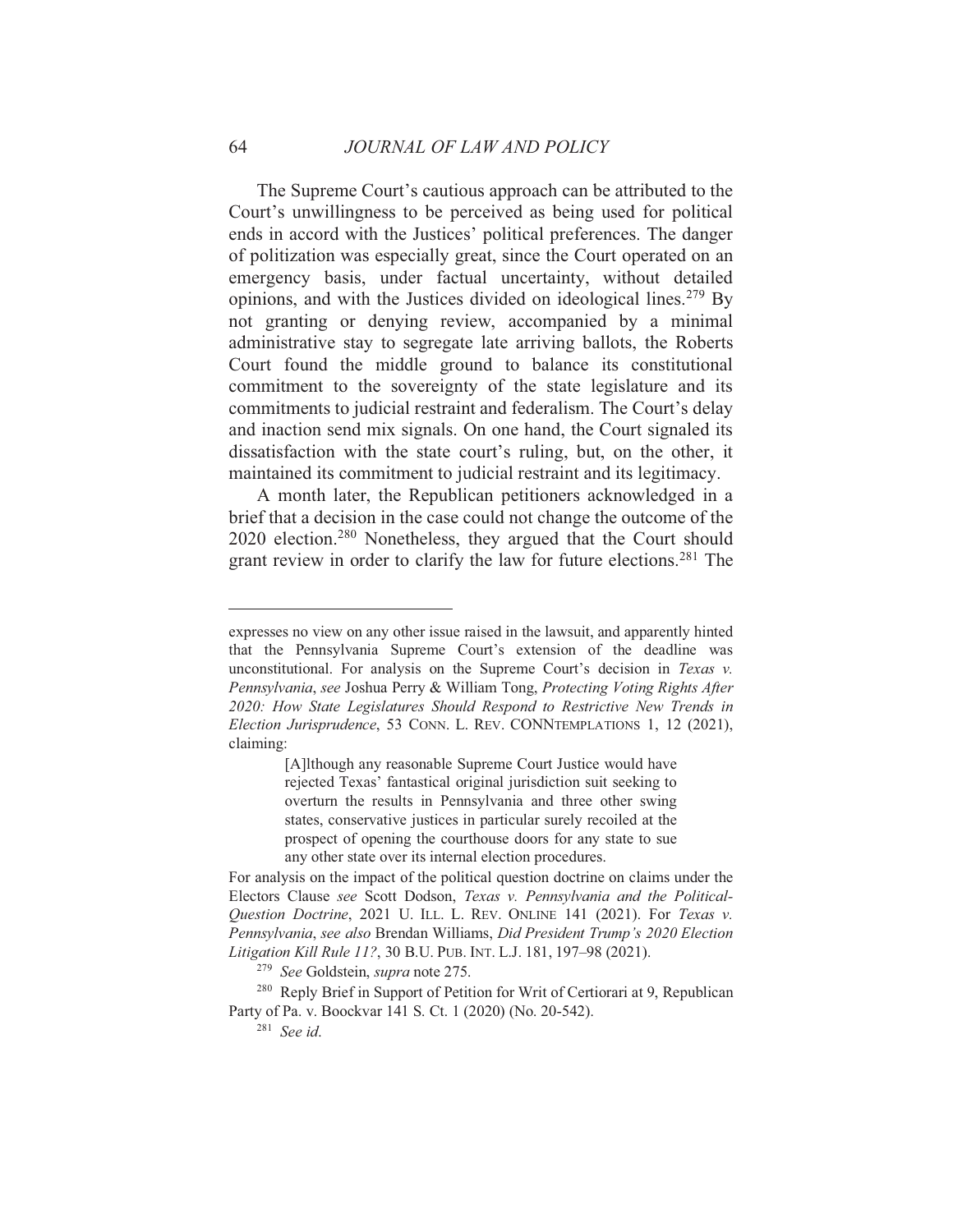Supreme Court was not convinced, and the petition to review the state court's ruling was denied in a brief order.<sup>282</sup>

Three conservative Justices dissented also from that decision.<sup>283</sup> Justice Thomas noted that the case was an ideal opportunity to address, before the next election cycle, what authority nonlegislative officials have to set election rules.<sup>284</sup> Justice Thomas pointed out that the Judiciary is ill equipped to address improper rule changes in the context of elections through real time post-election litigation.<sup>285</sup> In this case, the Supreme Court of Pennsylvania issued the decision six weeks before the election, leaving a short time for review in the Federal Supreme Court. He explained that the Supreme Court should use the available case to answer the above important issue, especially because it is capable of repetition.<sup>286</sup> Justice Thomas argued that there is a "reasonable expectation" that the Republican Party and the state legislators "will again confront" nonlegislative officials altering election rules."287 Thomas concluded that the Court's disposition of the case was "baffling," inviting more confusion and erosion of voter confidence.<sup>288</sup>

Justice Alito, joined by Justice Gorsuch, dissented separately.<sup>289</sup> Justice Alito noted that once the election is over, there is no reason to refuse to decide the important question posed by the case and provide important guidance for future elections.<sup>290</sup> Justice Alito referred to the Democratic respondents' claim that the case was moot, since the state court's decision stems from a "perfect" storm"-"the COVID-19 pandemic, an increase in mail-in voting, and postal service delays"—which was not likely to reoccur.<sup>291</sup> Justice Alito rejected this claim, among other reasons, since it did not take into account the breadth of the state court decision, which established its authority to override the specific directives of the

<sup>&</sup>lt;sup>282</sup> Republican Party of Pa. v. Degraffenreid, 141 S. Ct. 732, 732 (2021).

 $283$  See id.

<sup>&</sup>lt;sup>284</sup> See id. at 735.

 $285$  See id.

<sup>&</sup>lt;sup>286</sup> See id. at 737.

 $287$  *Id.* 

 $288$  *Id.* at 738.

 $289$  See id.

 $290$  *Id.* at 738-39.

 $^{291}$  *Id.* at 739.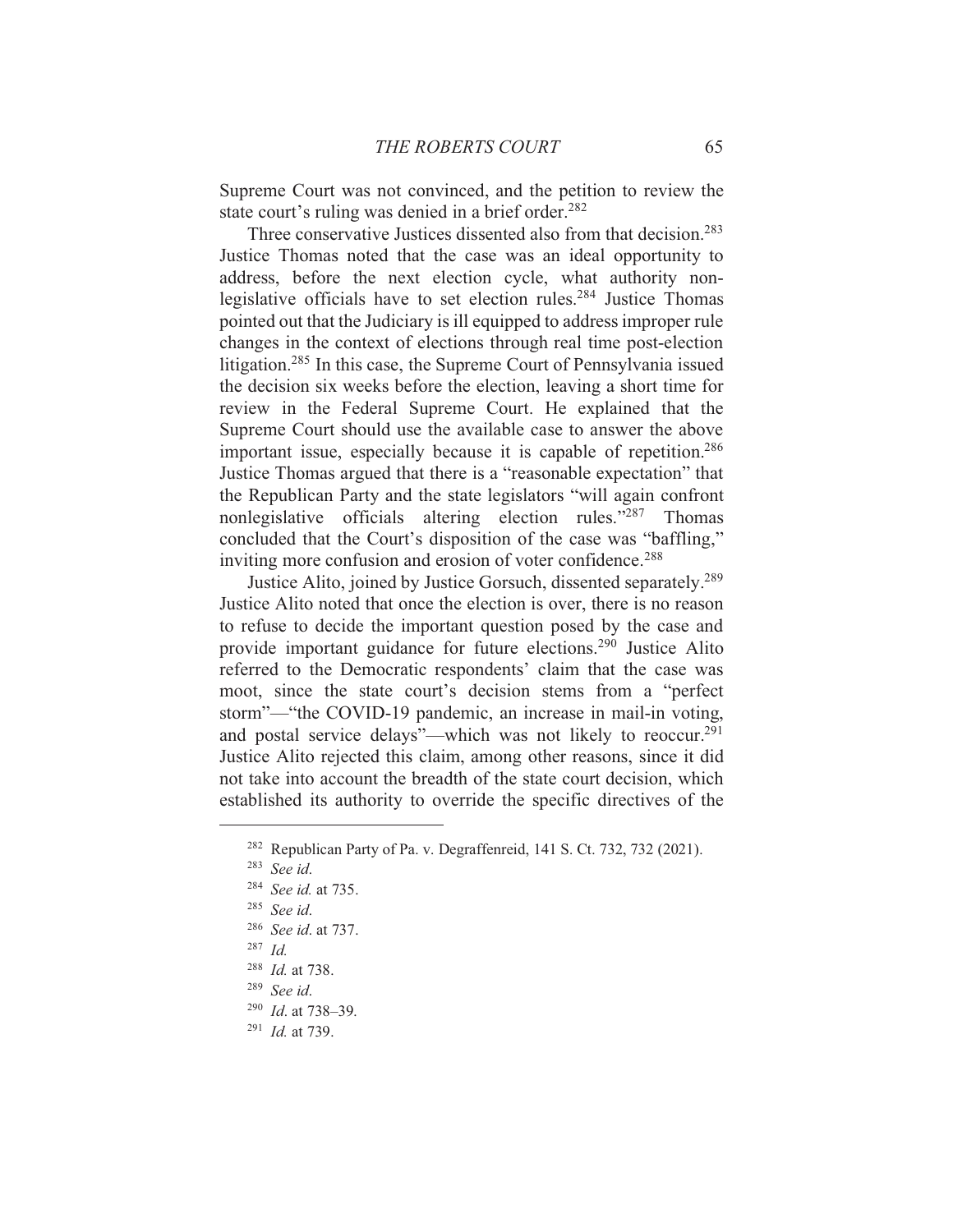state legislature by invoking state constitutional provisions that guarantee "free and equal" elections.<sup>292</sup> "[I]t would be surprising," Justice Alito asserted, if parties who are dissatisfied with the election rules set by the Pennsylvania legislature would not invoke this decision in the future.<sup>293</sup>

#### **CONCLUSION**

In many cases, petitioners may base their petitions on both the Federal Constitution and a state constitution. Such a choice allows petitioners constitutional and judicial role shopping.

Compromising opinions of conservative Supreme Court Justices can be understood in different ways.<sup>294</sup> Similarly, the reliance of the Supreme Court on avoidance doctrines or procrastination tactics can be understood in various manners.

In this Article we have suggested, however, that decisions of the Roberts Court, in its current composition, concerning liberal decisions of state courts based on a state constitution can be understood against the background of a combined impact of two dilemmas. The first is a material dilemma, between the federalist component of the conservative legal worldview and its non-liberal component. The second is an institutional dilemma that stems from the Roberts Court's legitimacy deficit among substantial sections of the American public, which may make it difficult for conservative Justices to fully implement their substantive judicial philosophy. We further described substantive and procedural tactics that the Supreme Court takes in addressing its dual ambivalence, and have

66

 $292$  *Id.* 

 $293$  *Id.* 

<sup>&</sup>lt;sup>294</sup> Thus, for example, Professor Eidelson argues that although many have cast Chief Justice Roberts's decisive votes and opinions in Dep't. of Com. v. N.Y., 139 S. Ct. 2551 (2019), and Dep't. of Homeland Sec. v. Regents of the U. of Cal., 140 S. Ct. 1891 (2020), "as efforts to protect the Court's public standing by skirting political controversy, taken, however, on their own terms, the opinions seem less about keeping the Court out of the political thicket and more about pushing the Trump Administration into it." Benjamin Eidelson, Reasoned Explanation and Political Accountability in the Roberts Court, 130 YALE L. J. 1748 (2021).